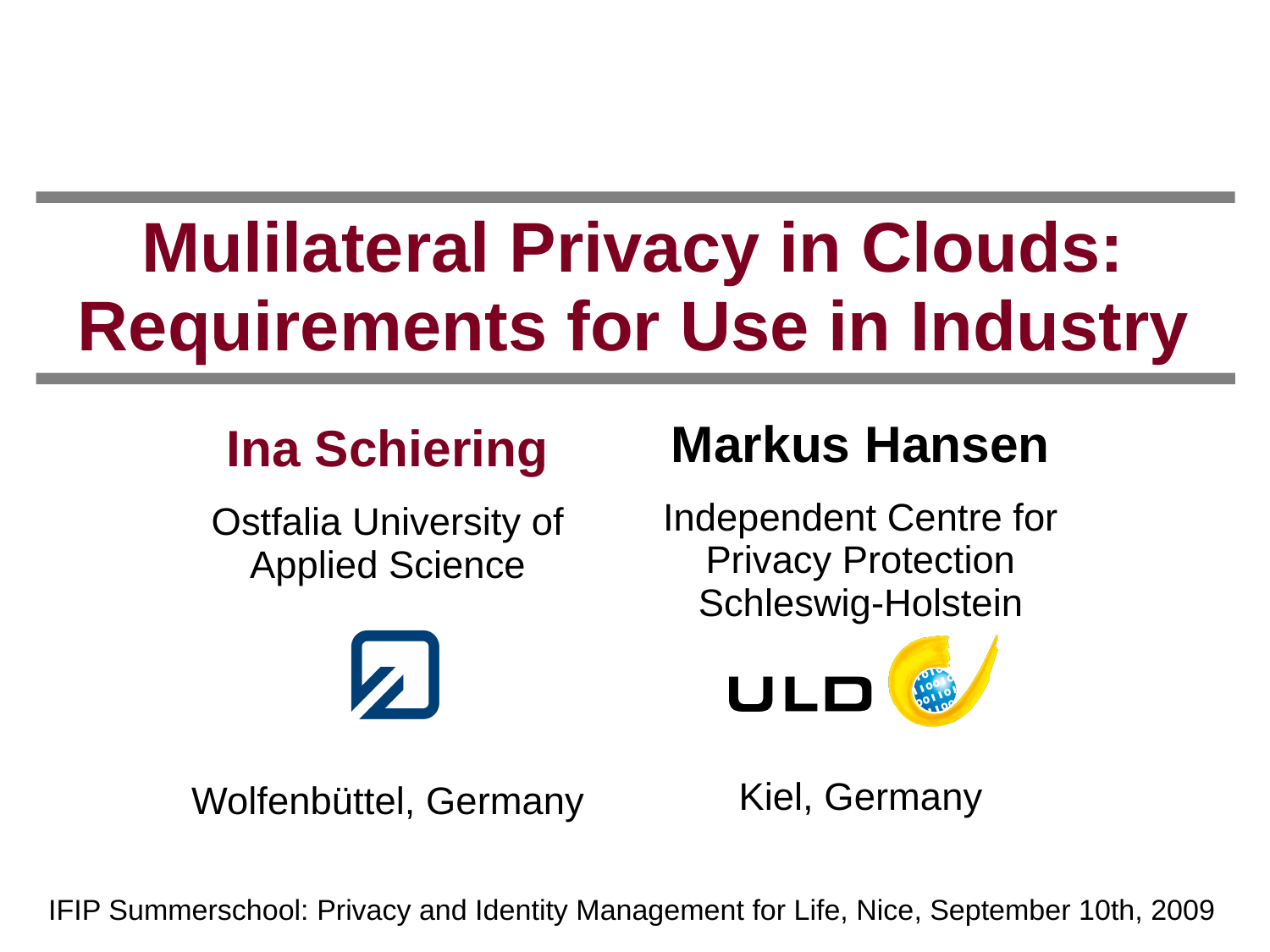

### **Cloud Services**

#### **Introduction**

- **Interacting** Partners
- Types of Cloud **Services**
- Types of Clouds
- **Graph** Representati on
- Reasons and Risks
- Multilateral **Privacy**

**Requirements Methods** 

- Dynamically utilisable, scalable IT services
- Use of **virtualisation** and **scalability**



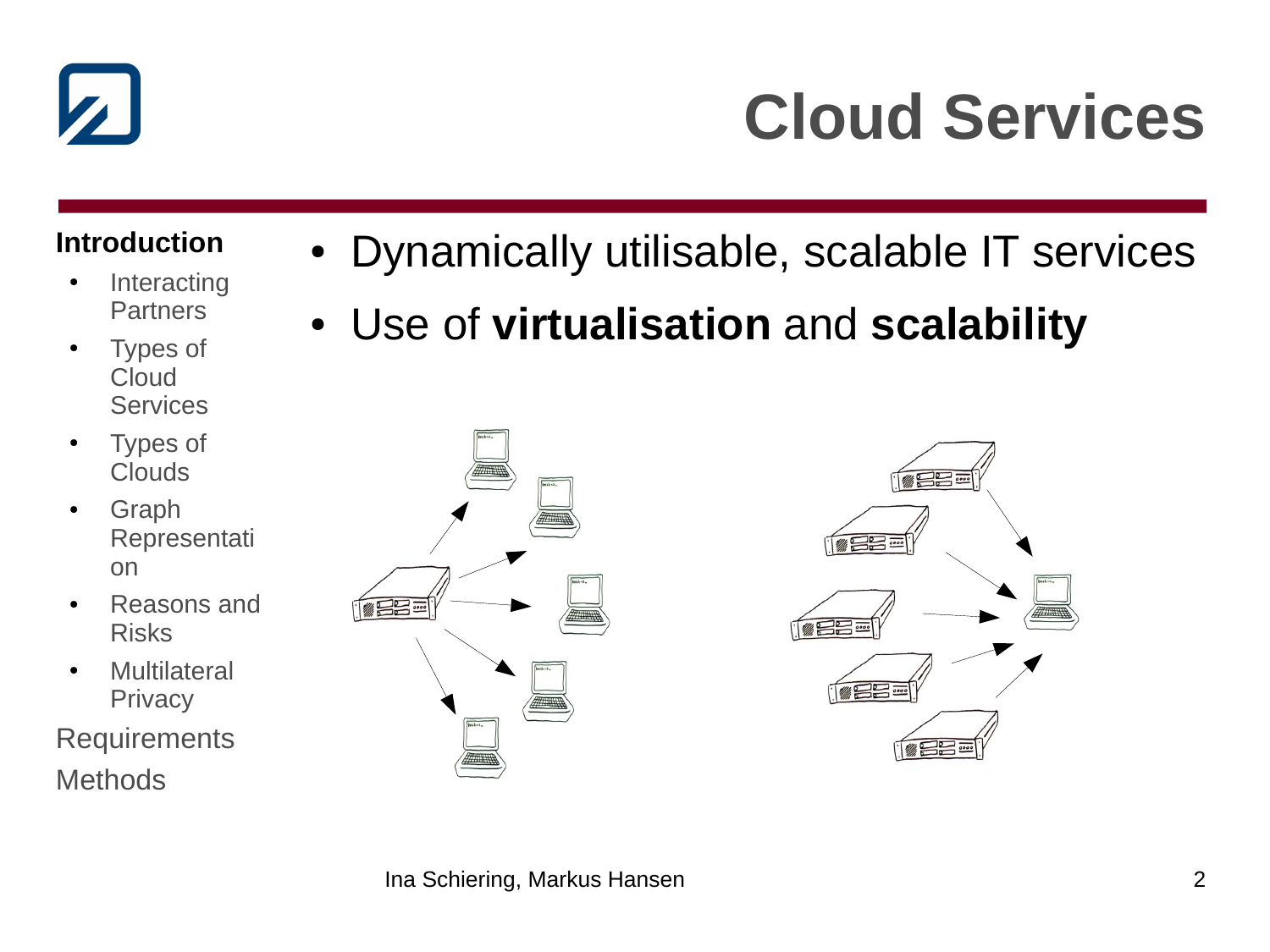

## **Interacting Partners**

#### **Introduction**

- **Interacting Partners**
- Types of Cloud **Services**
- Types of Clouds
- Graph Representati on
- Reasons and Risks
- Multilateral **Privacy**

#### Requirements **Methods**

The different **interacting partners** in a cloud environment are

- Cloud Users
- Cloud Providers
- **Resource Owners**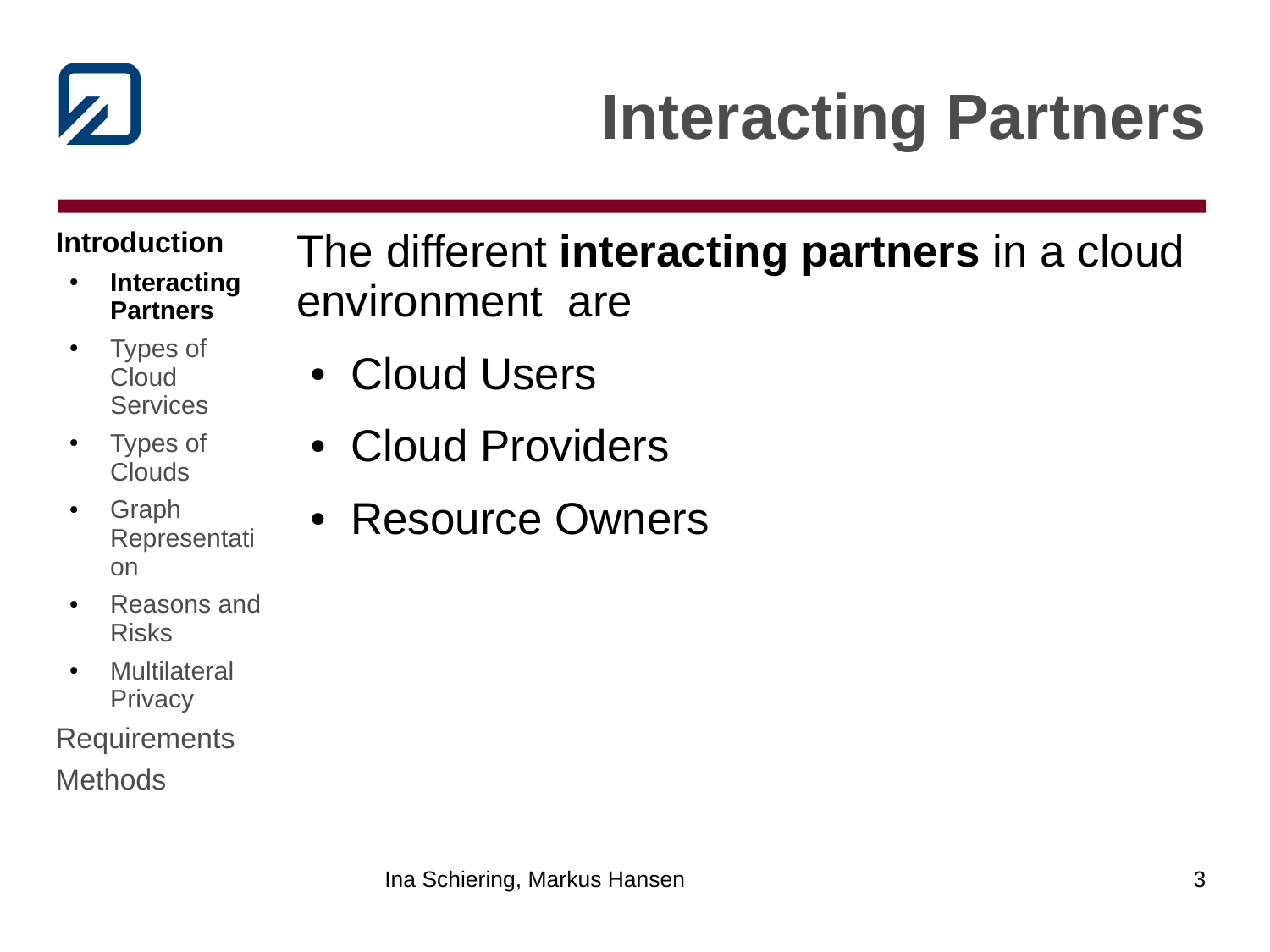

#### **Introduction**

- **Interacting Partners**
- Types of **Cloud Services**
- Types of Clouds
- Graph Representati on
- Reasons and Risks
- Multilateral **Privacy**

**Requirements Methods** 

- Uses a cloud service
- A company is e.g. a cloud user



Ina Schiering, Markus Hansen 4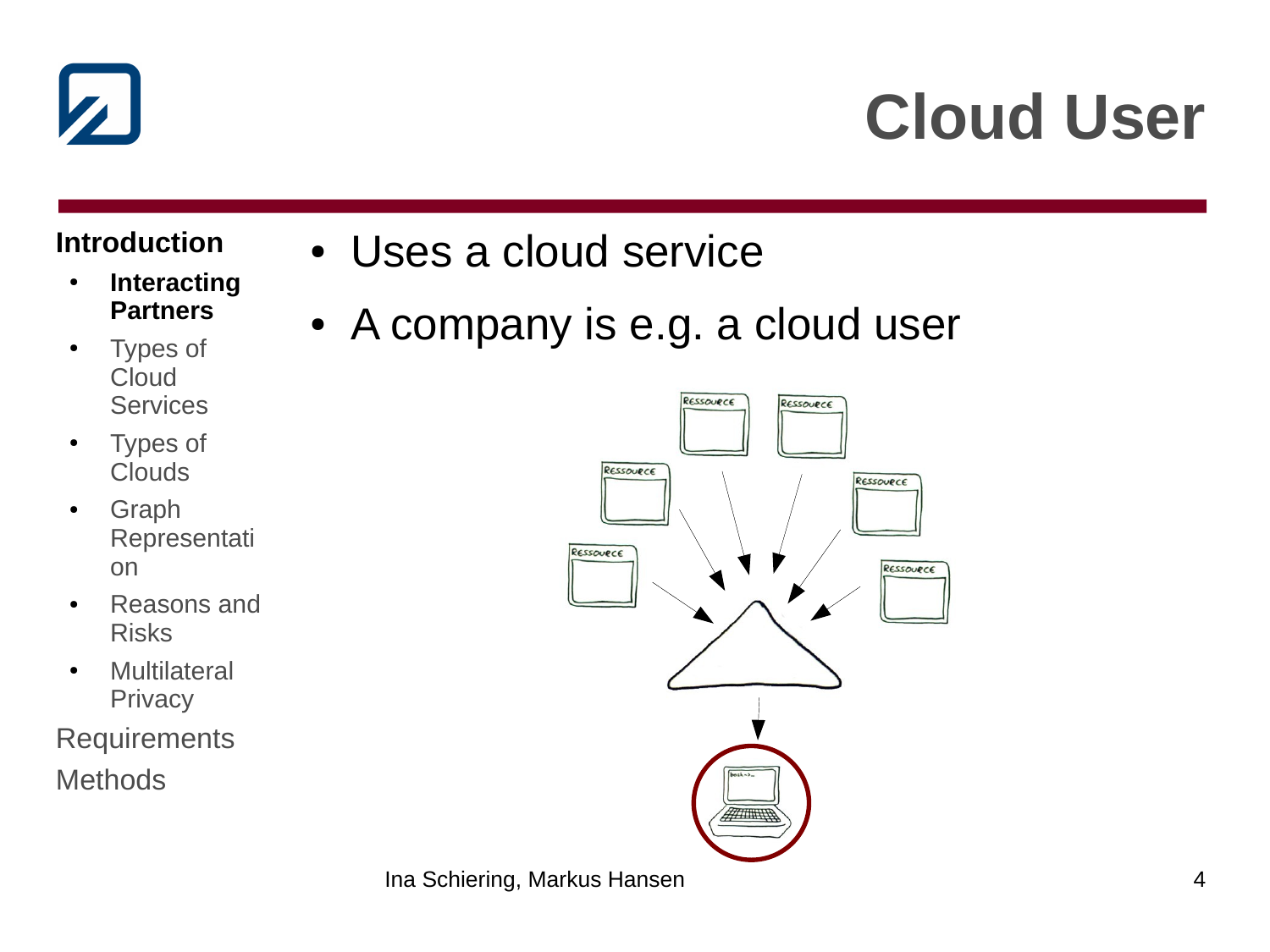

### **Cloud Provider**

#### **Introduction**

- **Interacting Partners**
- Types of **Cloud Services**
- Types of Clouds
- Graph Representati on
- Reasons and Risks
- Multilateral **Privacy**
- **Requirements Methods**

• Cloud services are offered by cloud providers

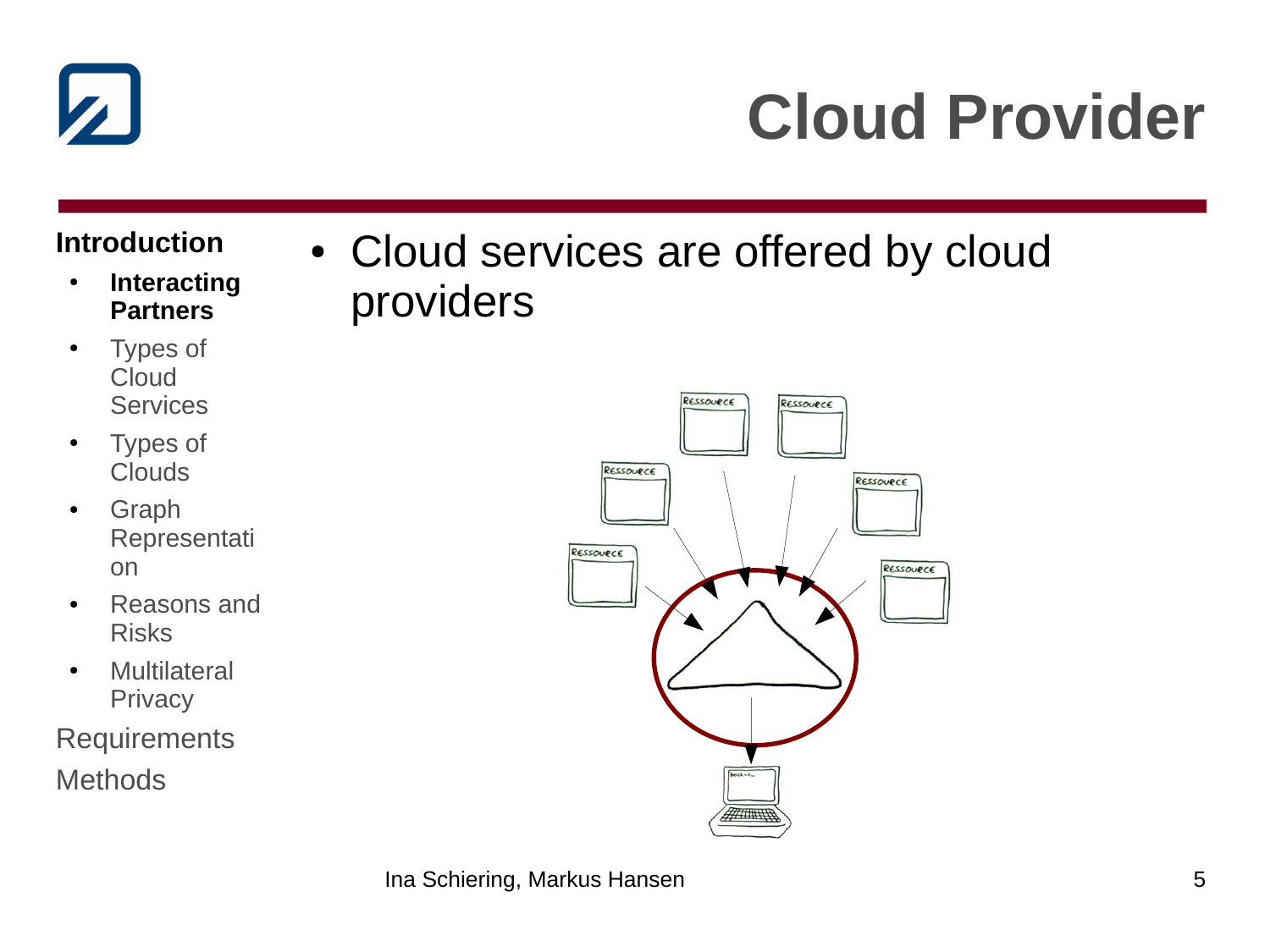

### **Resource Owner**

#### **Introduction**

- **Interacting Partners**
- Types of **Cloud Services**
- Types of Clouds
- Graph Representati on
- Reasons and Risks
- Multilateral **Privacy**
- **Requirements Methods**

• Resource Owner is an interacting party who owns resources

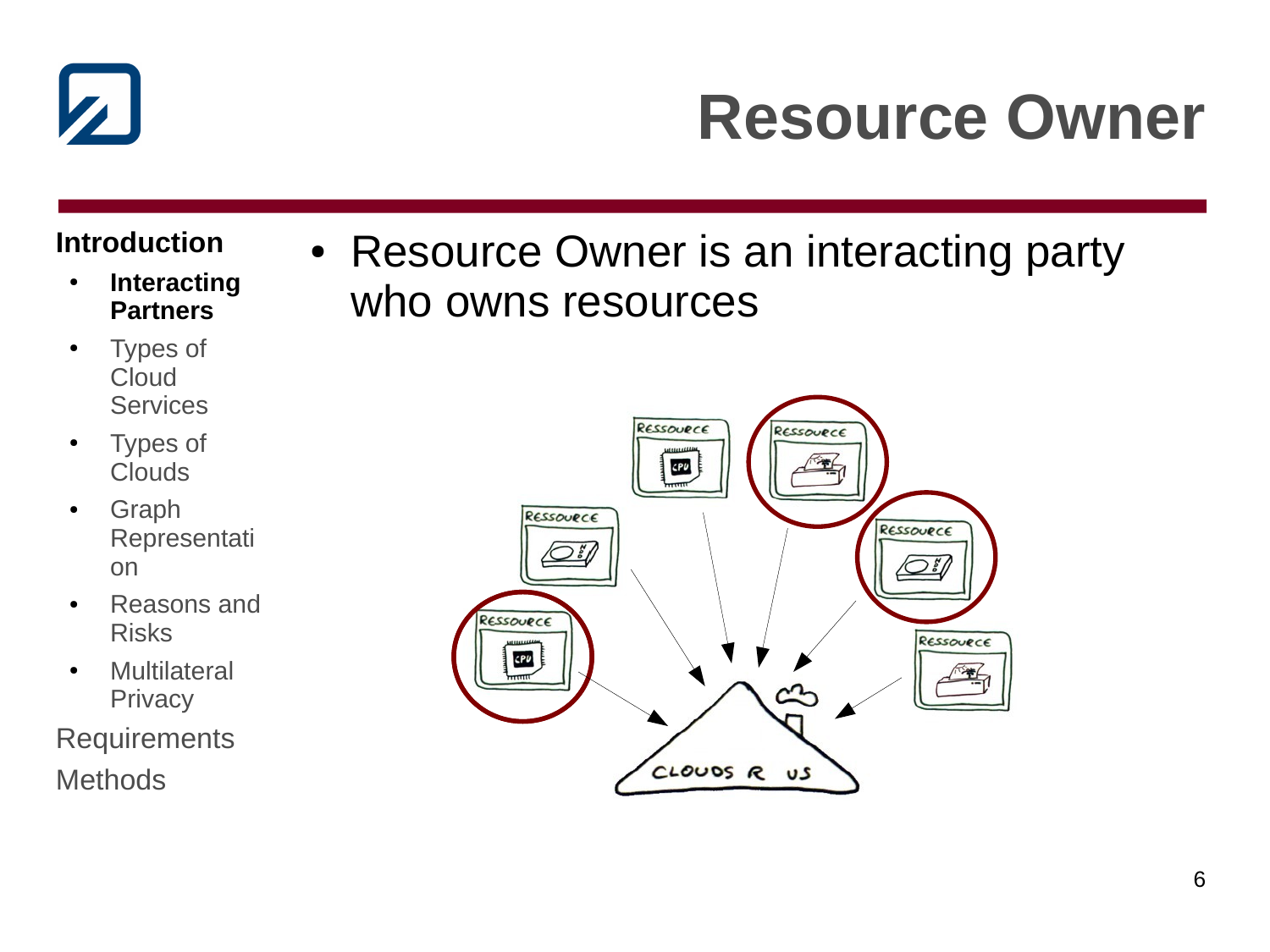

# **Types of Cloud Services**

#### **Introduction**

- **Interacting** Partners
- **Types of Cloud Services**
- Types of Clouds
- Graph Representati on
- Reasons and Risks
- Multilateral **Privacy**
- Requirements **Methods**

Cloud services are distinguished concerning the complexity of the technology stack they deliver.

- Types of cloud services are:
- **IaaS** Infrastructure as a Service
- **PaaS** Platform as a Service
- **SaaS** Software as a Service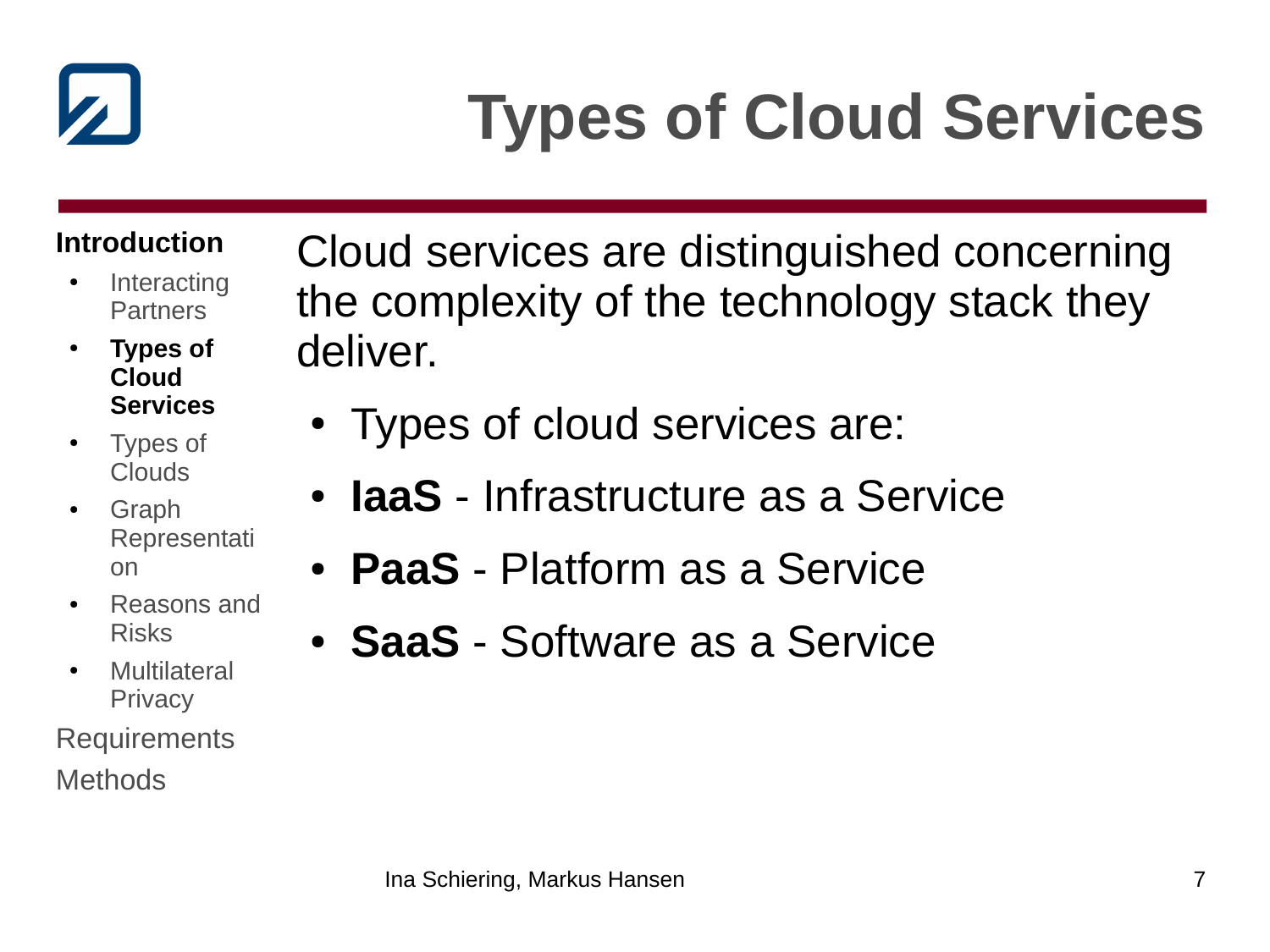

### **IaaS**

#### **Introduction**

### **Infrastructure as a Service**

- Interacting Partners
- **Types of Cloud Services**
- Types of Clouds
- Graph Representati on
- Reasons and Risks
- Multilateral **Privacy**
- **Requirements Methods**

● storage

compute

RESSOURCE



• printing services

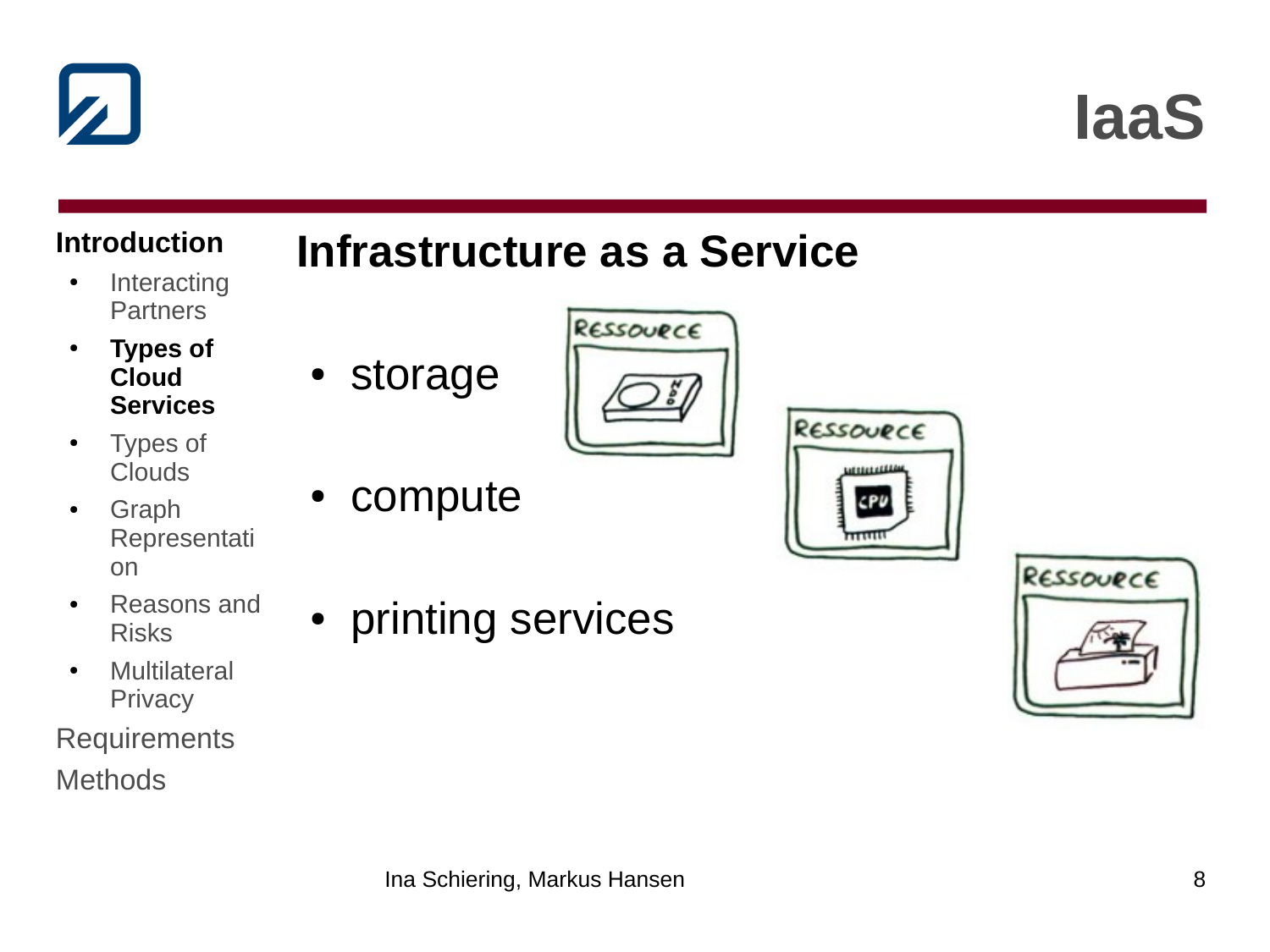



#### **Introduction**

• Interacting **Partners** 

● **Types of Cloud Services**

- Types of Clouds
- Graph Representati on
- Reasons and Risks
- Multilateral **Privacy**

**Requirements Methods** 

### **Platform as a Service**

• Resources and infrastructure software as web servers, data bases, etc. (e.g. LAMP-Stack)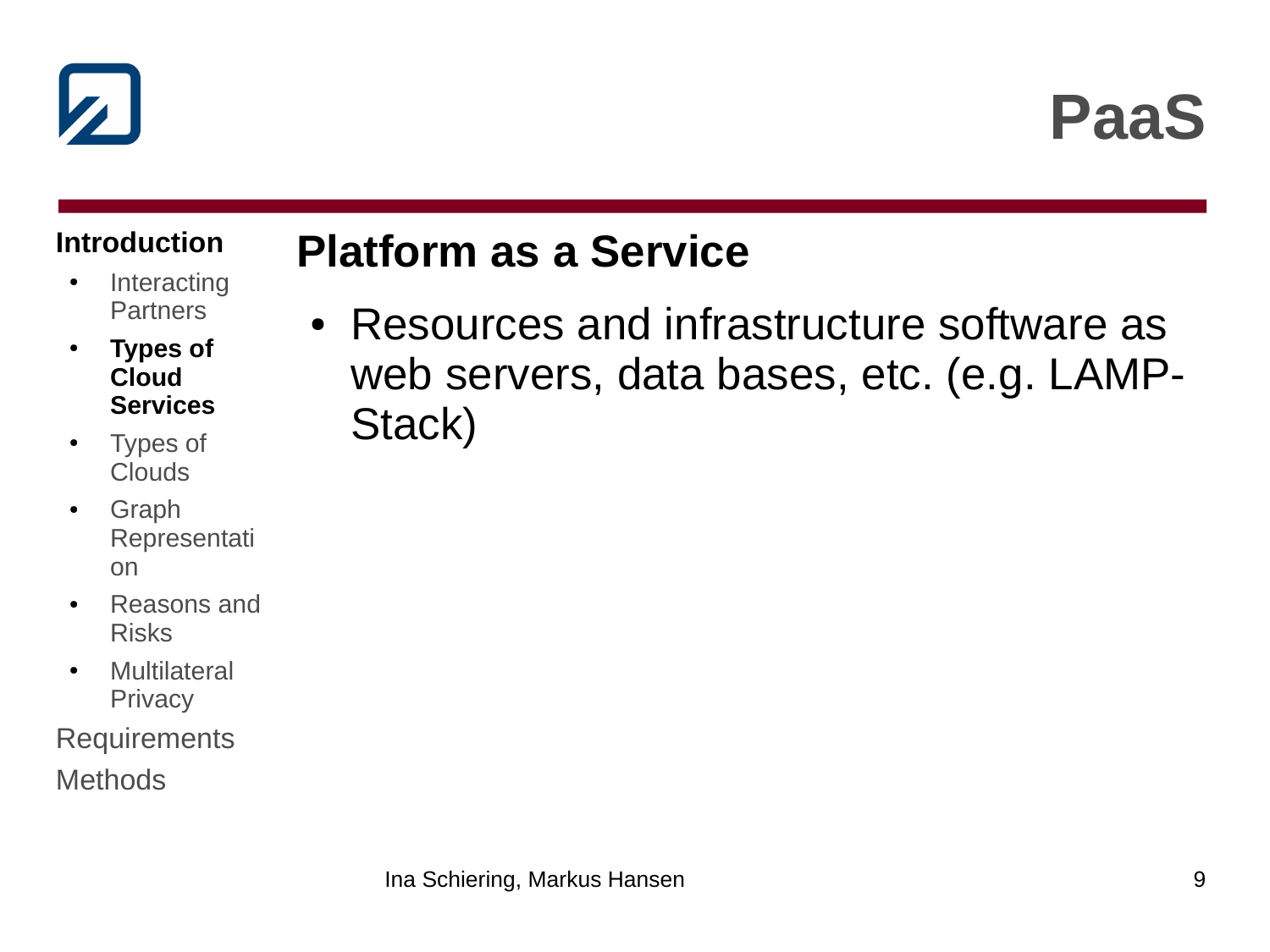



#### **Introduction**

- **Interacting** Partners
- **Types of Cloud Services**
- Types of Clouds
- Graph Representati on
- Reasons and Risks
- Multilateral **Privacy**

Requirements **Methods** 

### **Software as a Service**

- Software for complex processes e.g.
	- Email,
	- ERP (Enterprise Resource Planning),
	- CRM (Customer Relationship Management)
	- ECM (Enterprise Content Management)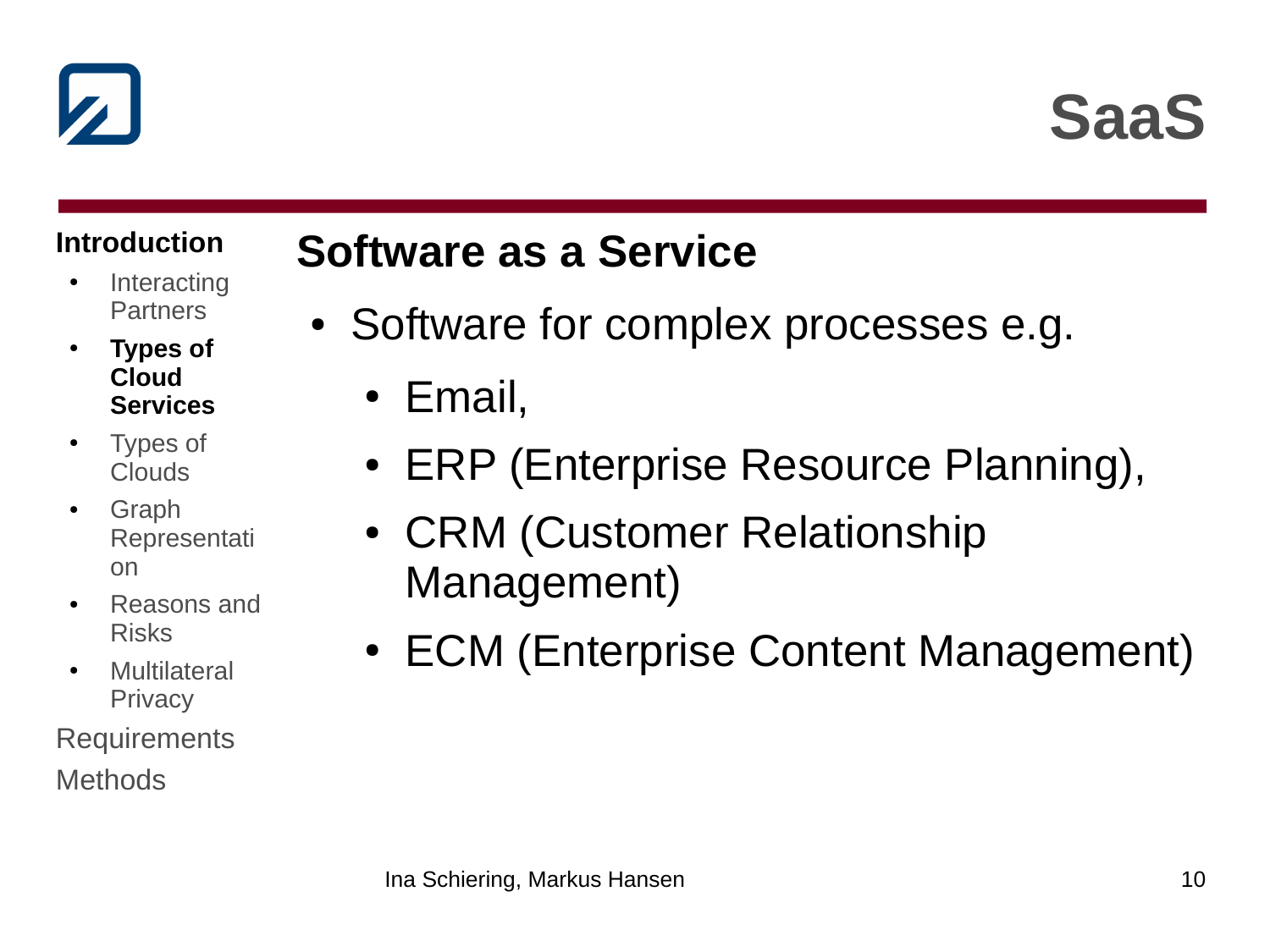

# **Types of Clouds**

#### **Introduction**

- **Interacting** Partners
- Types of Cloud **Services**
- **Types of Clouds**
- Graph Representati on
- Reasons and Risks
- Multilateral **Privacy**

Requirements **Methods** 

Cloud services are also distinguished concerning where the cloud service is situated:

- Internal clouds
- External clouds
- Hybrid clouds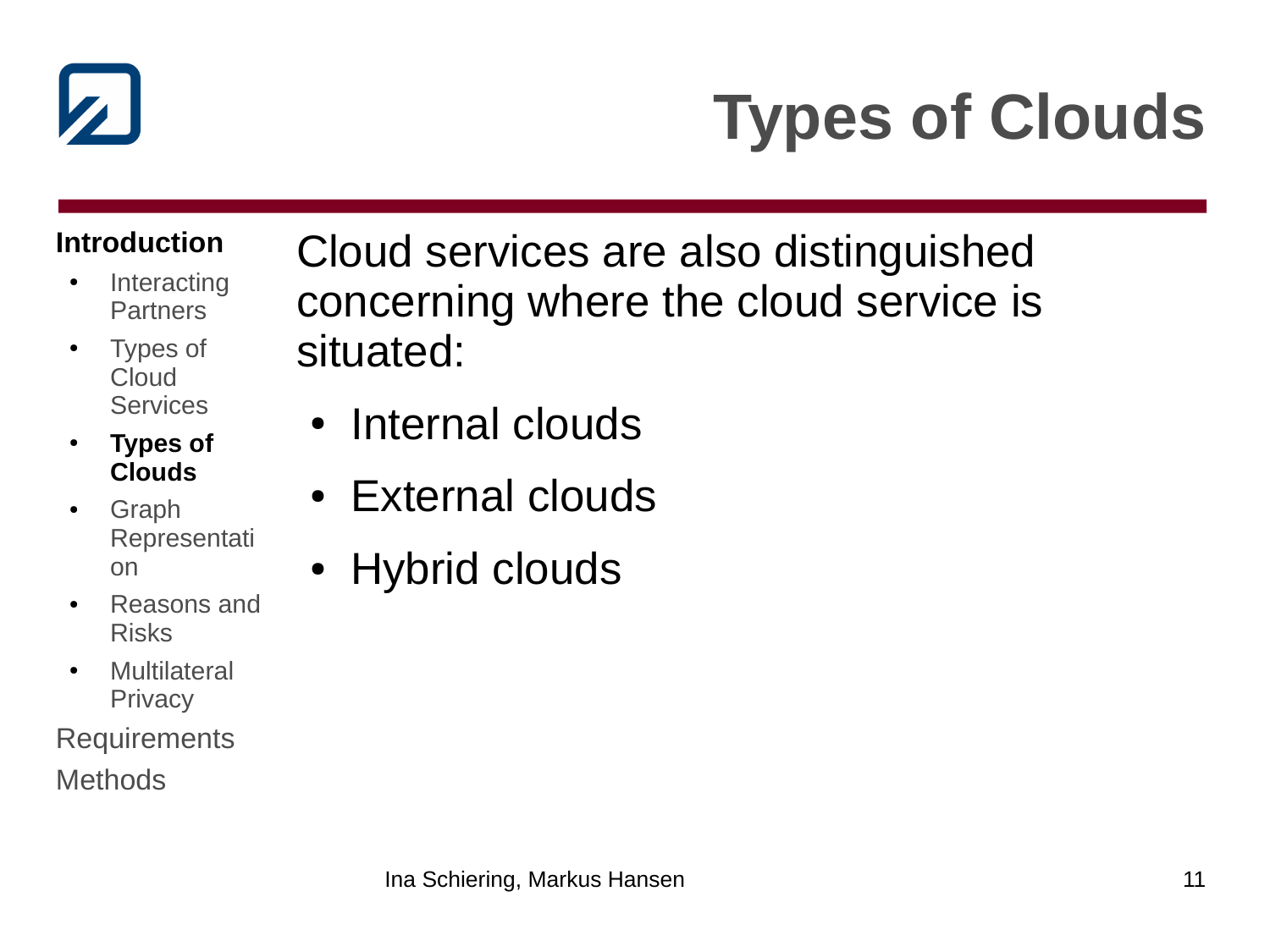

## **Internal Clouds**

#### **Introduction**

- Interacting Partners
- Types of Cloud **Services**
- **Types of Clouds**
- Graph Representati on
- Reasons and Risks
- Multilateral **Privacy**
- **Requirements Methods**

• Cloud user, cloud provider and resource owner are the same instance

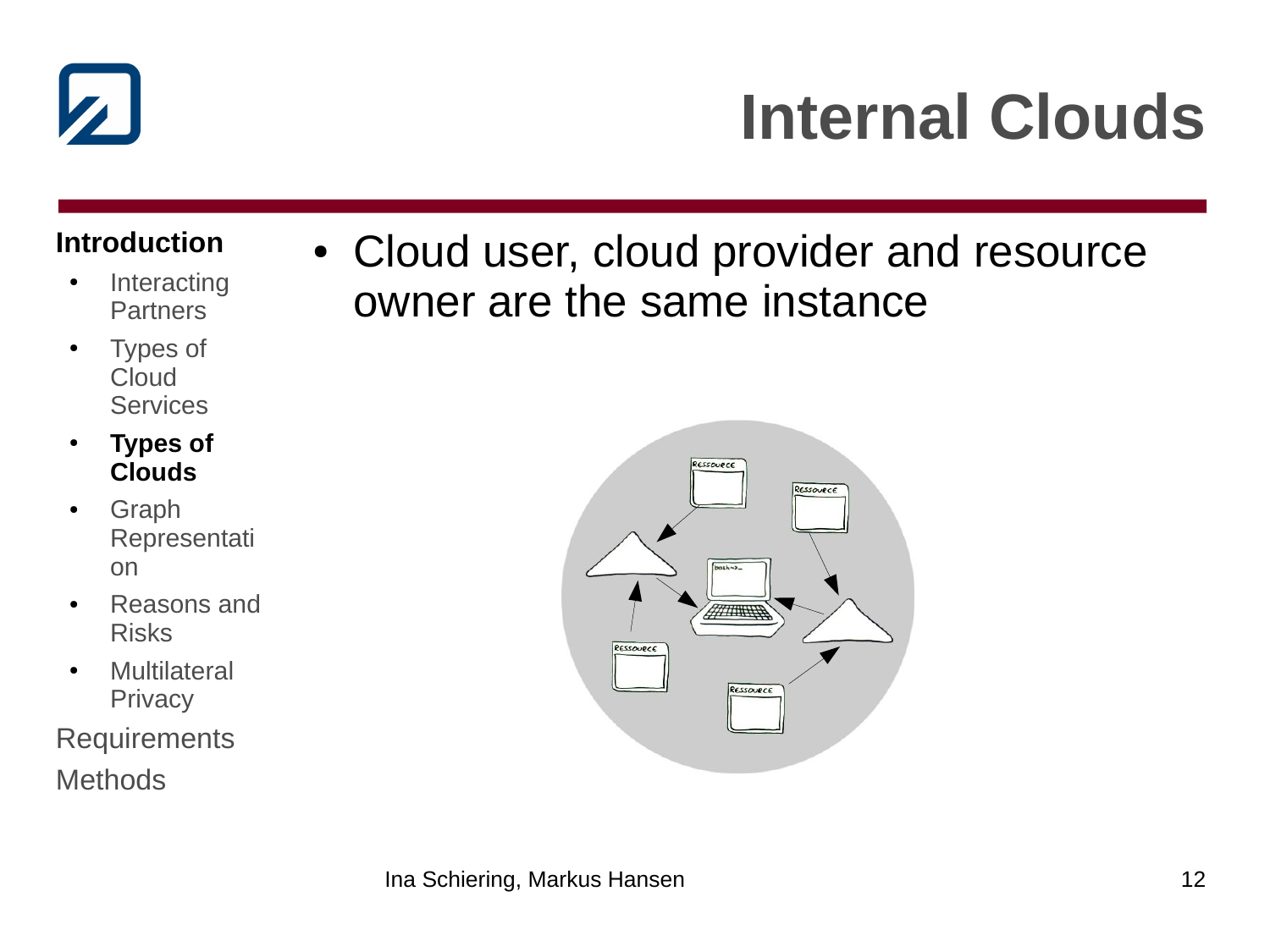

## **External Clouds**

#### **Introduction**

- **Interacting** Partners
- Types of Cloud **Services**
- **Types of Clouds**
- **Graph** Representati on
- Reasons and Risks
- Multilateral **Privacy**
- Requirements **Methods**
- Cloud services offered by an external supplier
- **All physical resources are out of reach of the cloud user**

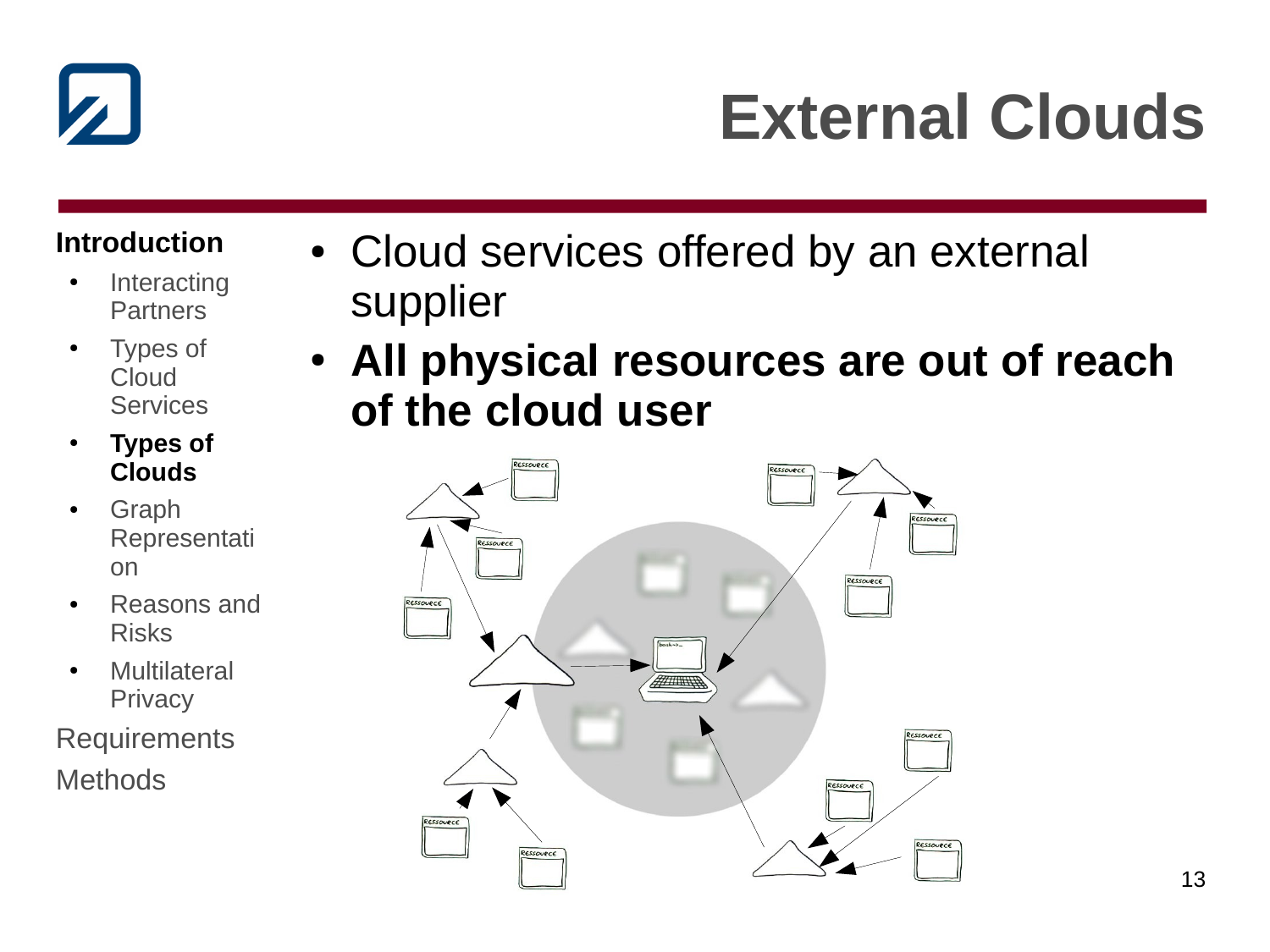

## **Hybrid Clouds**

#### **Introduction**

- **Interacting** Partners
- Types of **Cloud** Services
- **Types of Clouds**
- Graph Representati on
- Reasons and Risks
- Multilateral **Privacy**

**Requirements Methods** 

• Mixture of internal and external cloud providers

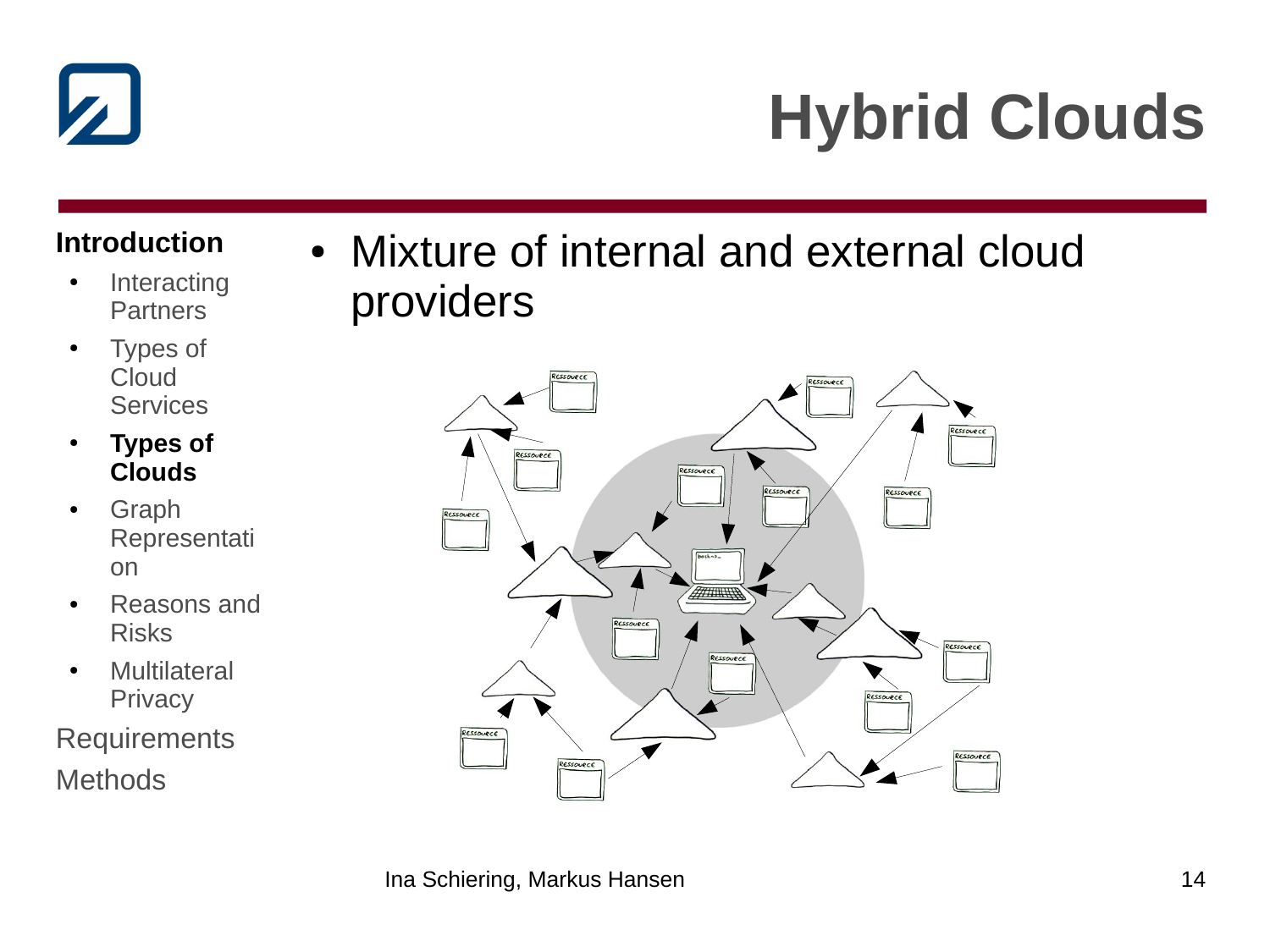

### **Cloud Network**

#### **Introduction**

- **Interacting** Partners
- Types of Cloud **Services**
- Types of Clouds
- **Graph Representati on**
- Reasons and Risks
- Multilateral **Privacy**
- Requirements **Methods**

Interacting partners in a cloud can be visualized as a

### **finite, directed, cycle-free graph:**

- Vertices Interacting partners
	- **Edges**
		- From cloud provider to cloud user
		- From resource owner resp. cloud provider to another cloud provider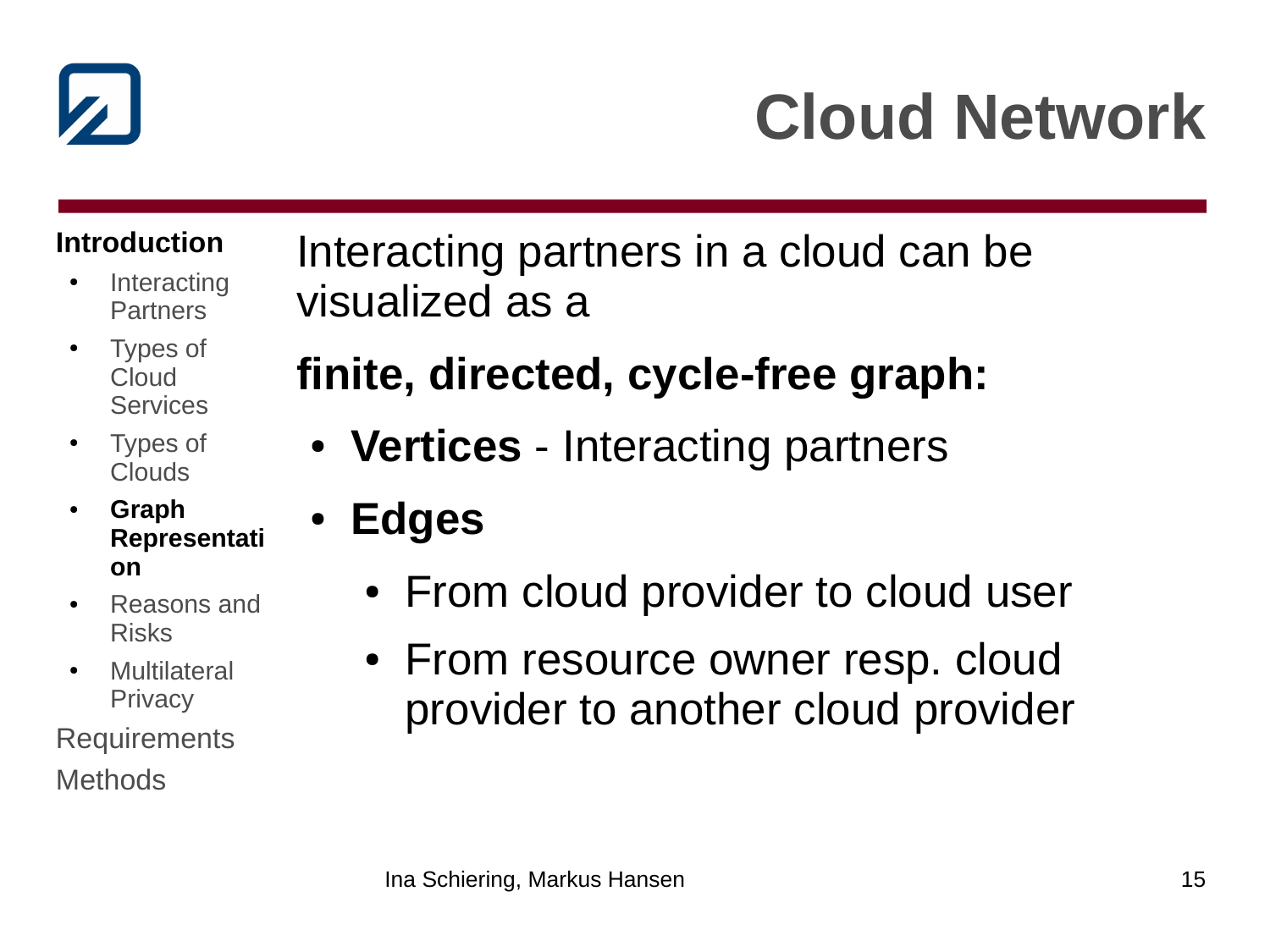

### **Cloud Network**

#### **Introduction**

- **Interacting** Partners
- Types of Cloud **Services**
- visualized as a **finite, directed, cycle-free graph:**

Interacting partners in a cloud can be

- Types of Clouds
- **Graph Representati on**
- Reasons and Risks
- Multilateral **Privacy**

**Requirements Methods** 

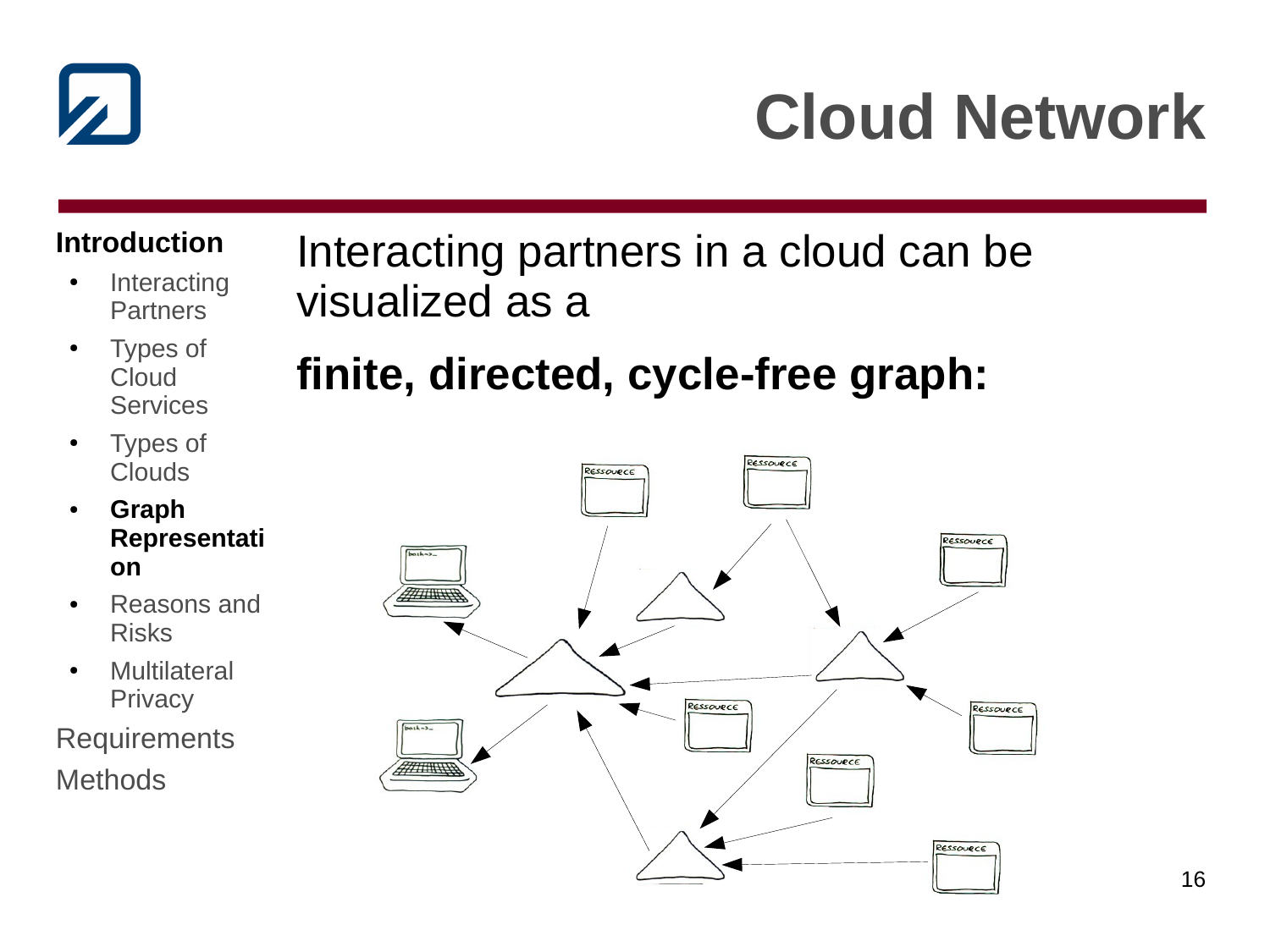# **Cloud Network - Special Nodes**

#### **Introduction**

• Types of Cloud

• Interacting Partners

### **Cloud user:**

• Vertex without successor

### **Resource owner:**

- Vertex without predecessor
- **Graph Representati on**

Services

Types of Clouds

- Reasons and Risks
- Multilateral **Privacy**
- Requirements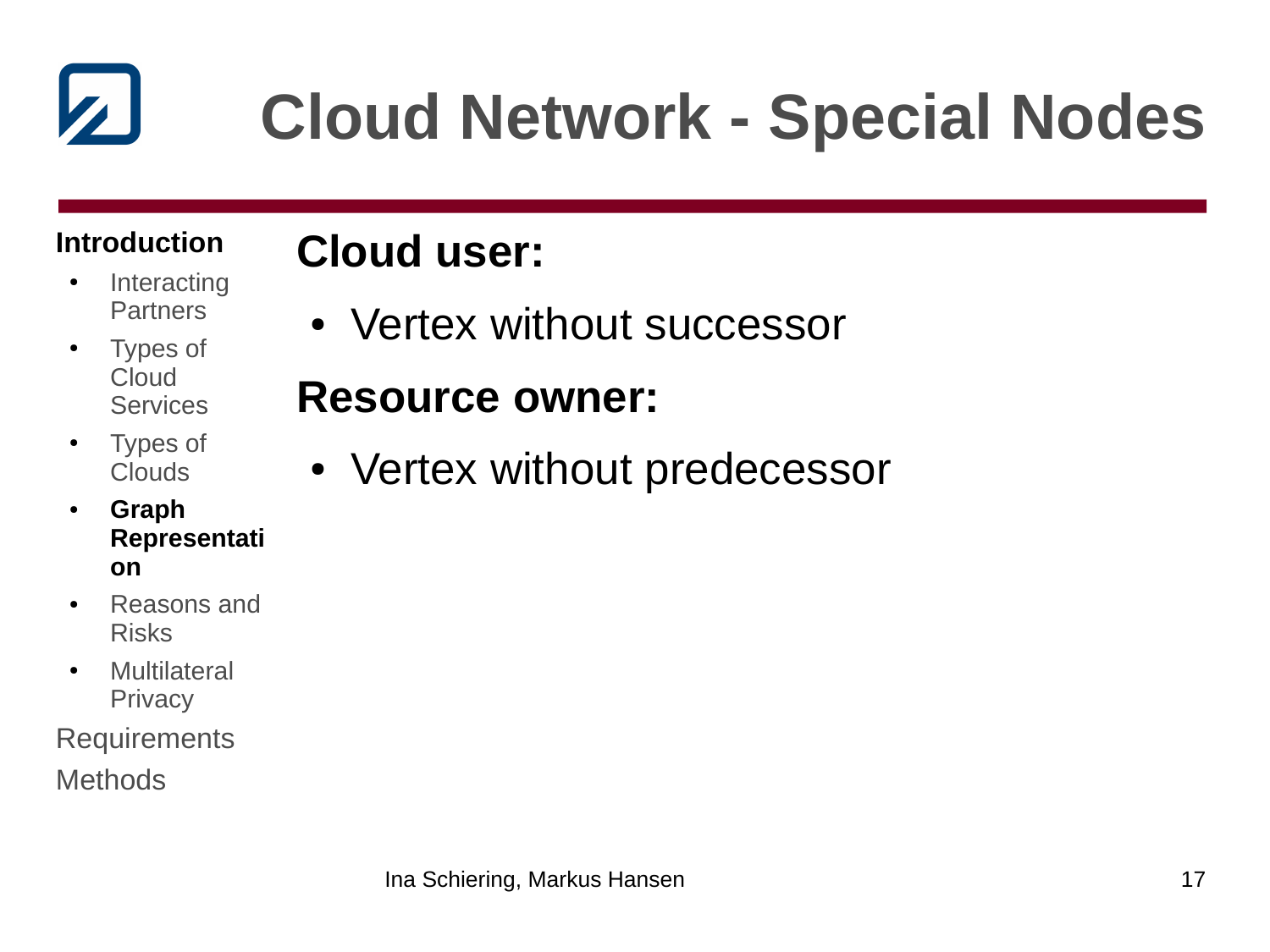

## **Cloud Subnet**

#### **Introduction**

- **Interacting** Partners
- Types of Cloud Services
- Types of Clouds
- **Graph Representati on**
- Reasons and Risks
- Multilateral **Privacy**

### Requirements **Methods**

For each **cloud user** at a certain **point in time** the **cloud subnet** is the sub-graph induced by the

- the cloud user,
- all cloud providers and
- all resource owners
- that are utilized to provide the cloud service to the specified cloud user.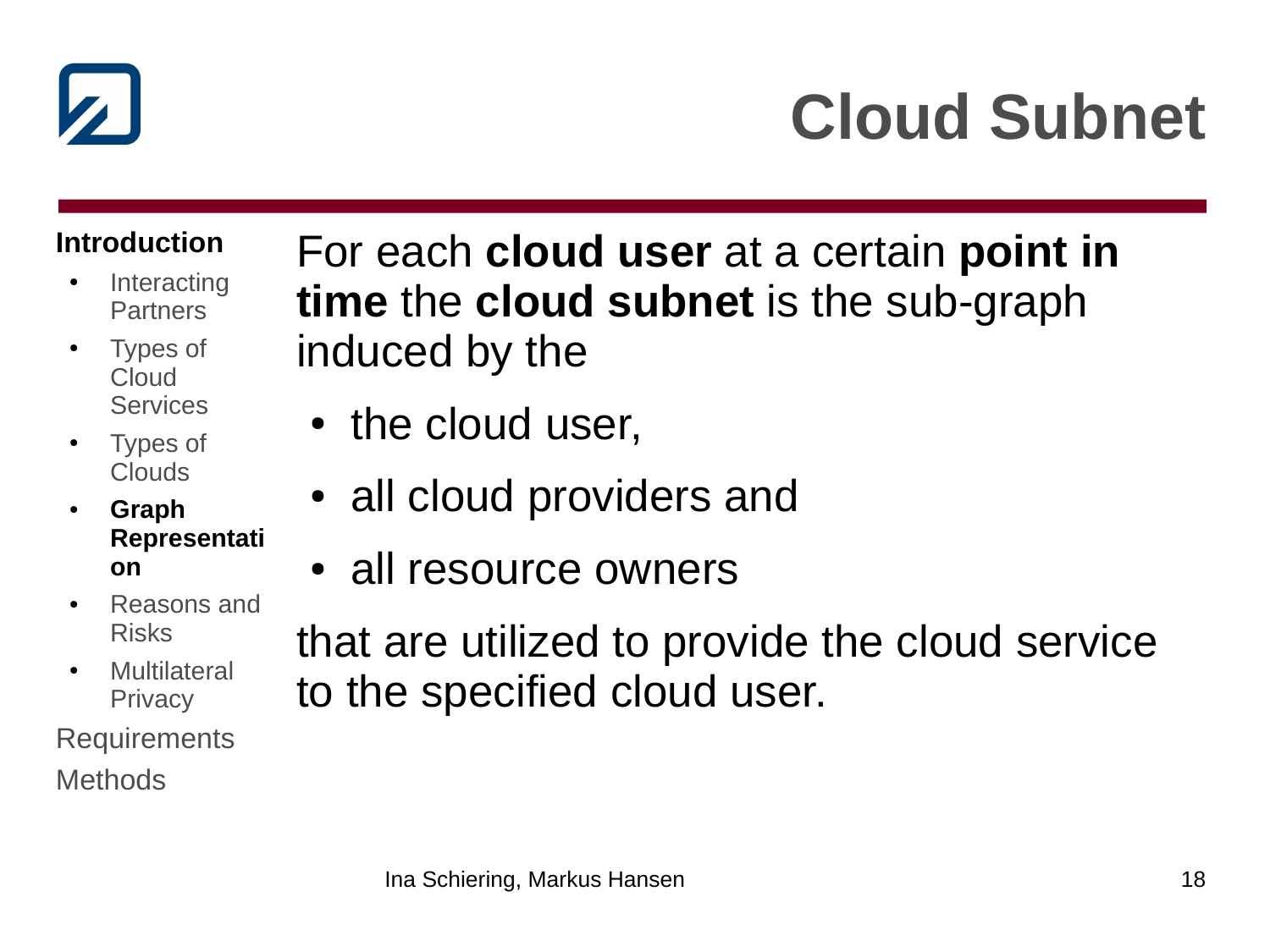

### **Cloud Subnet**

#### **Introduction**

- Interacting **Partners**
- Types of **Cloud Services**
- Types of Clouds
- **Graph Representati on**
- Reasons and Risks
- Multilateral **Privacy**
- **Requirements Methods**

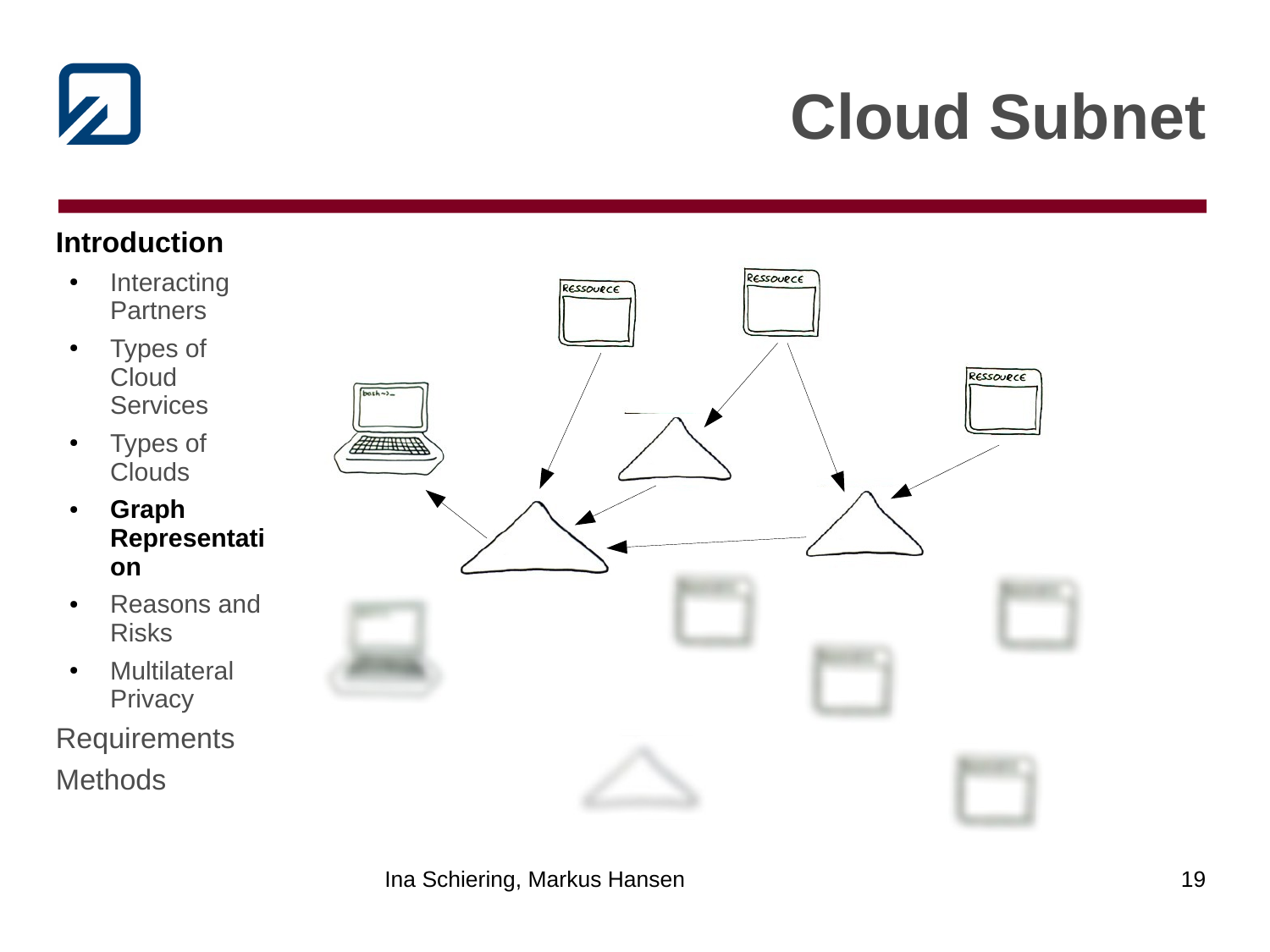

### **Cloud Subnet**

#### **Introduction**

- Interacting Partners
- Types of **Cloud Services**
- Types of Clouds
- **Graph Representati on**
- Reasons and Risks
- Multilateral **Privacy**
- **Requirements Methods**

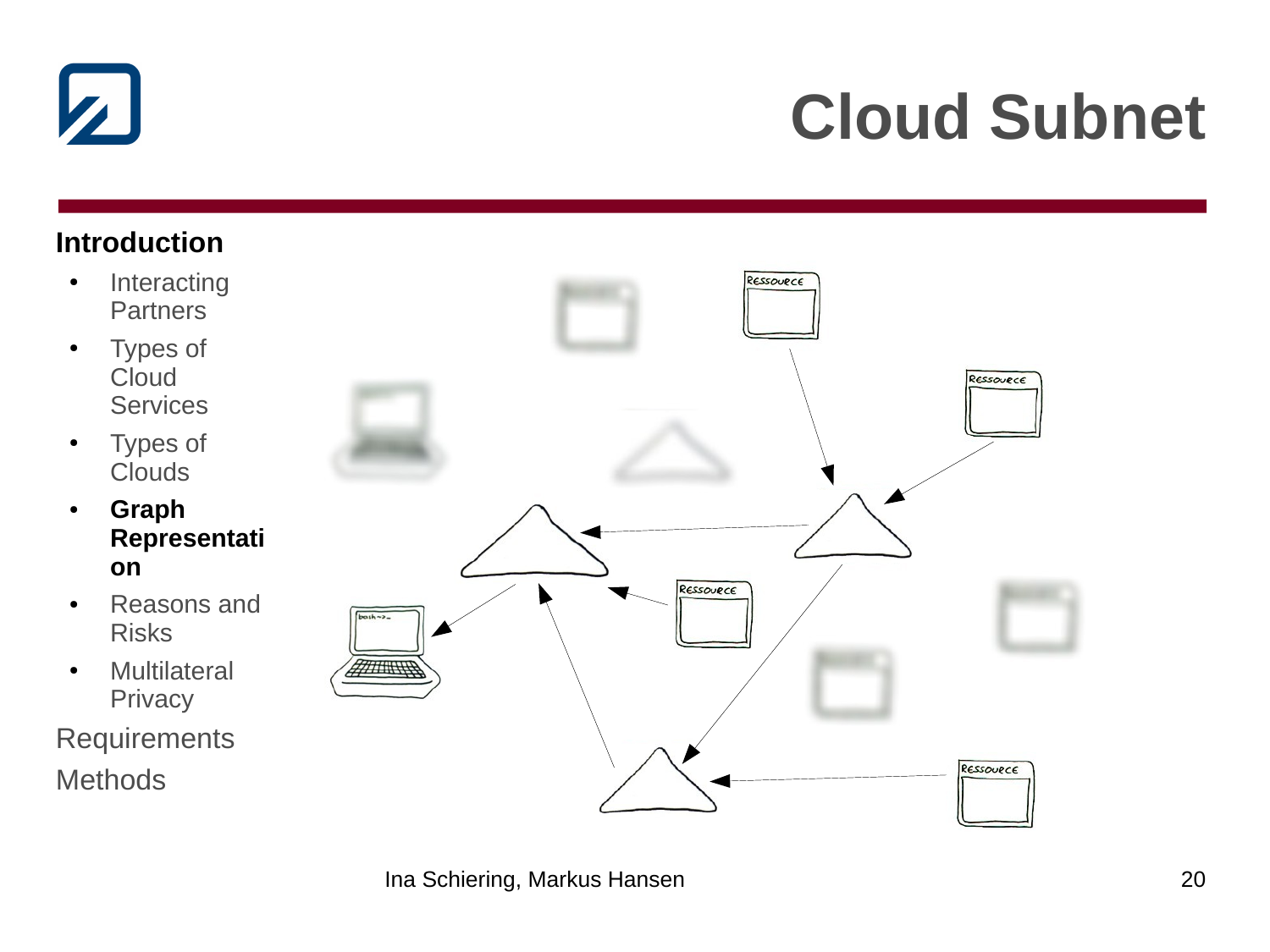

## **Why to use cloud services?**

#### **Introduction**

- **Interacting** Partners
- Types of Cloud Services
- Types of Clouds
- Graph Representati on
- **Reasons and Risks**
- Multilateral **Privacy**

Requirements **Methods** 

### **Reasons for cloud users:**

- limited IT know-how
- limited IT investment
- interesting service levels difficult to realise
	- mirroring over different physical sites
	- off-site backup
	- high availability of the computing platform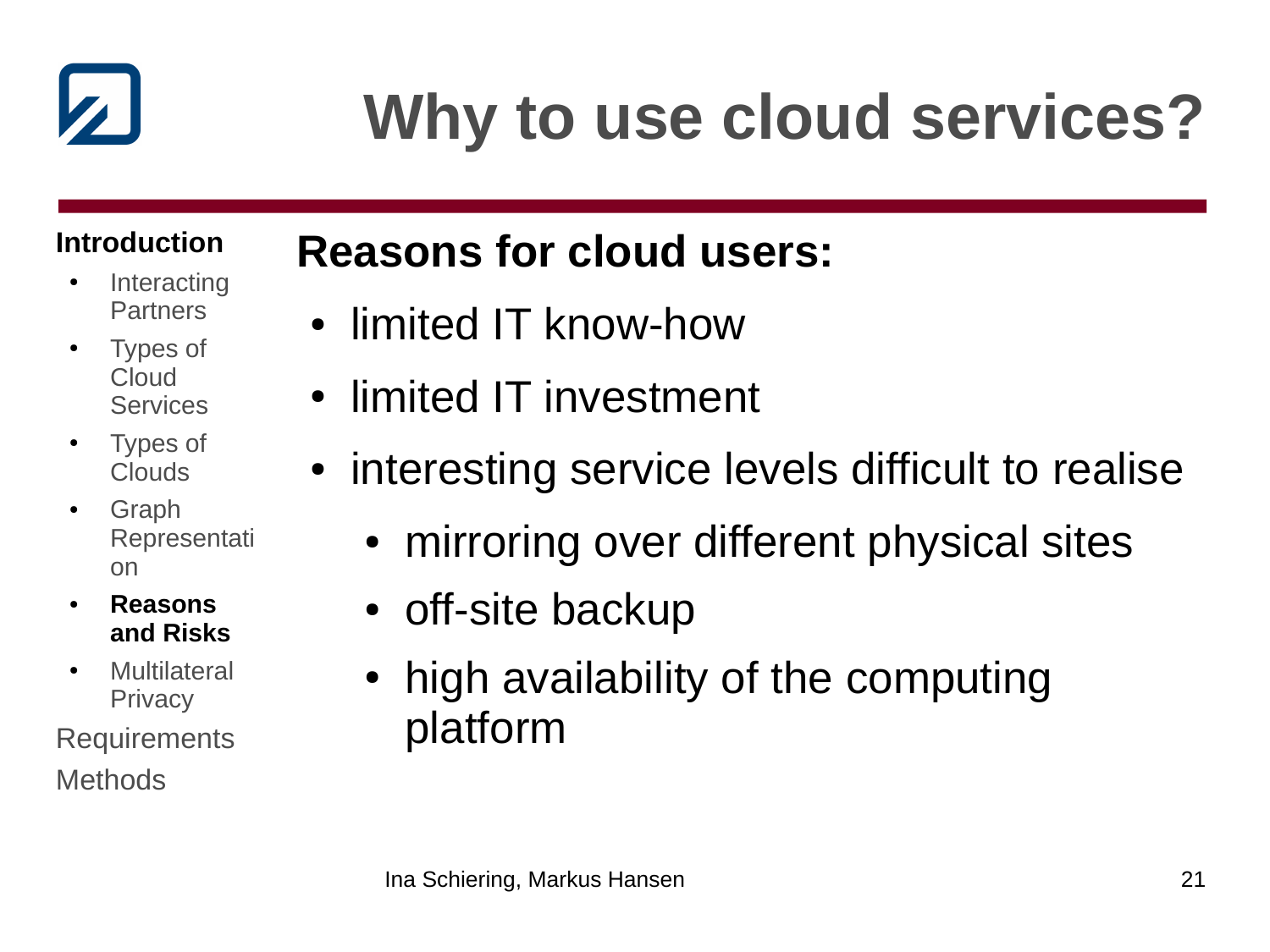

## **Why to use cloud services?**

#### **Introduction**

- **Interacting** Partners
- Types of Cloud Services
- Types of Clouds
- **Graph** Representati on
- **Reasons and Risks**
- Multilateral **Privacy**

Requirements **Methods** 

### **Reasons for cloud users:**

- realisation of complex processes
	- Email
	- CRM Customer Relationship Management
	- ECM Enterprise Content Management
	- ERP Enterprise Resource Planning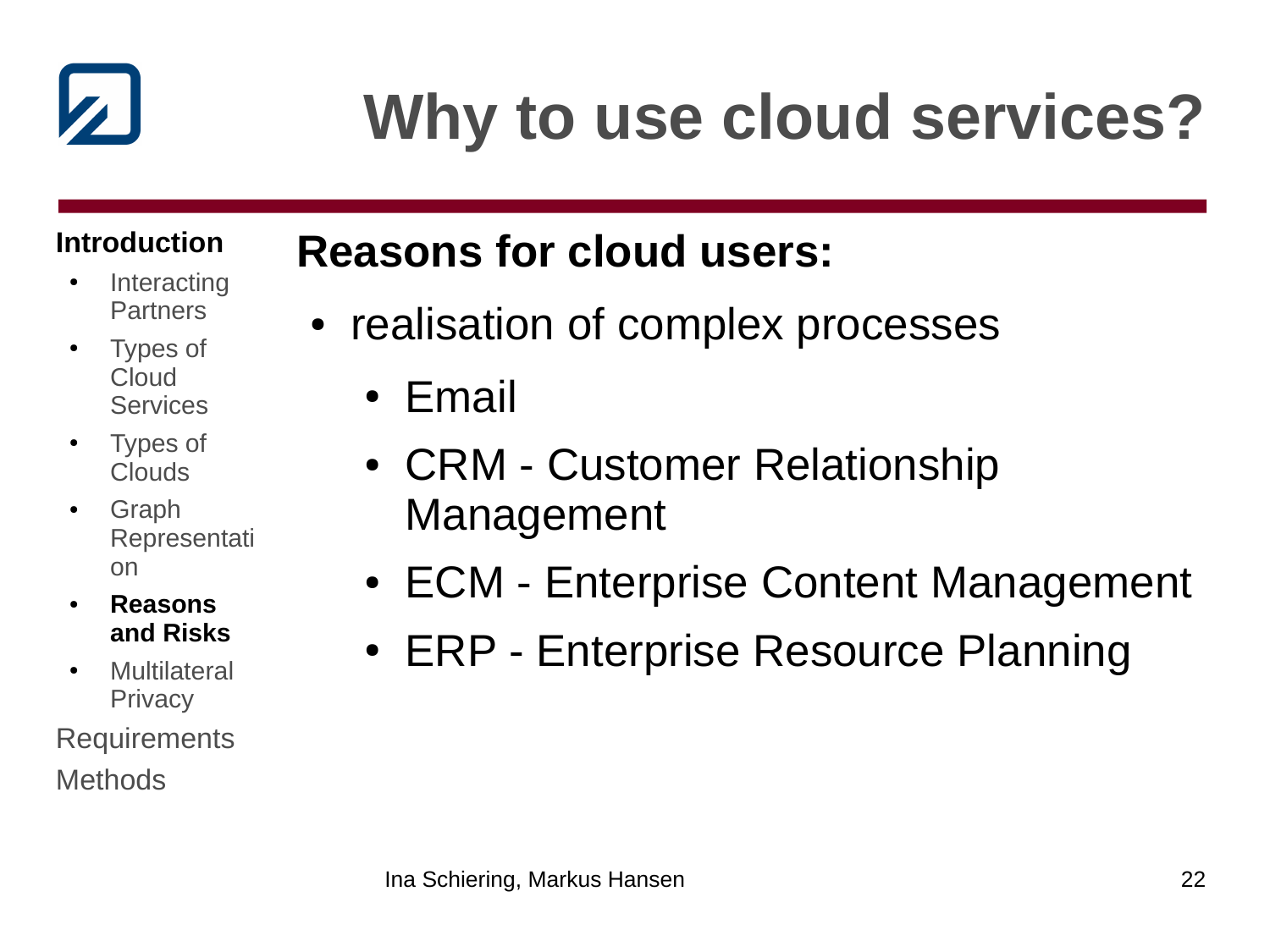

## **Risks of cloud services?**

#### **Introduction**

- **Interacting** Partners
- Types of Cloud Services
- Types of Clouds
- Graph Representati on
- **Reasons and Risks**
- Multilateral **Privacy**

Requirements **Methods** 

### **Cloud User needs legal warranties concerning**

- security
- data privacy

since person-related data are operated not only from the cloud provider but

### **from the whole cloud subnet at any point in time.**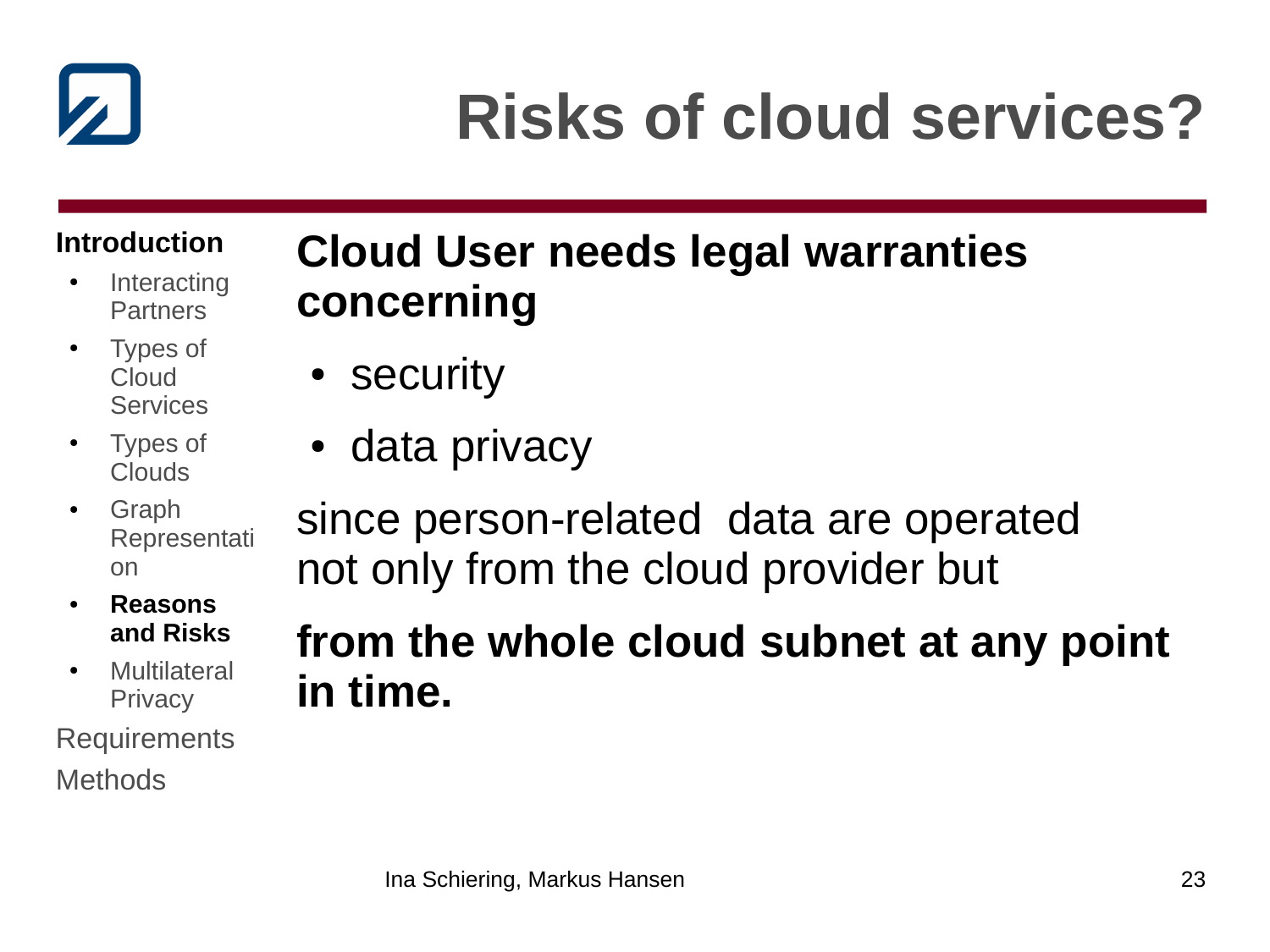

## **Multilateral Security**

#### **Introduction**

- **Interacting** Partners
- Types of Cloud Services
- Types of Clouds
- Graph Representati on
- Reasons and Risks
- **Multilateral Privacy**

Requirements **Methods** 

Allows all parties of an interaction

- to express their security objectives
- recognizing conflicting objectives
- negotiating compromises
- enforcing objectives within the scope of the compromise
- with no party taking precedence over another.

Mechanisms of effective control are needed.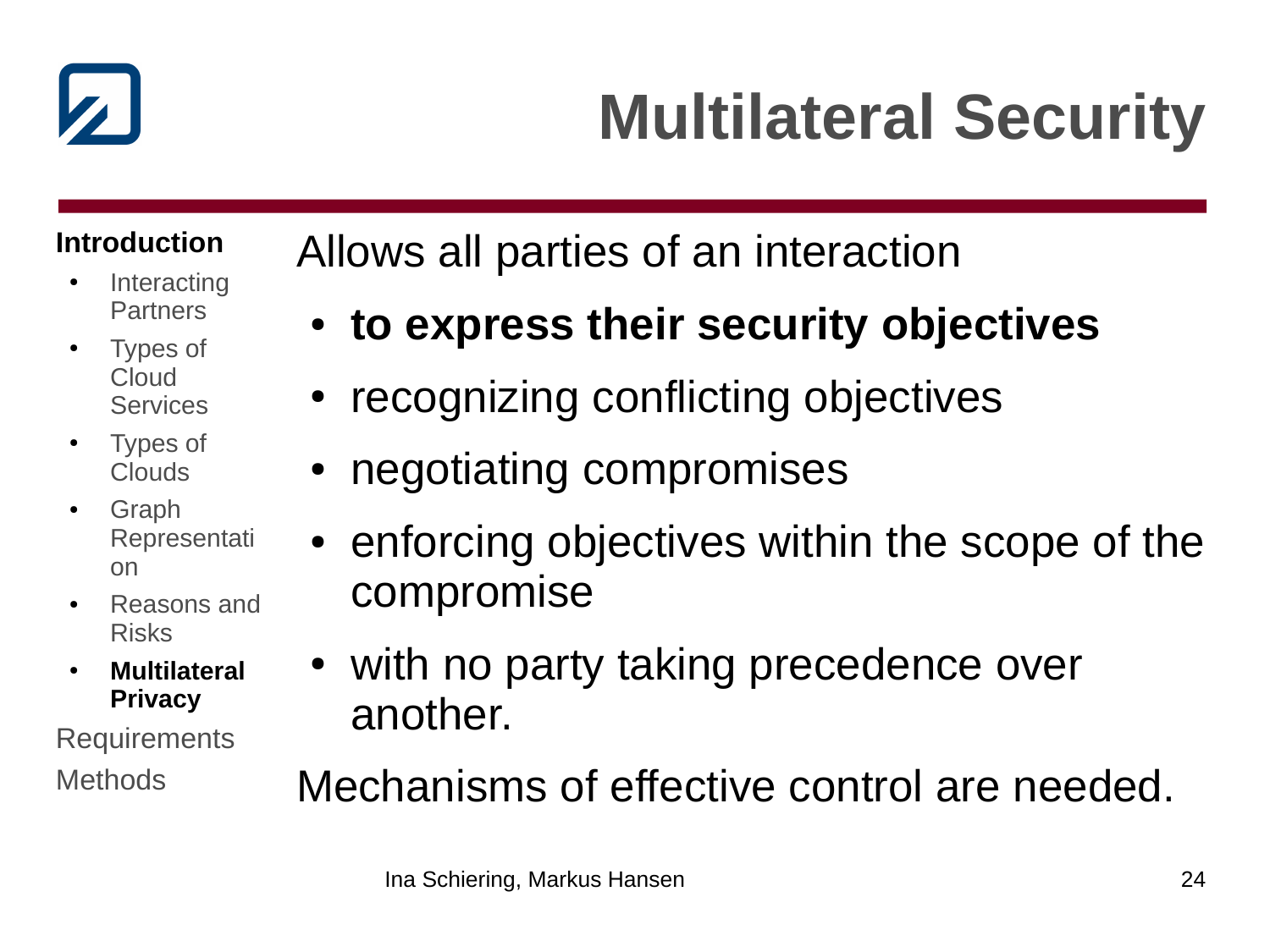

## **Multilateral Privacy**

#### **Introduction**

- **Interacting** Partners
- Types of Cloud Services
- Types of Clouds
- Graph Representati on
- Reasons and Risks
- **Multilateral Privacy**

Requirements **Methods** 

Allows all parties of an interaction

- **to express their privacy objectives**
- with no party taking precedence over another.

Mechanisms of effective control are needed.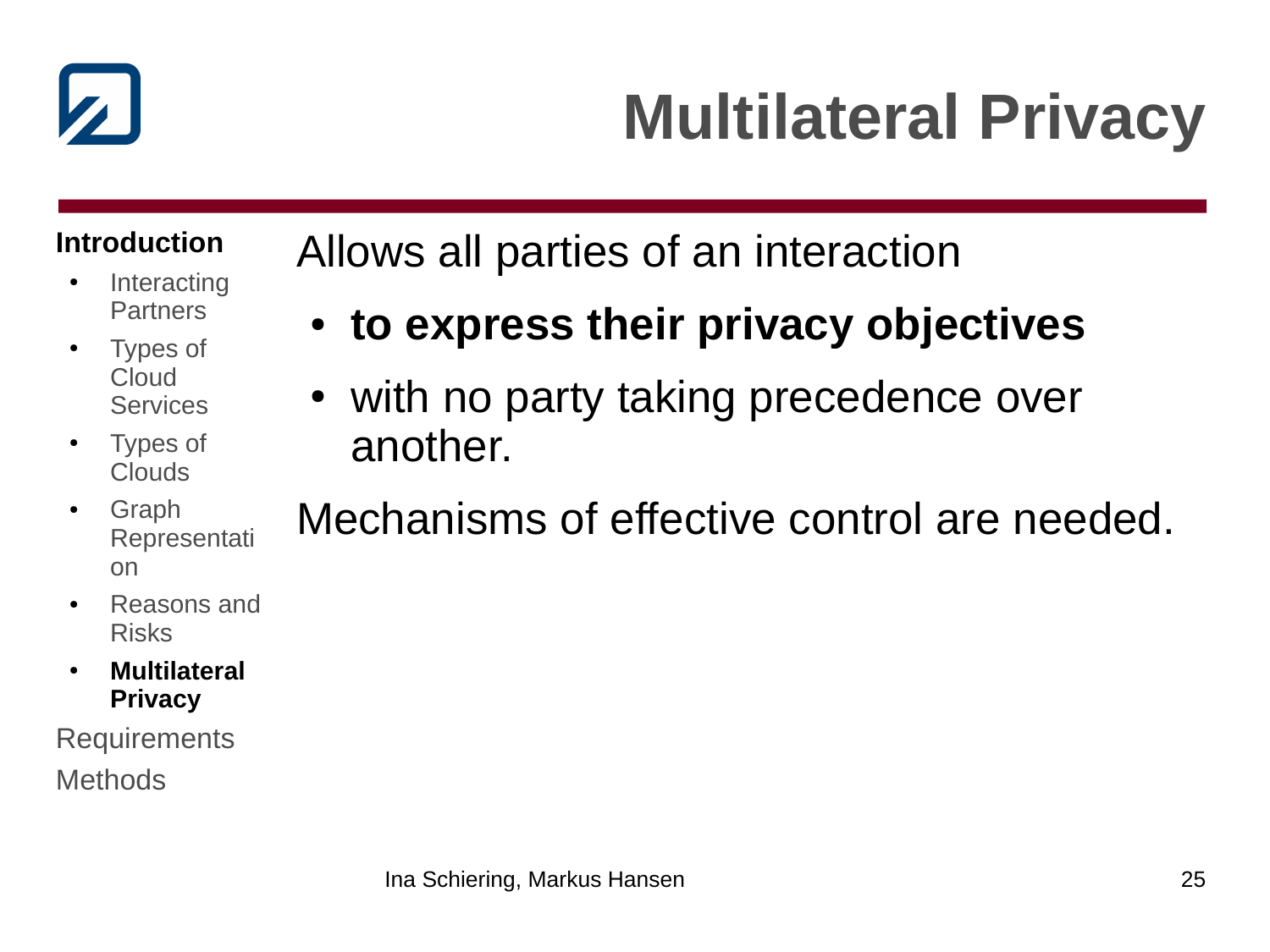

## **Cloud Requirements**

Introduction

#### **Requirements**

- **Functional**
- Non-Functional
- Cloud User
- Cloud Provider

**Methods** 

### **What sort of requirements?**

- Functional Requirements
- Non-Functional Requirements

### **Whose requirements?**

- Cloud user
- Cloud provider / resource owner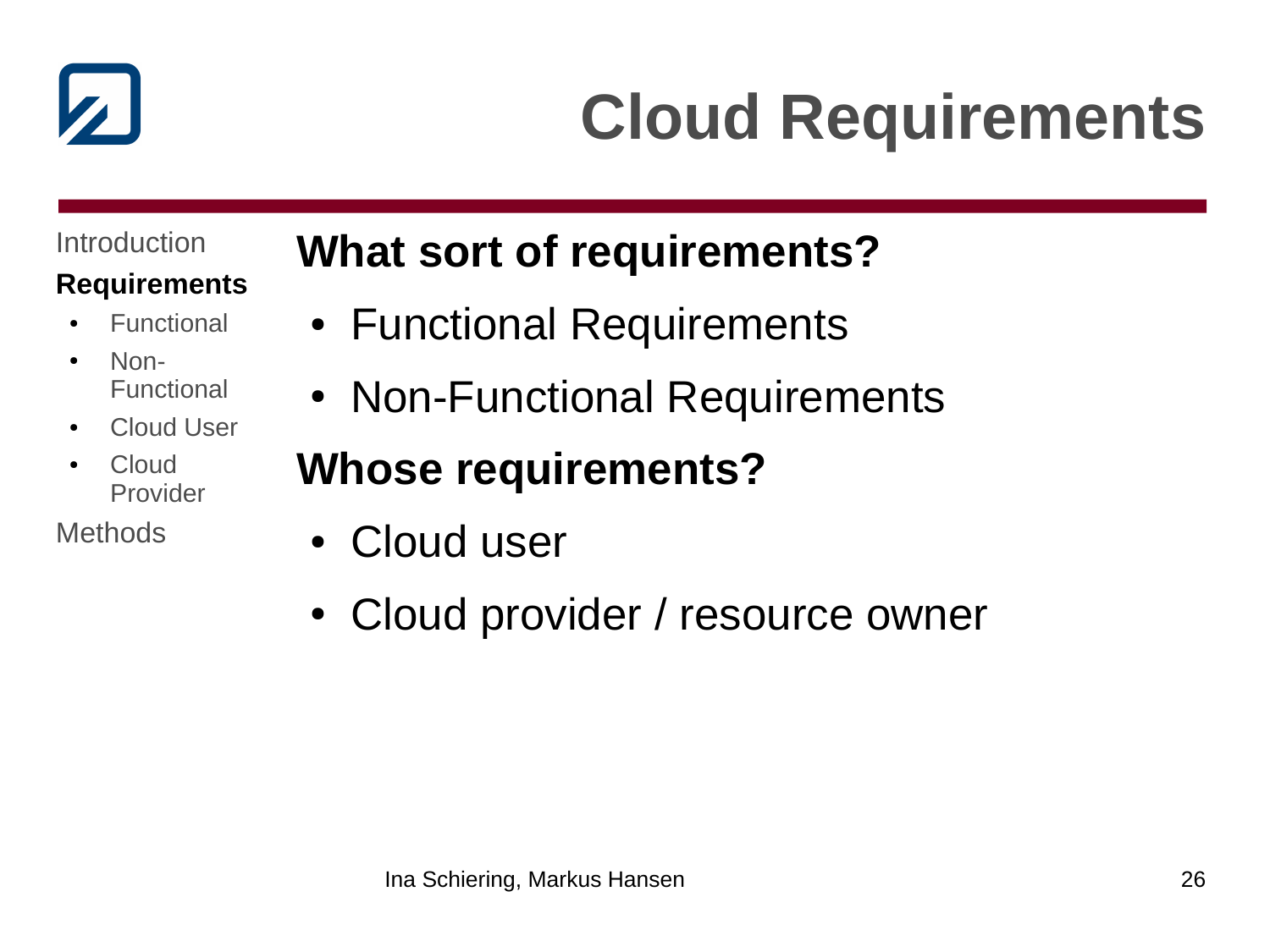

## **Functional Requirements**

#### Introduction

### **Requirements**

- **Functional**
- Non-Functional
- Cloud User
- Cloud Provider

**Methods** 

- Type and clock rate of the CPU
- Amount of memory, disk space

### **SaaS**

**IaaS**

- E.g. collaborative work on documents
- Search options for data stored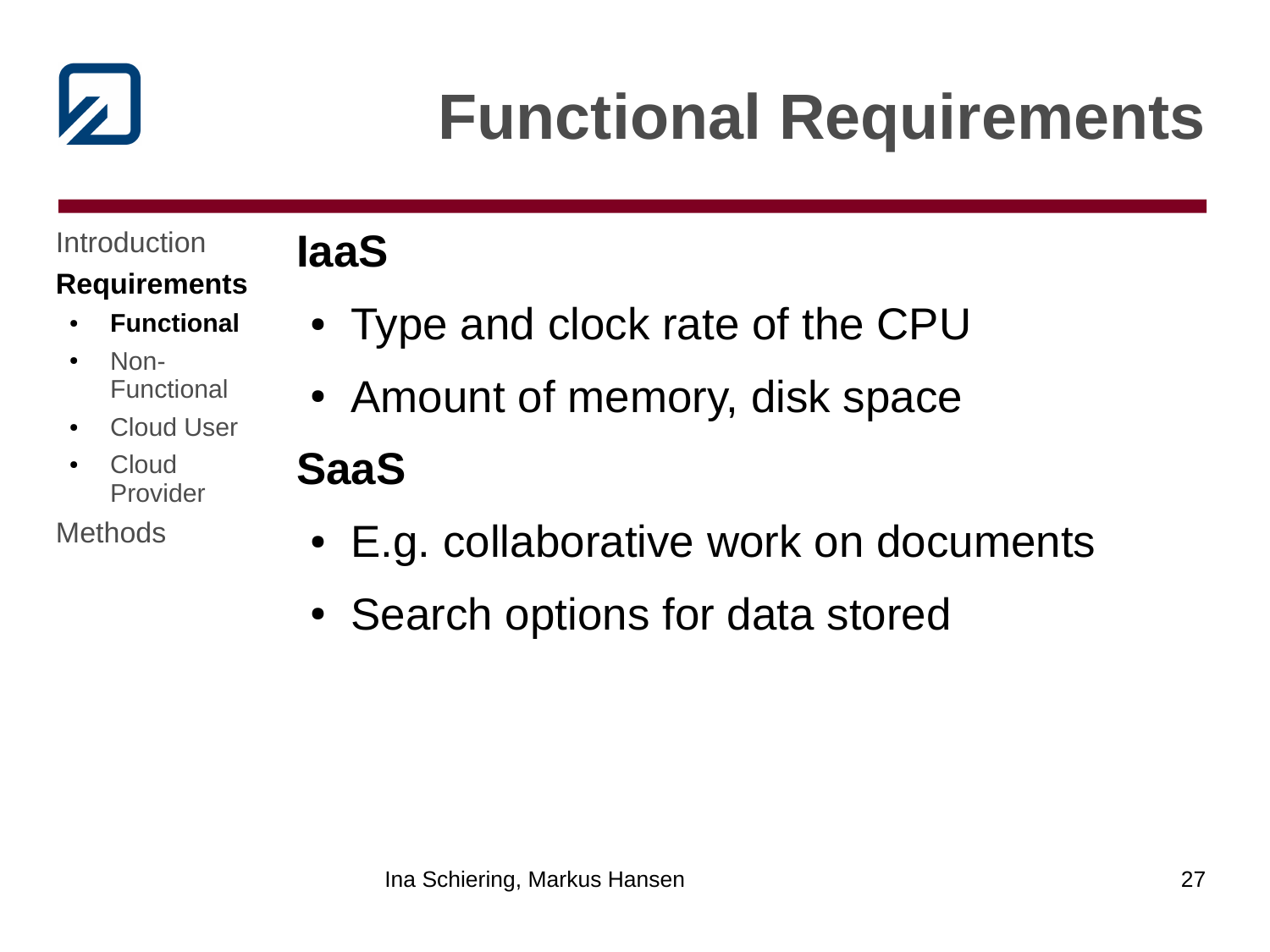

## **Non-Functional Requirements**

Introduction

#### **Requirements**

**Functional** 

● **Non-Functional**

- Cloud User
- Cloud Provider

**Methods** 

### **Operational Requirements**

- Start, stop, configure the service
- Automatic provisioning

### **Service Level Agreements (SLA)**

- Availability, reliability, scalability
- **Data integrity, privacy, access control**
- **Legal regulations**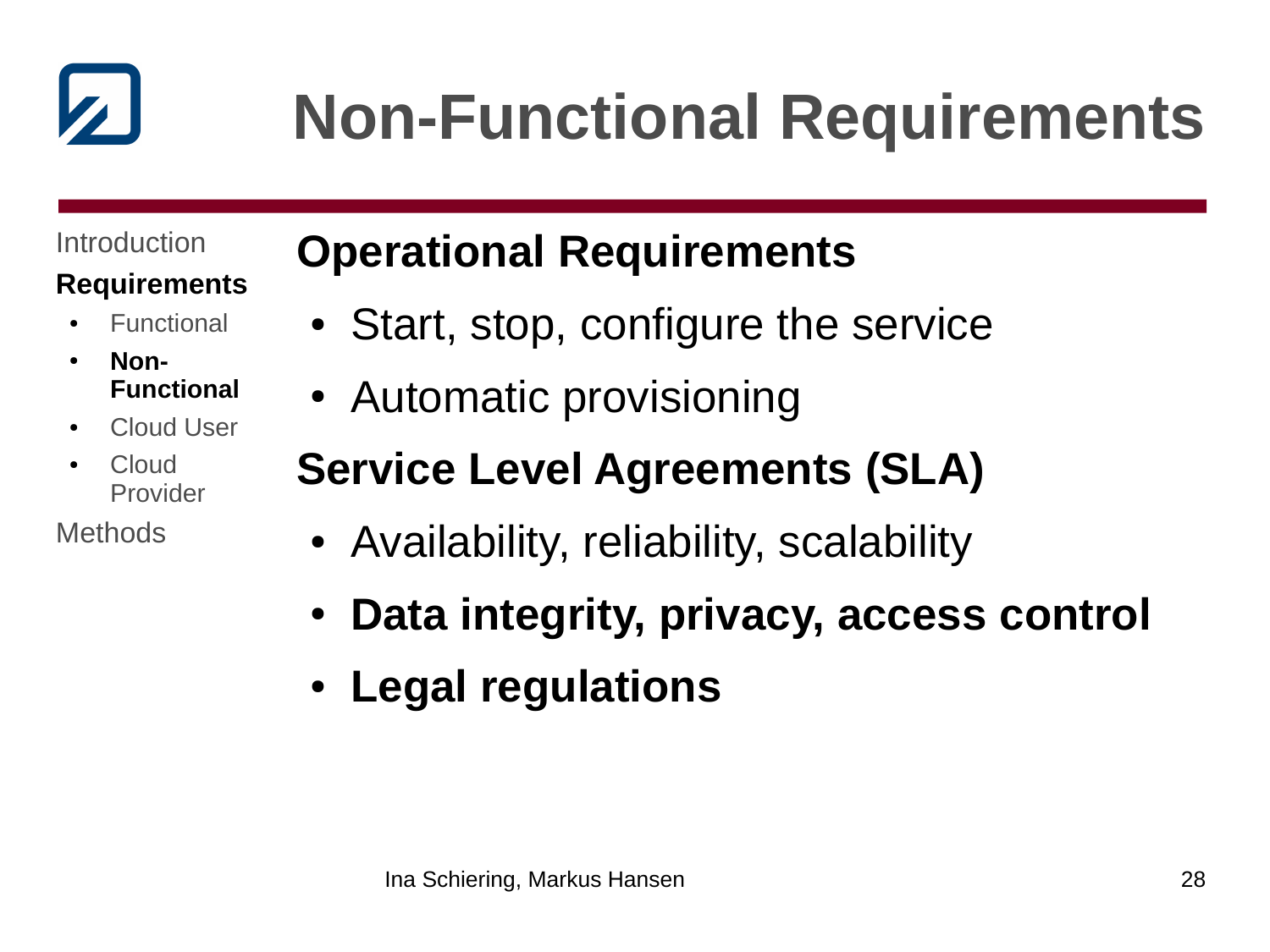

## **Legal Regulations**

Introduction

#### **Requirements**

• Functional

● **Non-Functional**

- Cloud User
- Cloud Provider

- **Data Protection Directive**
- **E-Privacy Directive**
- **EuroSOX**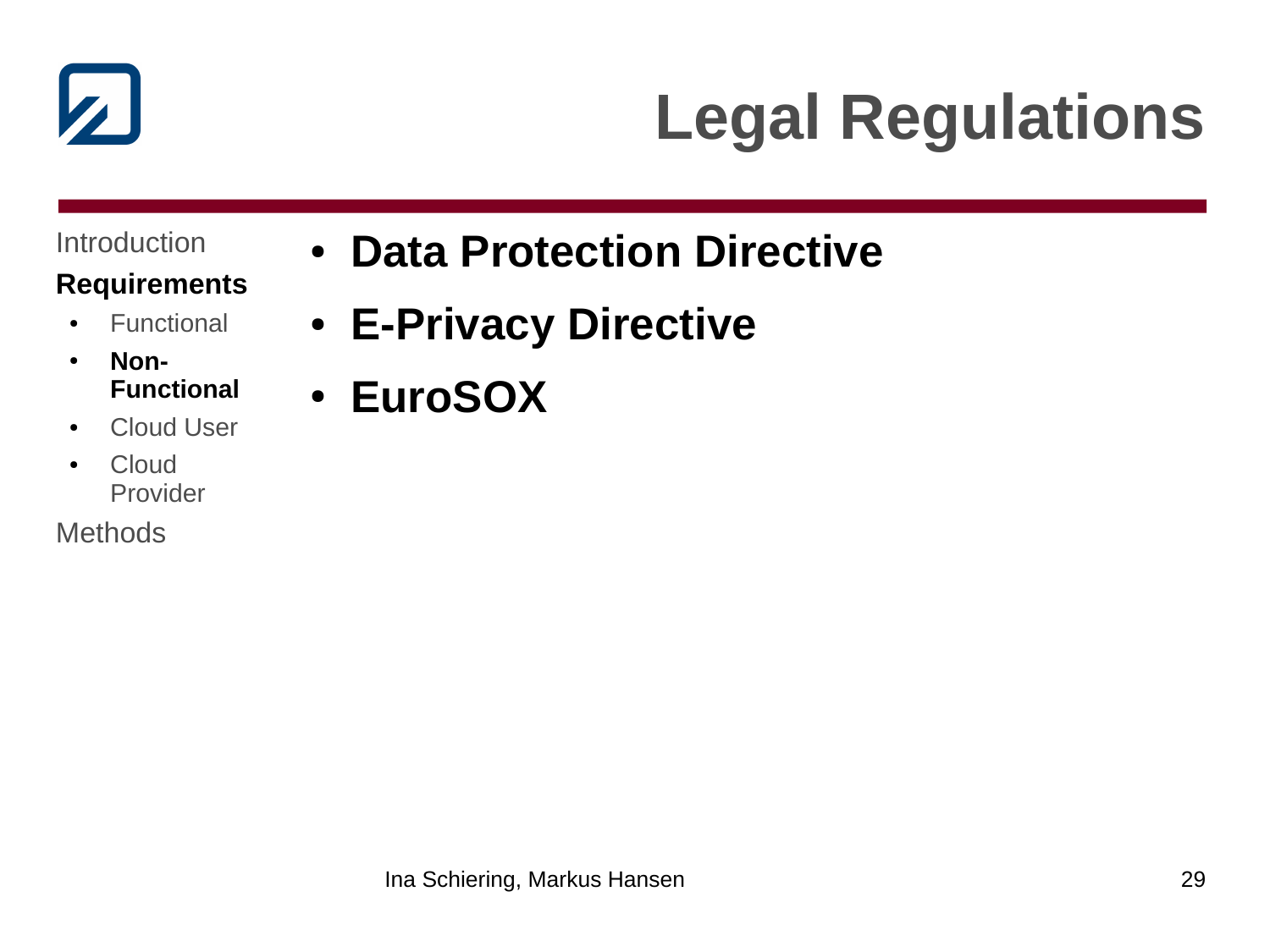

## **Data Protection Directive**

Introduction

#### **Requirements**

- **Functional**
- **Non-Functional**
- Cloud User
- Cloud Provider

**Methods** 

### **Any person-related data has to be processed**

- fairly and lawfully, **for limited purpose**
- adequate, relevant, not excessive, **accurate**
- not be kept longer than necessary
- processed in accordance with the subjects rights
- **secure**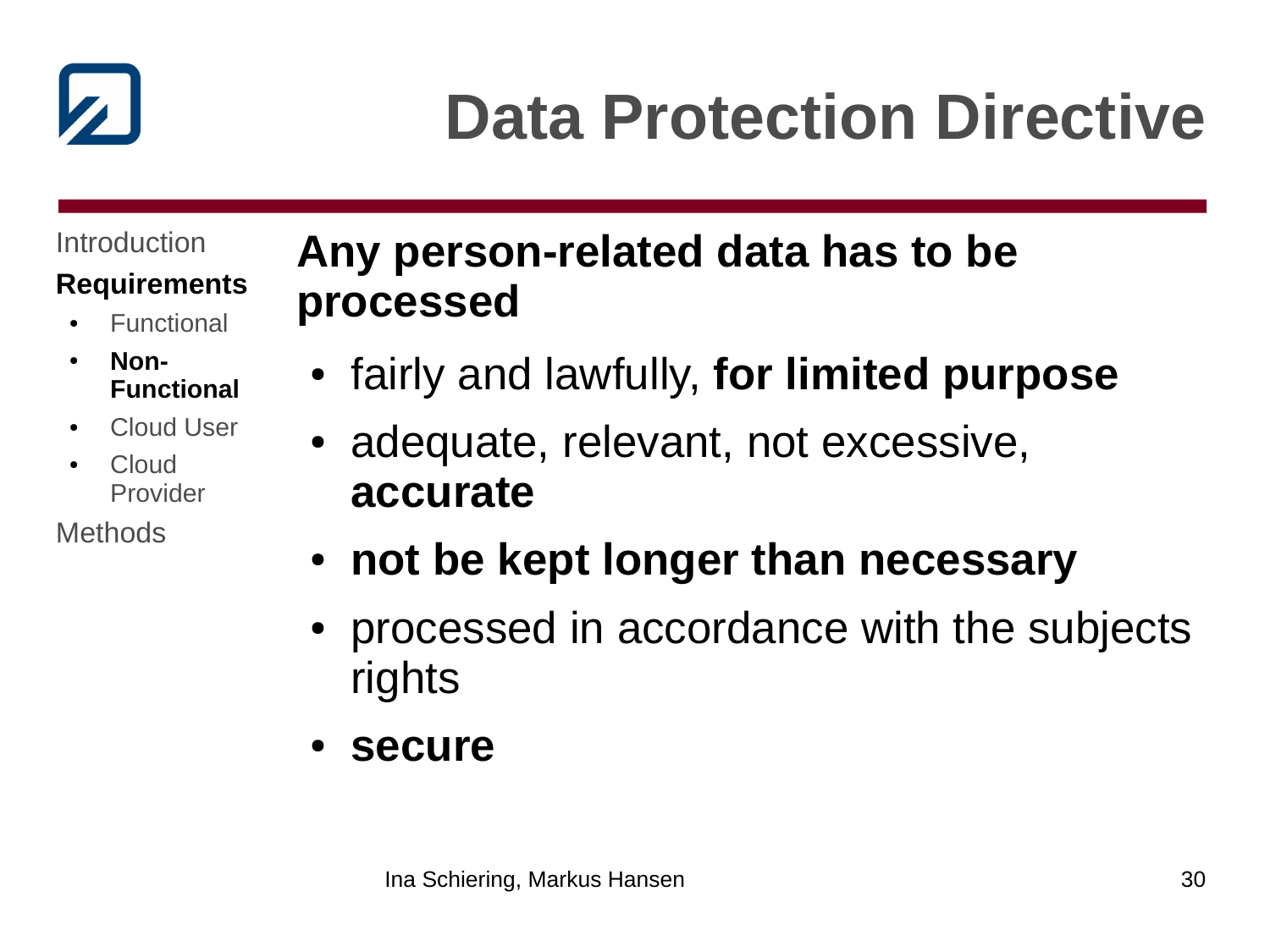

## **E-Privacy Directive**

Introduction

#### **Requirements**

- **Functional**
- **Non-Functional**
- Cloud User
- Cloud Provider

**Methods** 

In cloud environments important:

- transfer of personal information to countries outside the EU providing an adequate level of privacy protection
- Transfer of data to the USA: Safe Harbour Agreement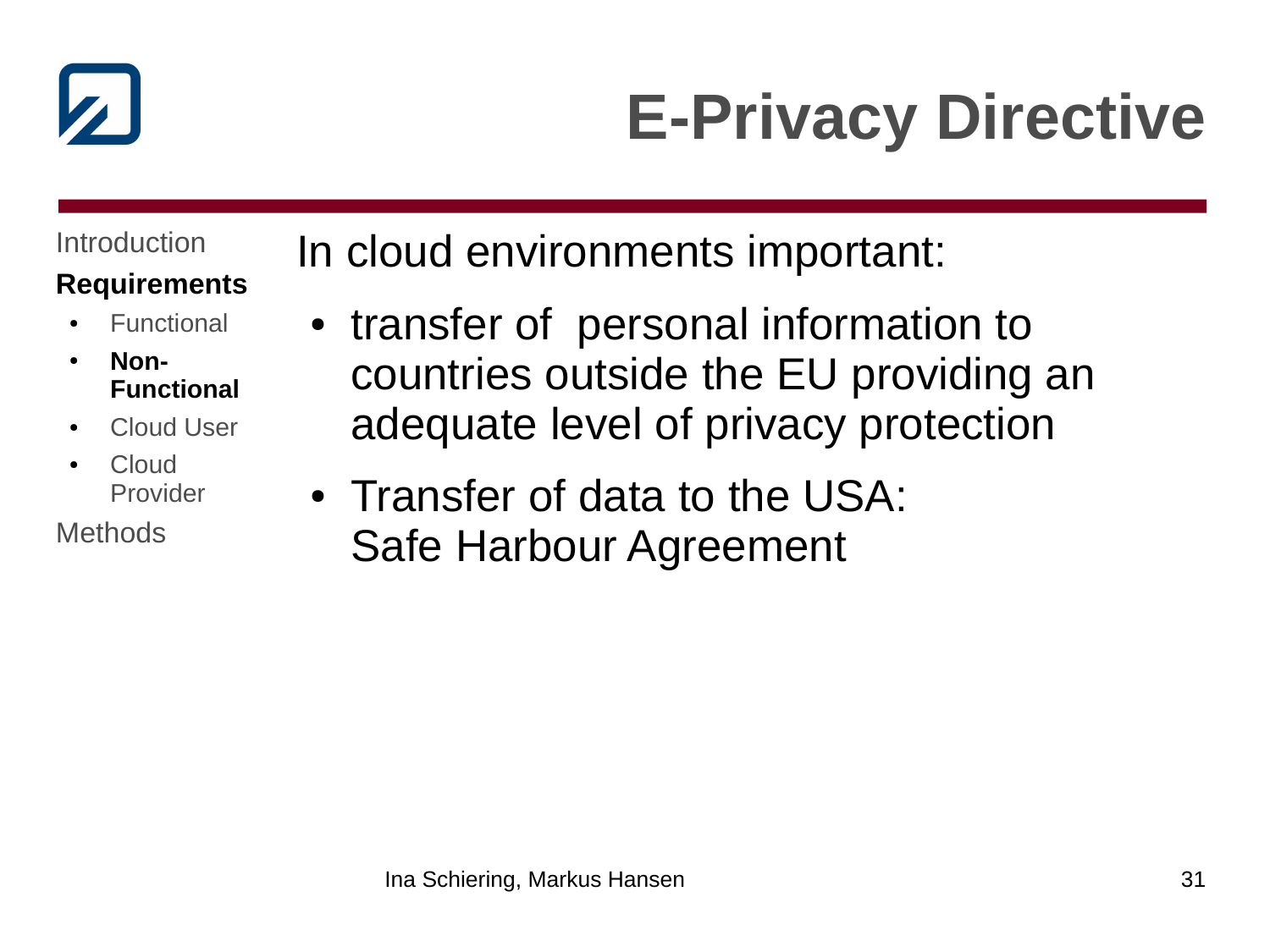

### **SOX, EuroSOX**

Introduction

#### **Requirements**

- **Functional**
- **Non-Functional**
- Cloud User
- Cloud Provider

**Methods** 

**SOX (Sarbanes-Oxley Act):** reaction to accounting scandals e.g. Enron, Worldcom

- Demands e.g. an internal control system for corporations in the US and all subsidiaries
- **EuroSOX:** similar requirements have evolved in the EU
	- Resulting e.g. in the german law BilMoG (Bilanzmodernisierungsgesetz)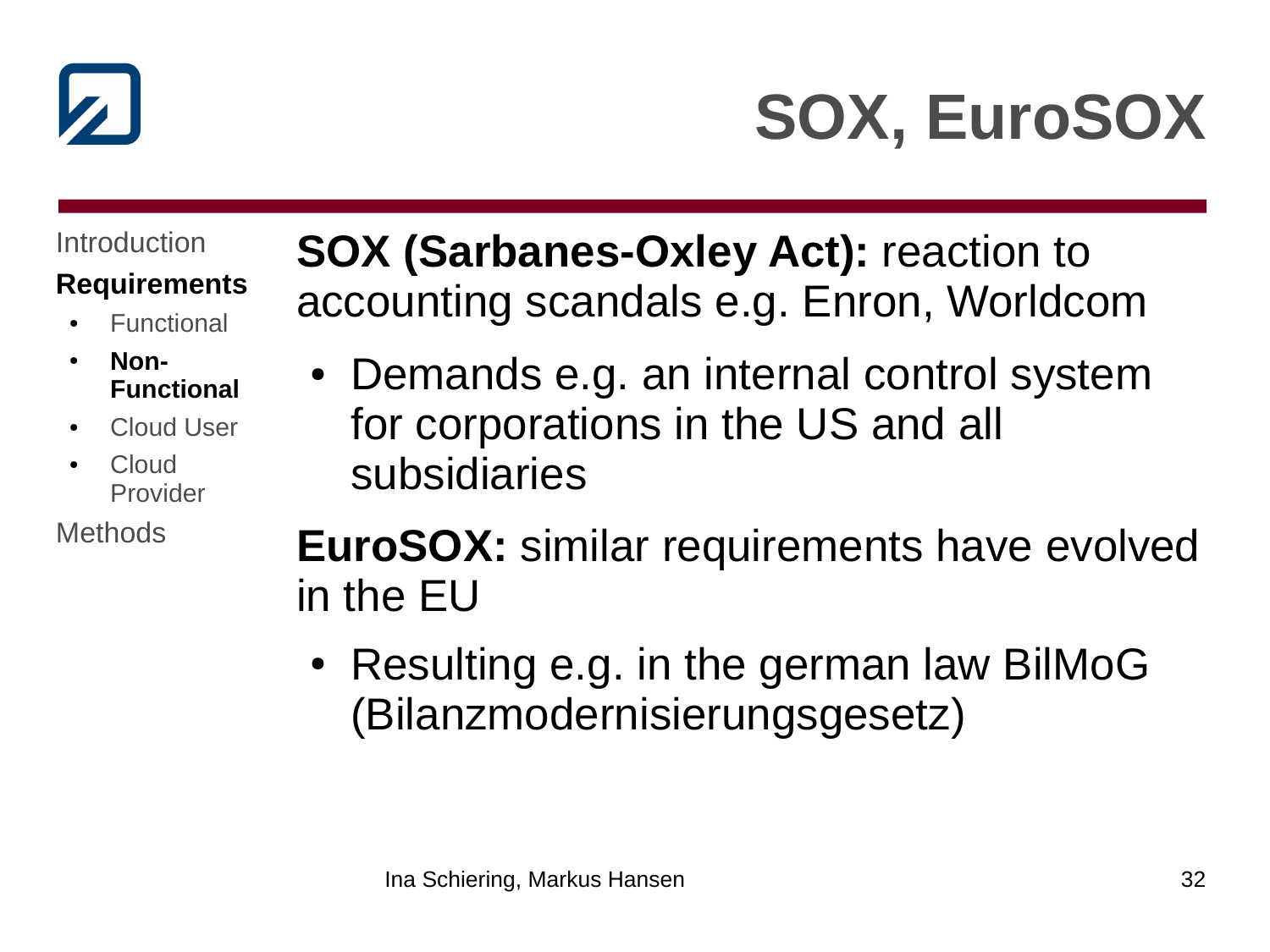# **Requirements for SOX, EuroSOX**

**Introduction** 

#### **Requirements**

**Functional** 

● **Non-Functional**

- Cloud User
- Cloud Provider

**Methods** 

Central prerequisites for compliance with these regulations are the following

- Transparent and documented business processes
- Transparent and documented IT environment
- **Identity Management**
- Based on the above control objectives can be formulated and checked by an internal control system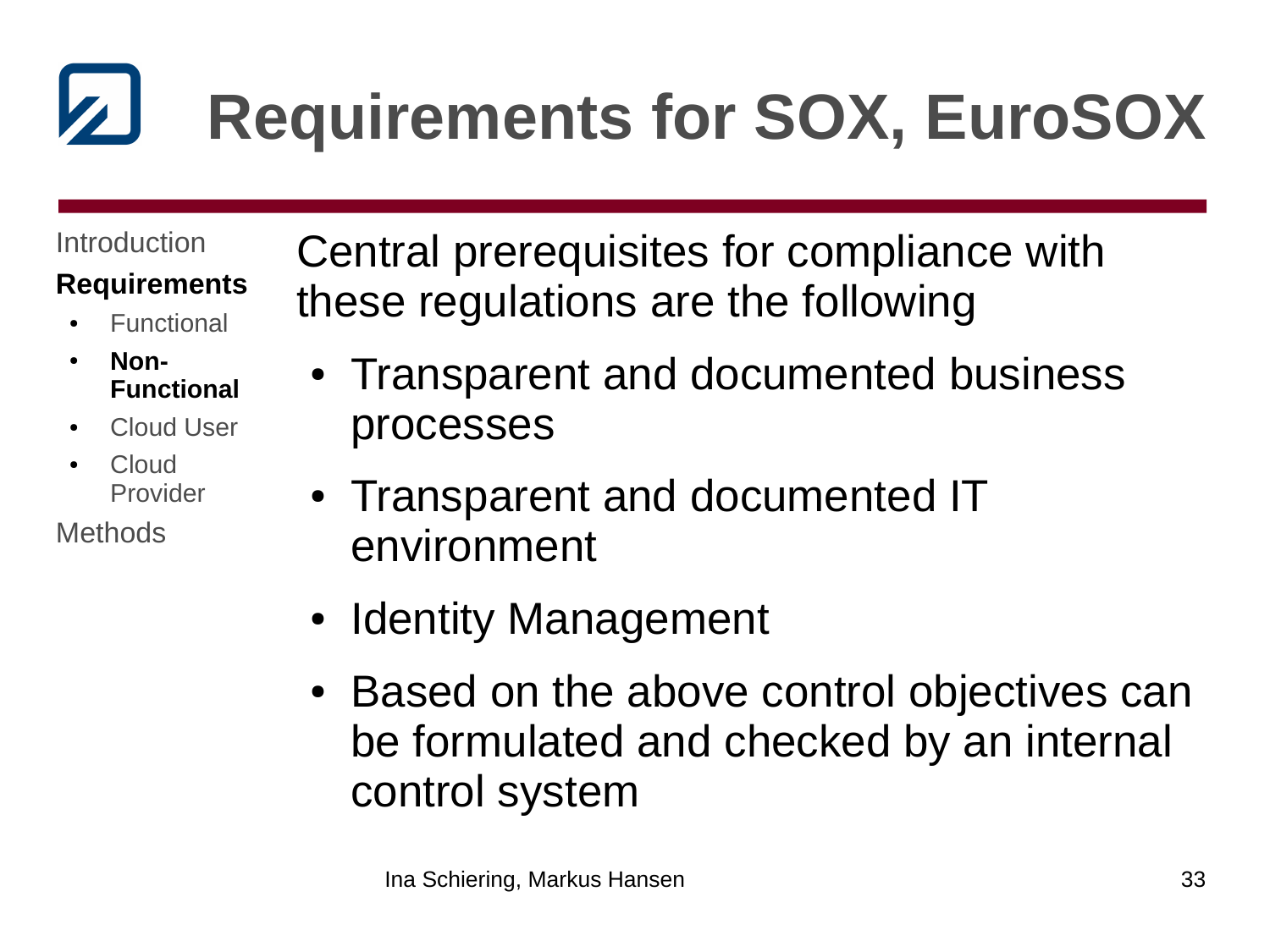

### **Requirements of Cloud Providers**

Introduction

#### **Requirements**

- **Functional**
- Non-Functional
- **Cloud User**
- **Cloud Provider**

**Methods** 

All the requirements named above are mainly requirements of the cloud users

**Cloud providers, resource owners have also requirements they need to impose**

- **Operational requirements**: monitoring, measuring, reporting and billing for services
- **Comply with legal regulations**, e.g. export control regulations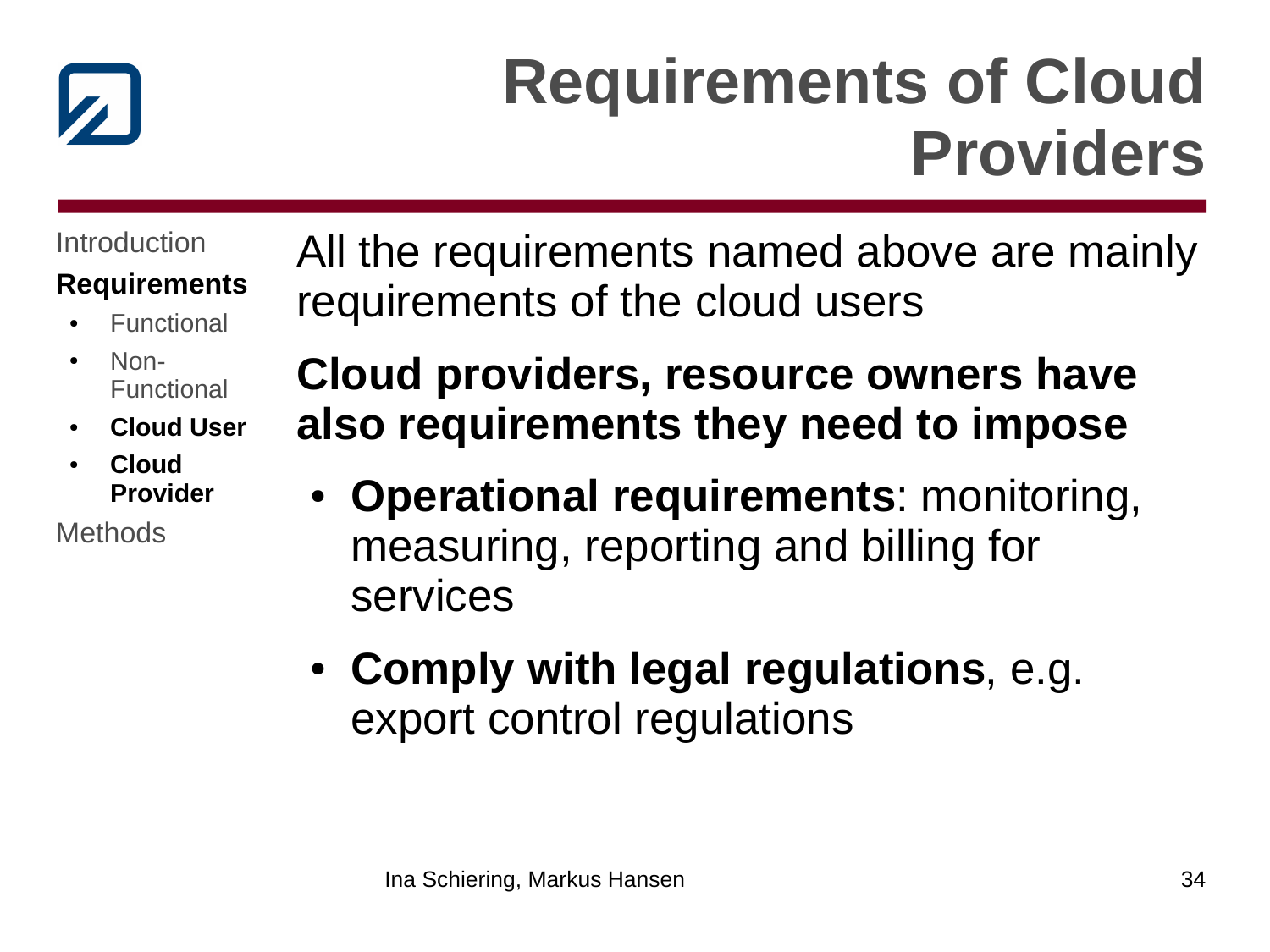

**Introduction** Requirements

#### **Methods**

- **Federated Identity** Management
- **Cloud** Interfaces
- **Certification** and Control

What are the measures and means to realize the requirements of all interacting partners in the cloud?

- **Federated Identity Managemen**t as a basis to realise access control and reporting.
- **Cloud Interfaces** as a cloud service should be started dynamically in an automated way.
- **Certification and Control** to check that the requirements are fulfilled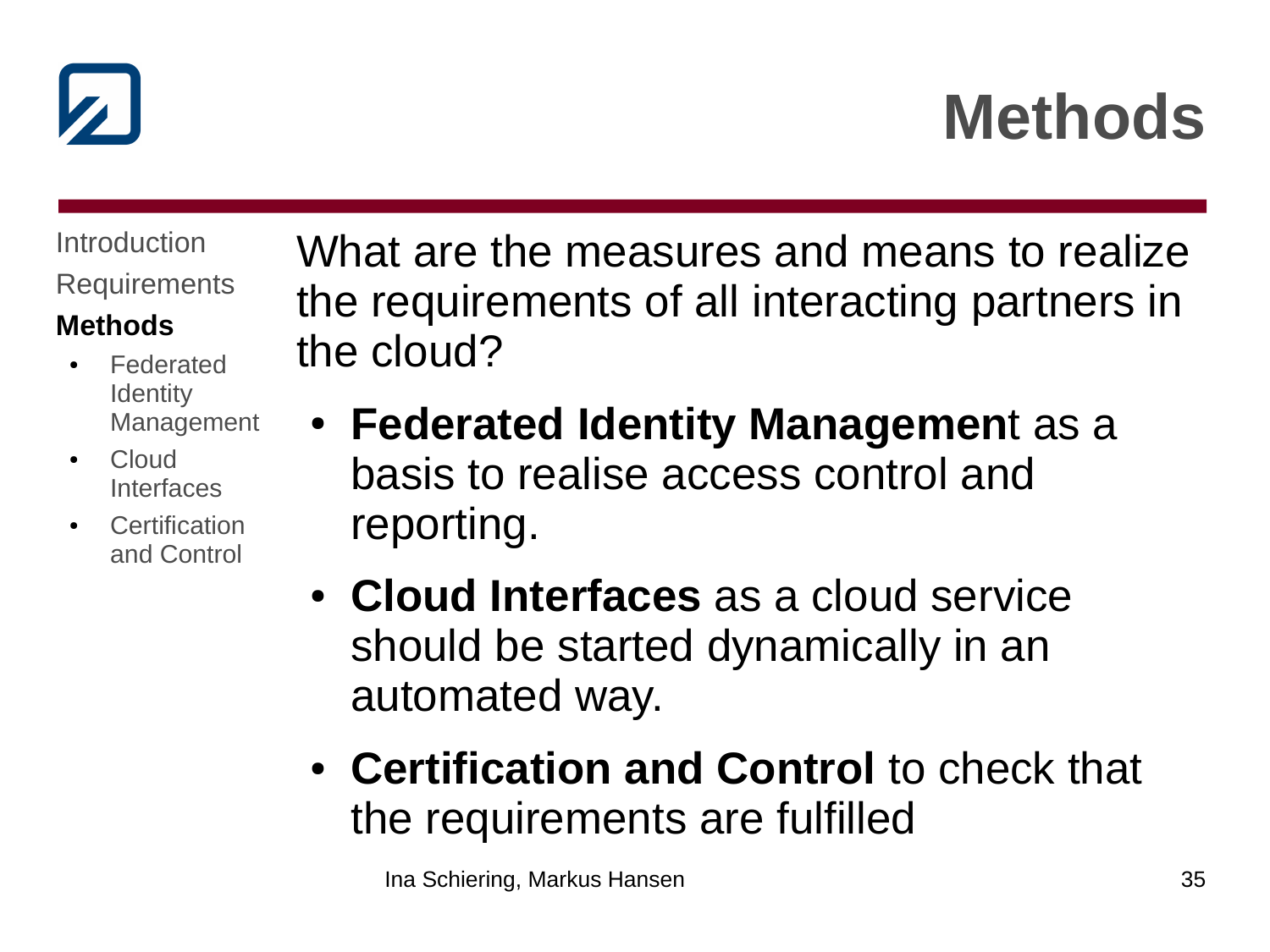

## **Cloud Interfaces**

Introduction **Requirements** 

#### **Methods**

- **Federated Identity** Management
- **Cloud Interfaces**
- Certification and Control

Interfaces for cloud services are differentiated according to types of cloud services

- **SaaS:** Often a web interface (Salesforce, Gmail) or a special user client is used
- **Iaas, Paas:** provider specific API, examples for provider APIs are:
	- Amazon EC2 API,
	- Sun Cloud API

● ...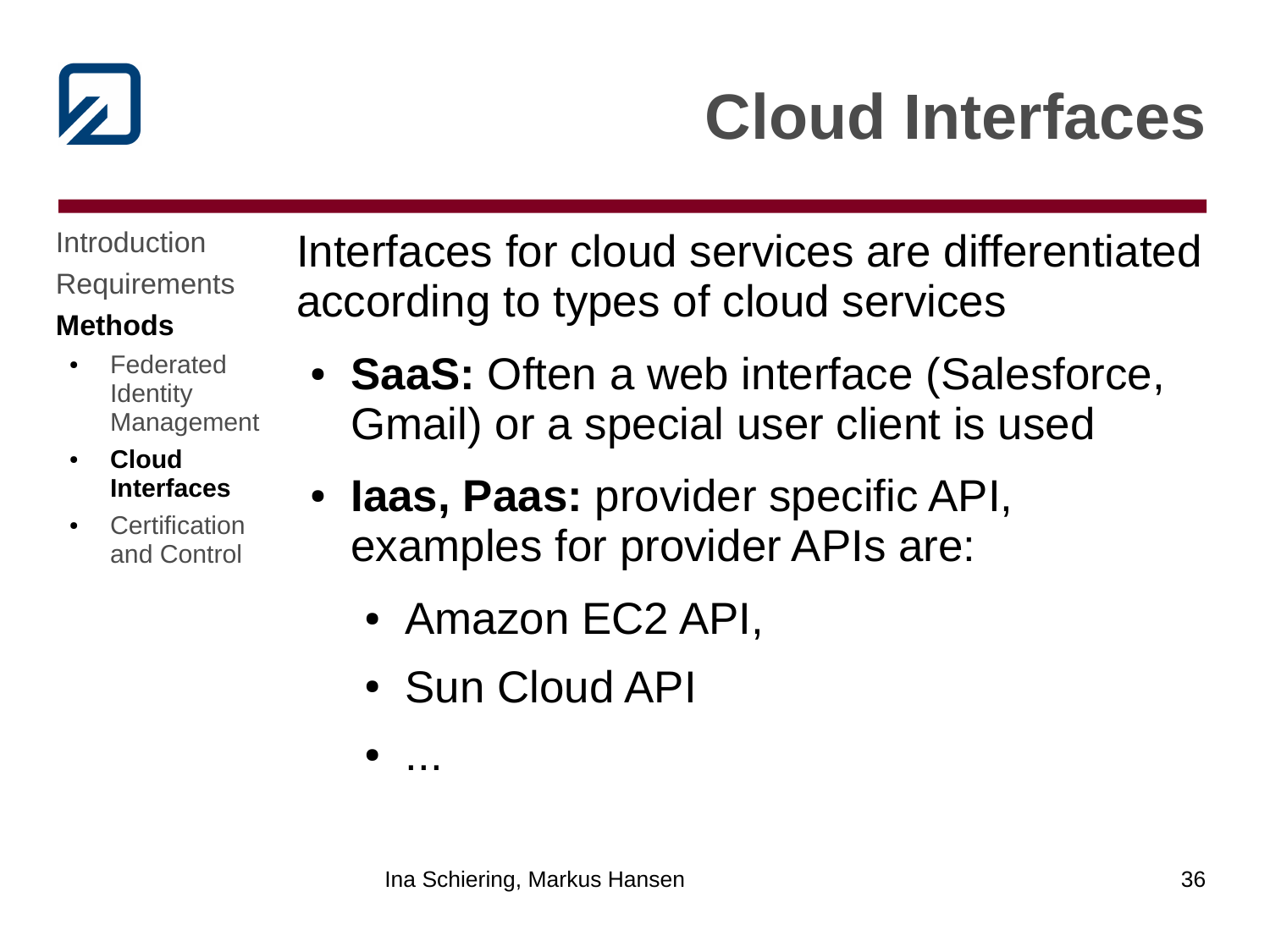

## **Cloud Interfaces**

Introduction **Requirements** 

#### **Methods**

- Federated **Identity** Management
- **Cloud Interfaces**
- Certification and Control

Notation for the APIs based on

- **XML**
- **JSON** (JavaScript Object Notation)

Type of information

● **Functional requirements**  (mainly)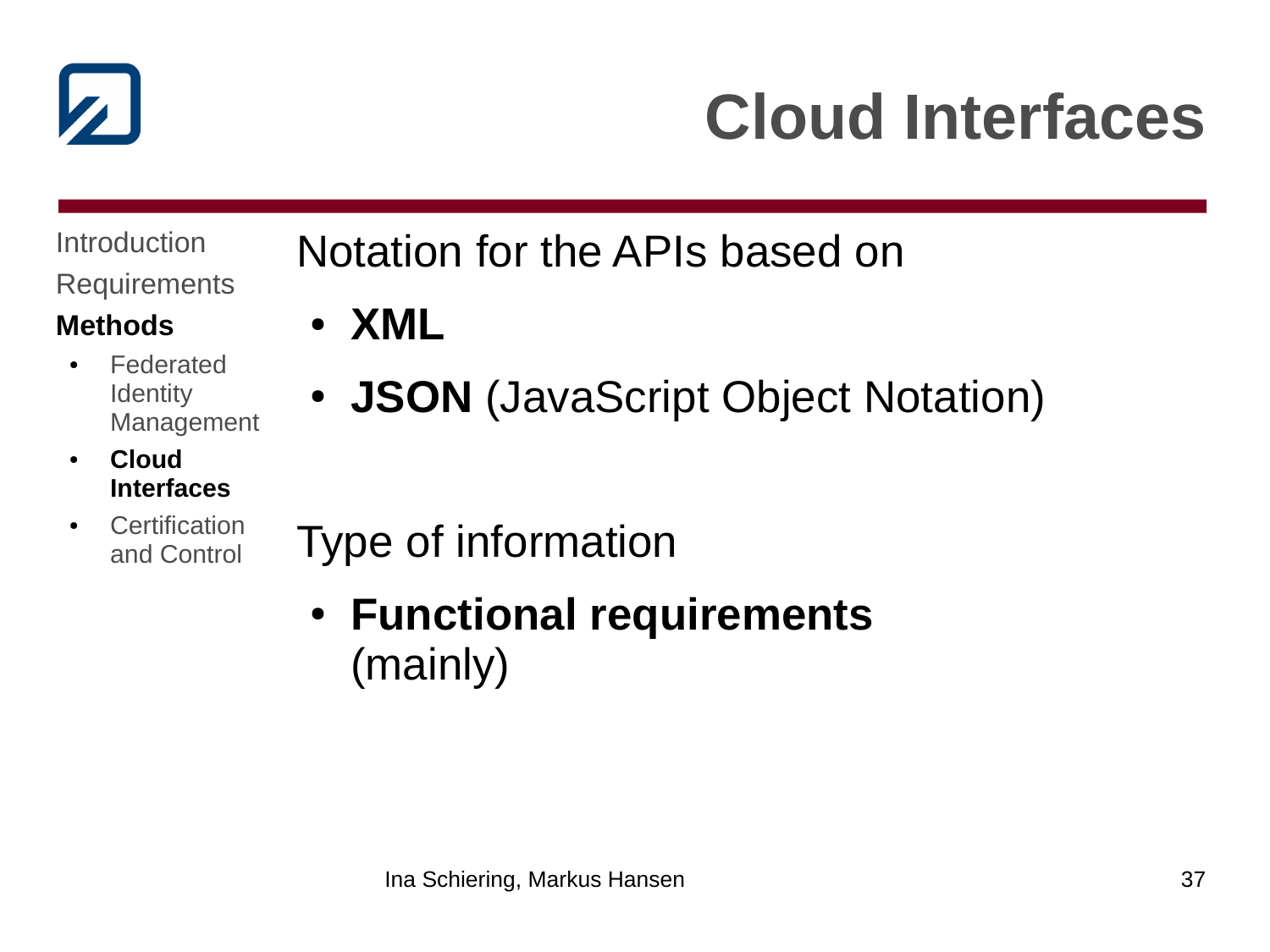

## **Risks of Present Cloud APIs**

Introduction Requirements

### **Methods**

- **Federated Identity** Management
- **Cloud Interfaces**
- **Certification** and Control

### **Non-functional requirements:**

- compliance
- availability
- scalability
- privacy
- data security

### **Vendor lock-in:**

• Dynamic change of cloud provider implies change of API in application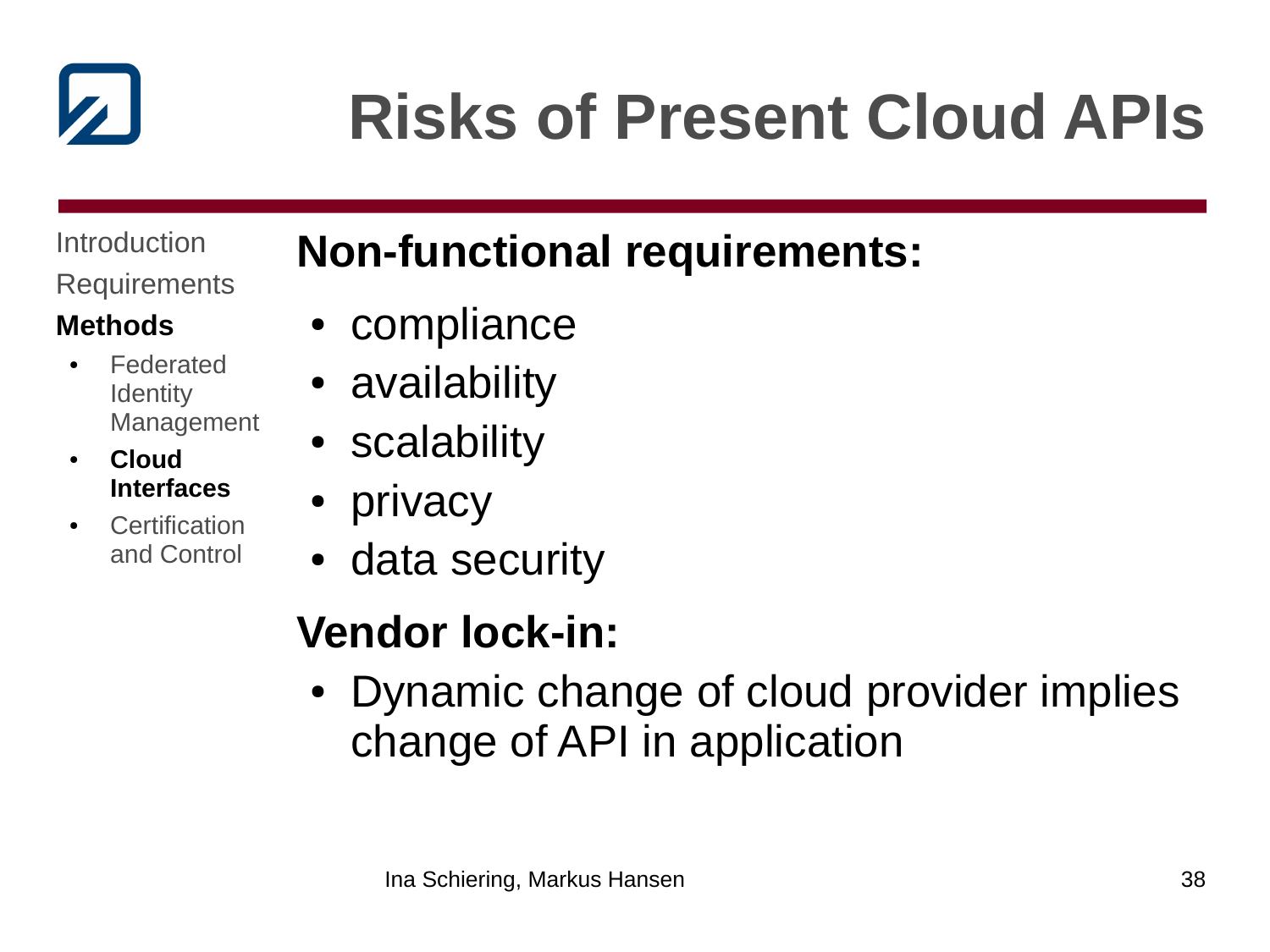

## **Standardisation Initiatives**

Introduction Requirements

#### **Methods**

- **Federated Identity** Management
- **Cloud Interfaces**
- Certification and Control

### **Standardization initiatives start based on the cloud APIs in industry for IaaS**:

**OCCI-WG** (Open Cloud Computing Interface Working Group)

- Start of API for laaS based on cloud APIs in industry
- Non-functional requirements based on use cases
- Relies on RESERVOIR architecture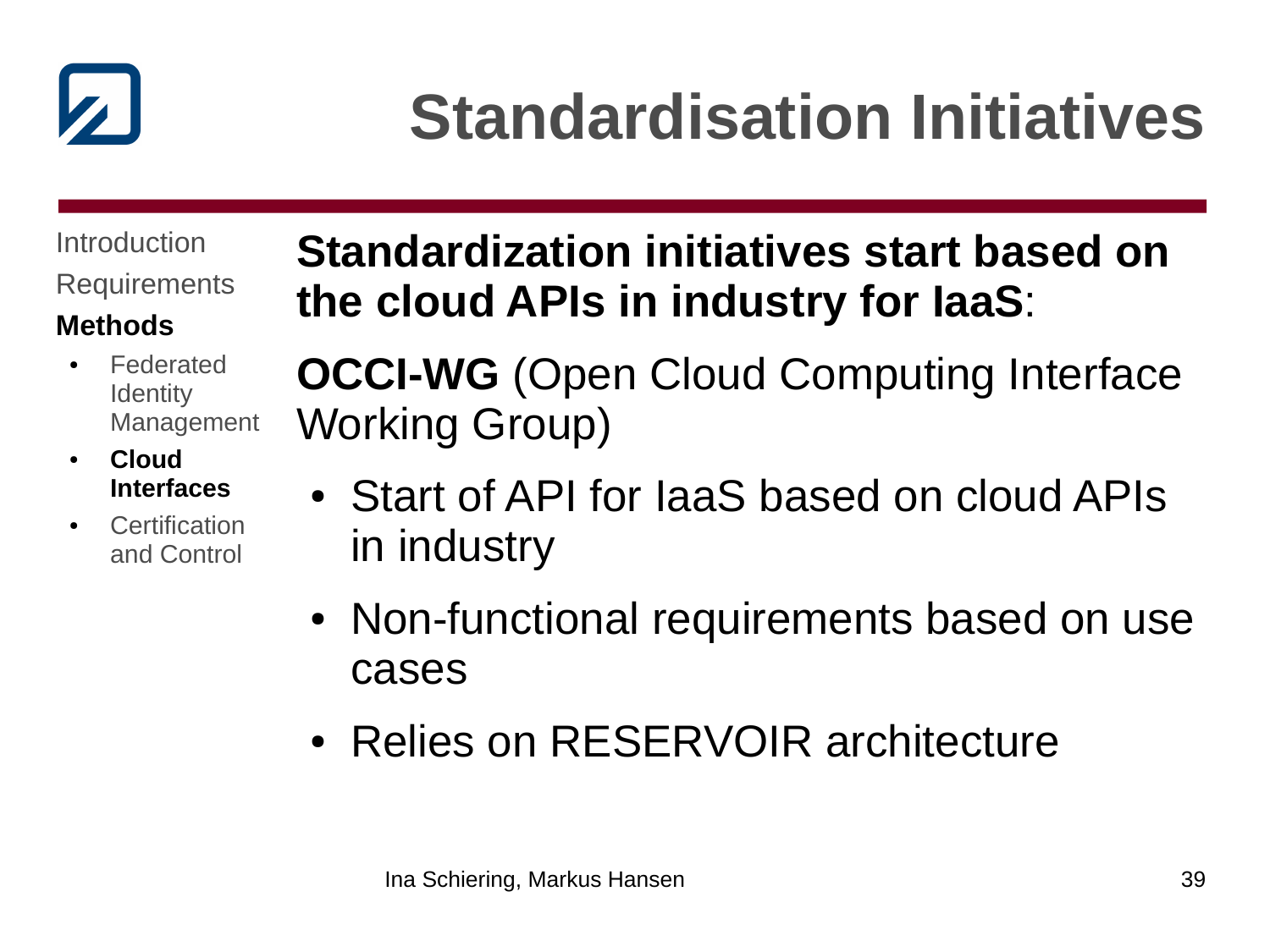

# **Requirements in APIs**

Introduction **Requirements** 

- **Federated Identity** Management
- **Cloud Interfaces**
- **Certification** and Control
- **Format for data interchange** as e.g. XML, **JSON**
- **Categories of requirements:**
	- Low, medium, high availability instead of 93.5%
- **Categories defined in the documentation**
- **Automated check**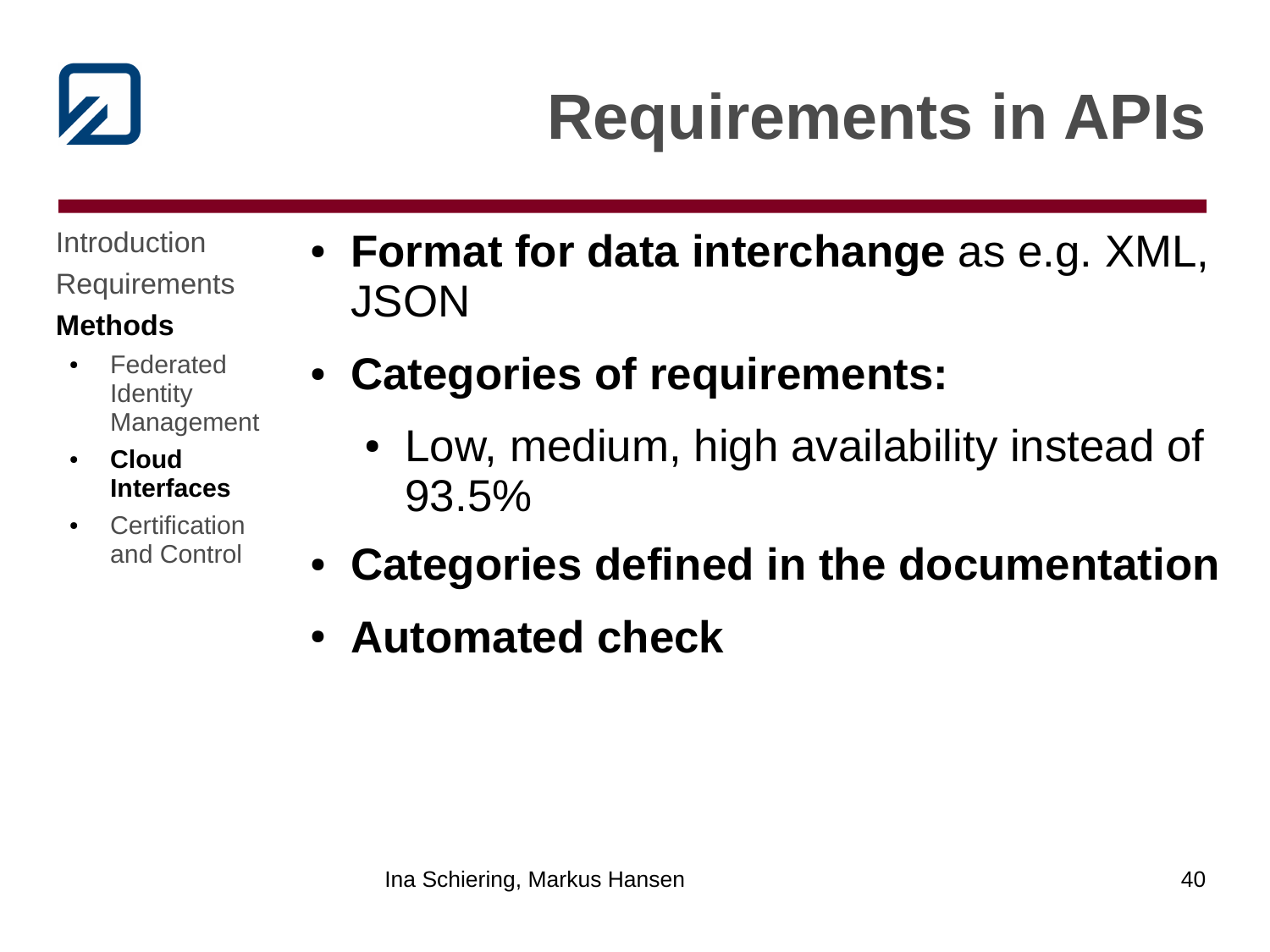

### **Automated Check of Requirements**

**Introduction** Requirements

#### **Methods**

- **Federated Identity** Management
- **Cloud Interfaces**
- **Certification** and Control

There are 3 scenarios:

**1.Cloud user** requests a service

### **2.Standard Requirements**

Cloud provider provides a cloud service where a typical requirements is met

**3.Cloud provider, resource owner** is added to the cloud network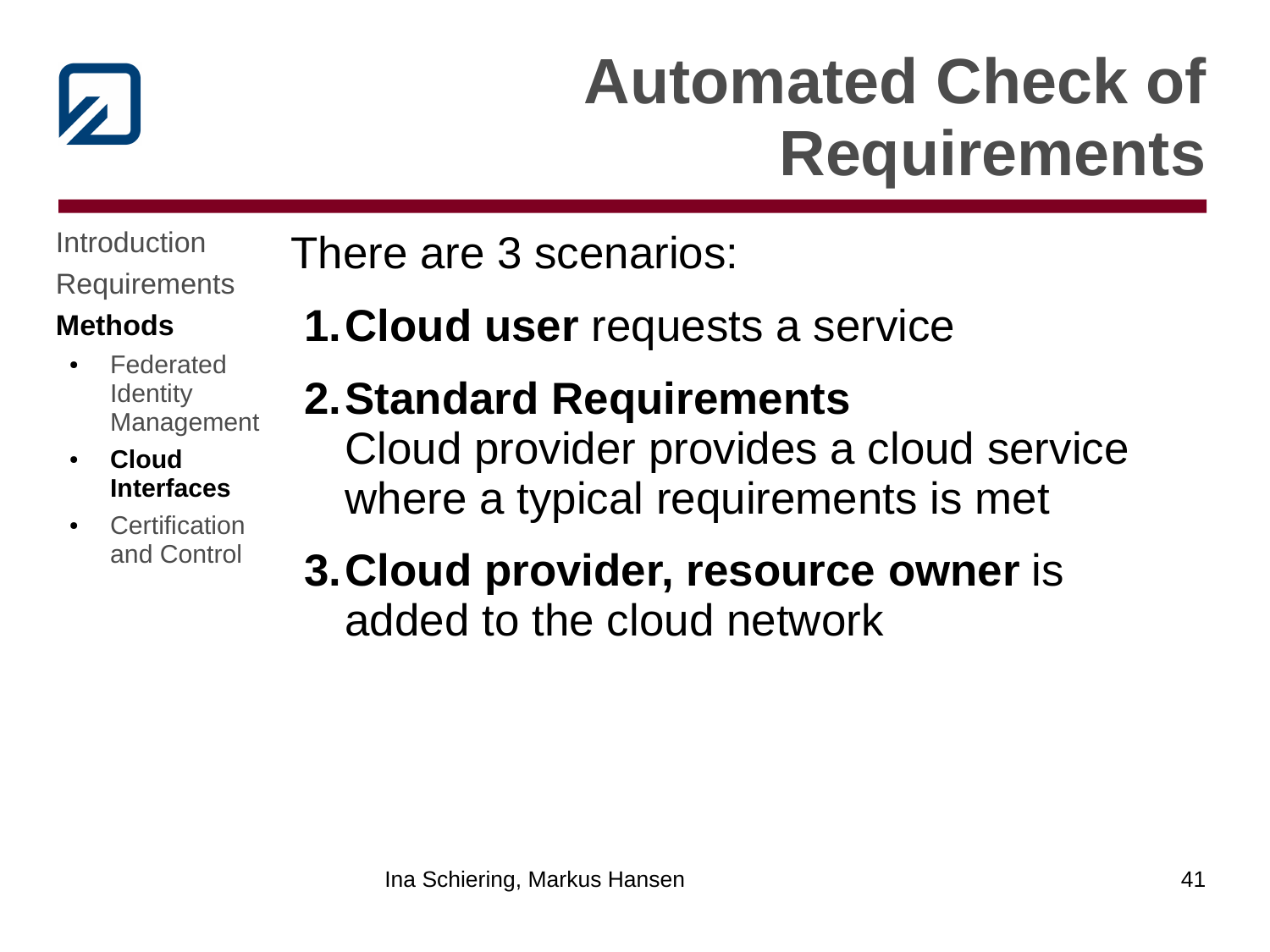

Introduction **Requirements** 

- **Federated Identity** Management
- **Cloud Interfaces**
- **Certification** and Control
- Cloud User requests a requirement from the cloud provider
- Cloud provider requests if all direct predecessors in the cloud network support the requirement
- Inductively repeat that step until resource owners are reached
- Resource Owners could at least answer to the request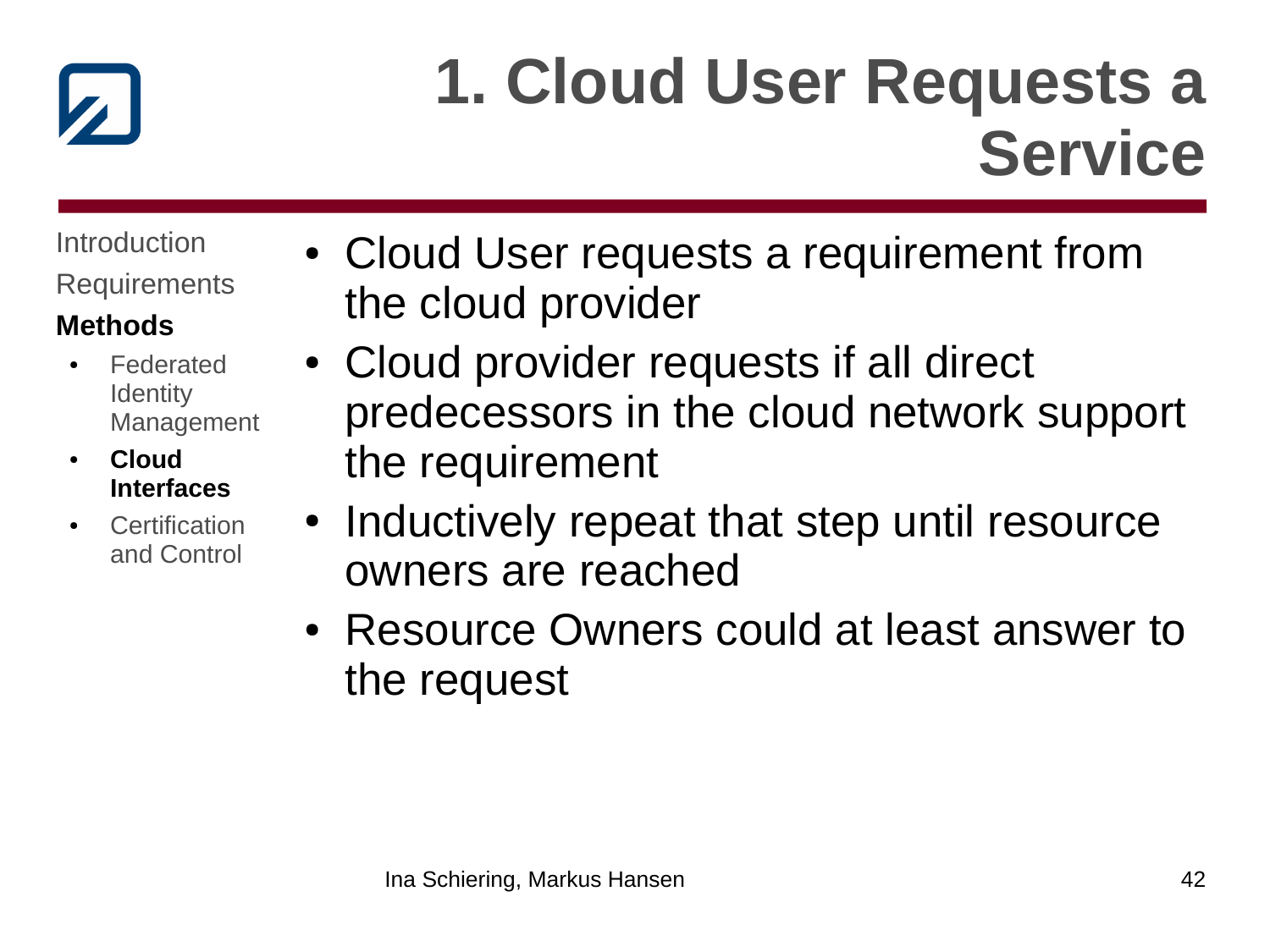

#### Introduction

**Requirements** 

- Federated **Identity** Management
- **Cloud Interfaces**
- Certification and Control

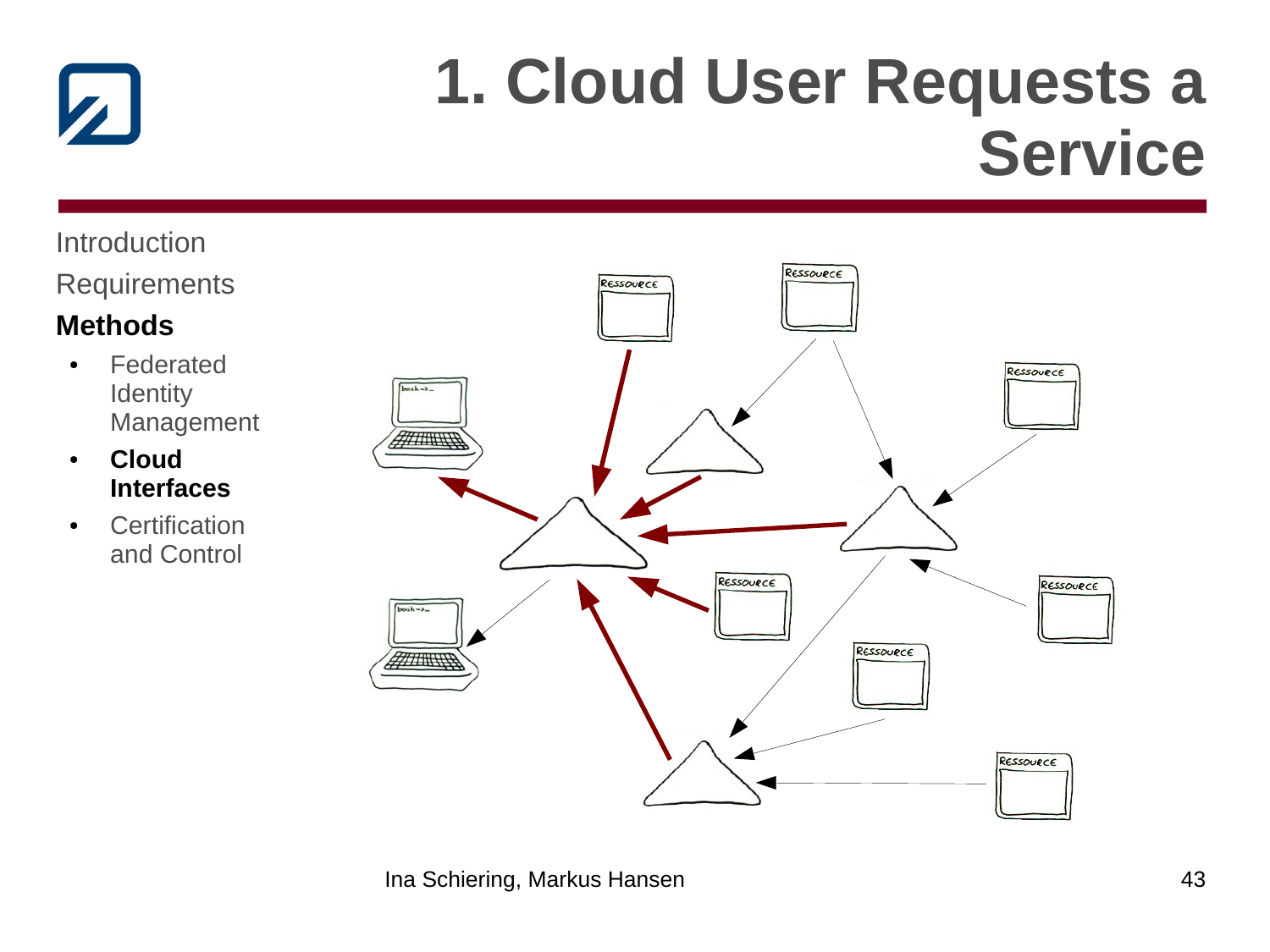

#### Introduction

**Requirements** 

- Federated **Identity** Management
- **Cloud Interfaces**
- Certification and Control

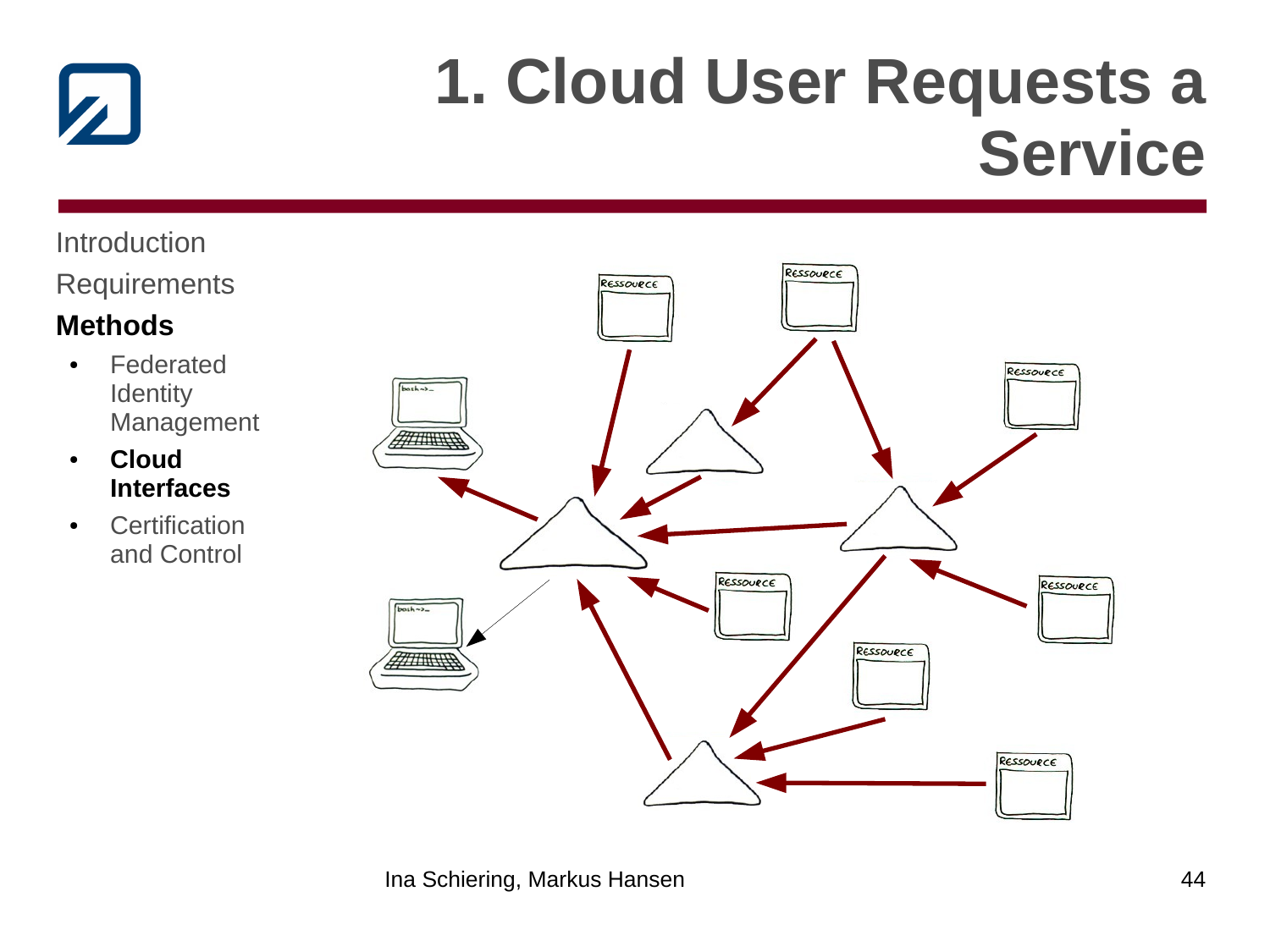

**Introduction Requirements** 

- **Federated Identity** Management
- **Cloud Interfaces**
- **Certification** and Control
- Answers are acknowledge, nonacknowledge
- Cloud Providers derive their answer from the answers of all direct predecessors
- Cloud user receives an acknowledge or non-acknowledge message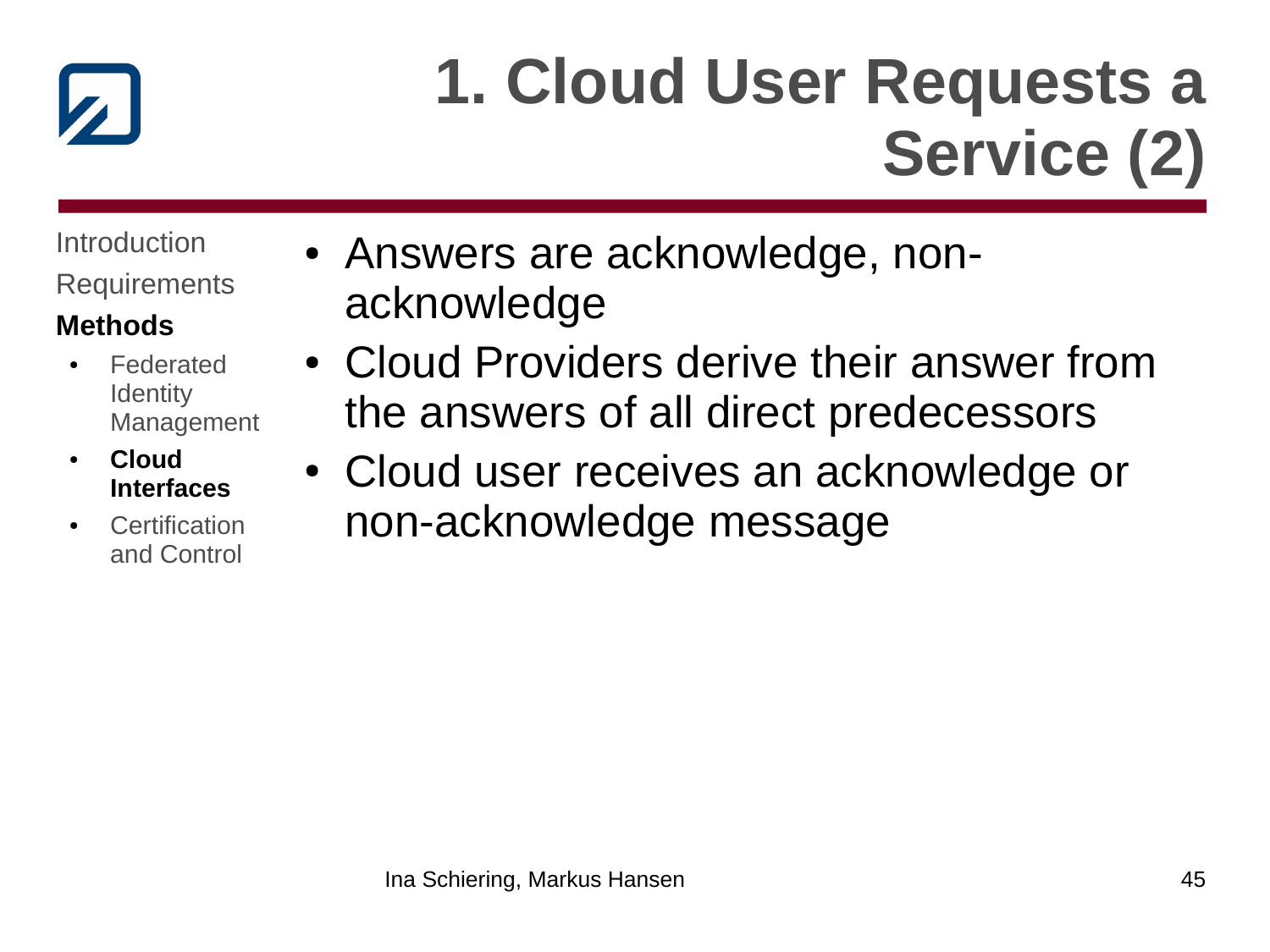#### Introduction

**Requirements** 

- Federated **Identity** Management
- **Cloud Interfaces**
- Certification and Control

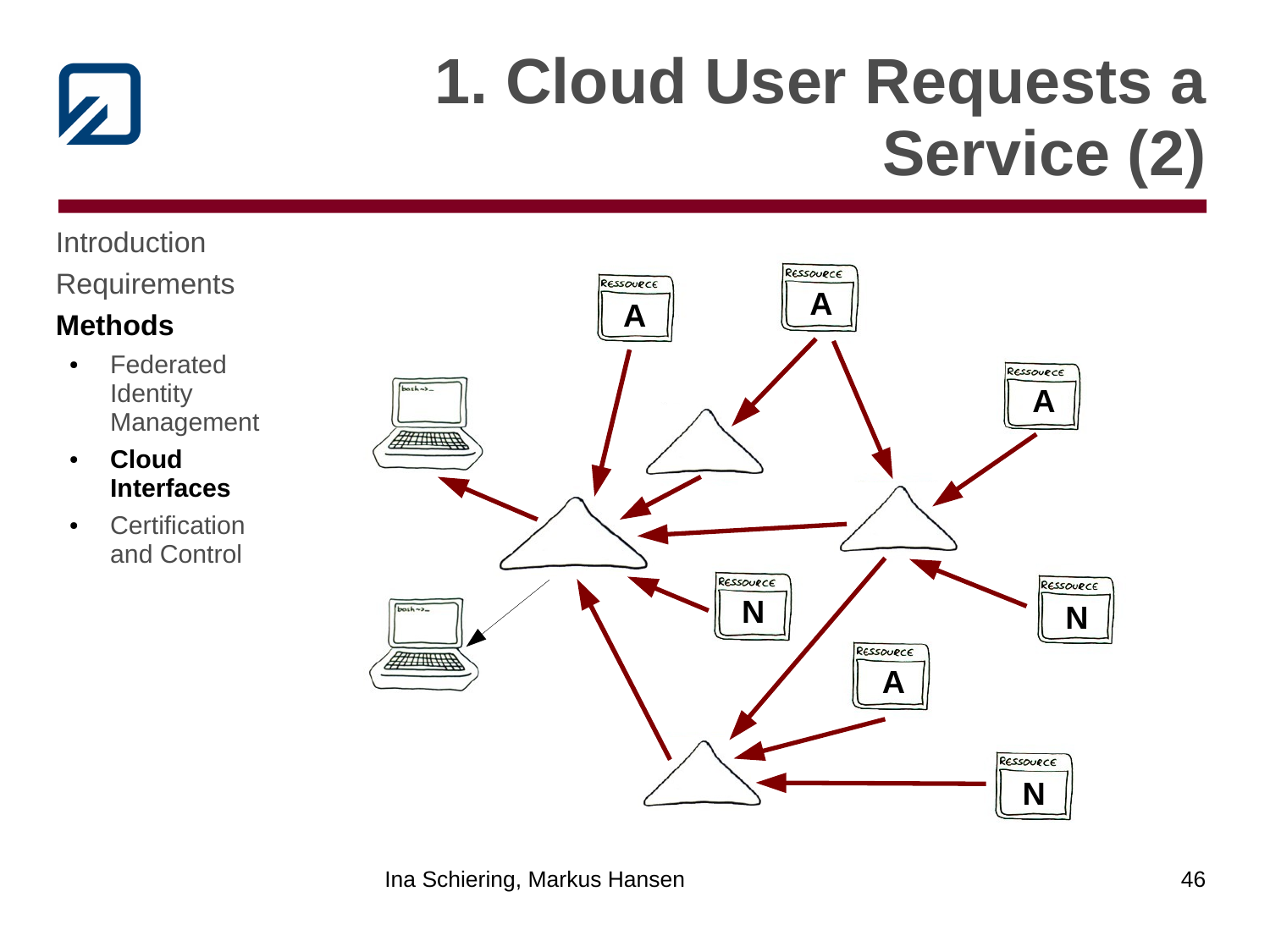#### Introduction

**Requirements** 

- Federated **Identity** Management
- **Cloud Interfaces**
- Certification and Control

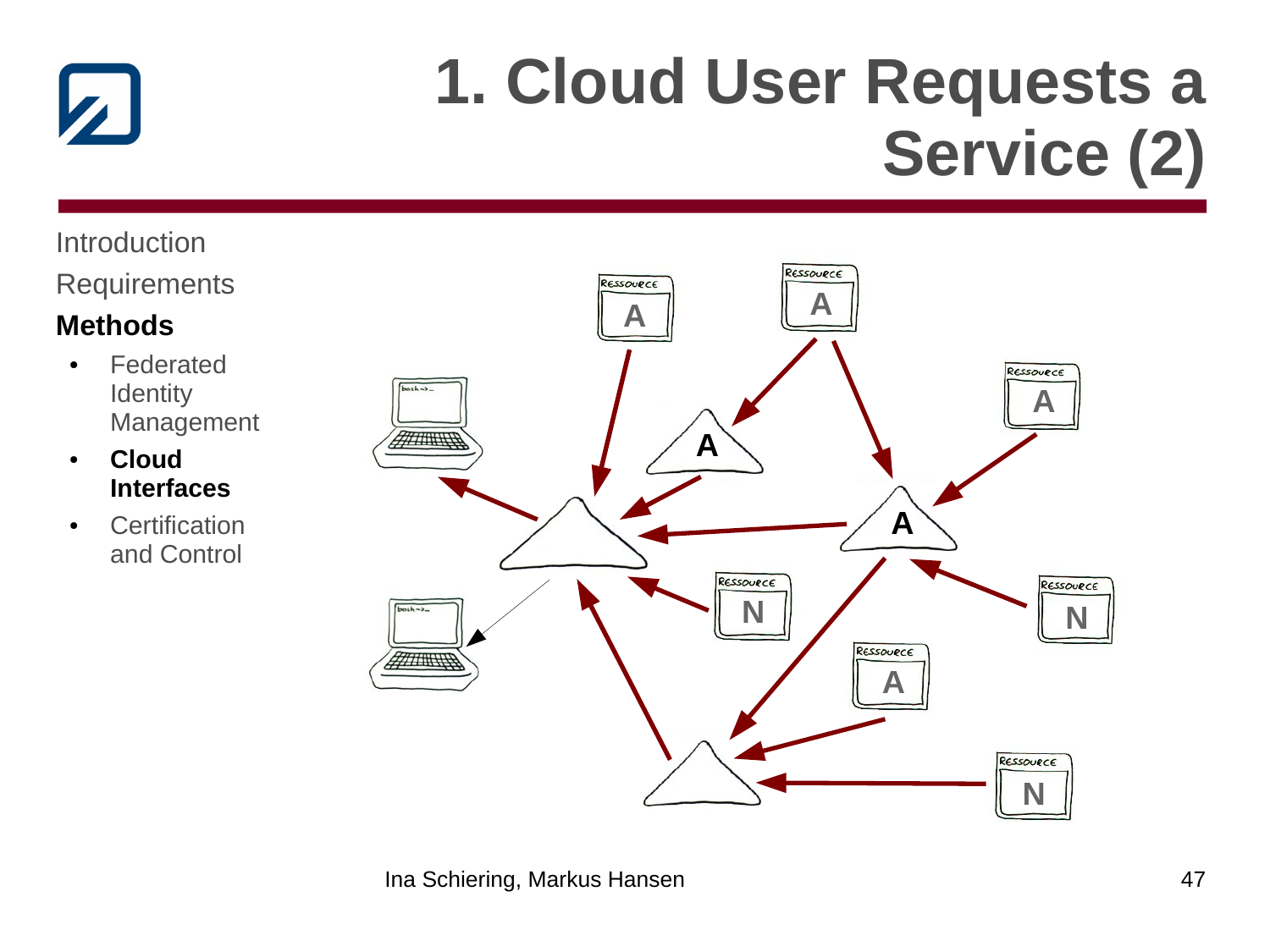#### Introduction

**Requirements** 

- Federated **Identity** Management
- **Cloud Interfaces**
- Certification and Control

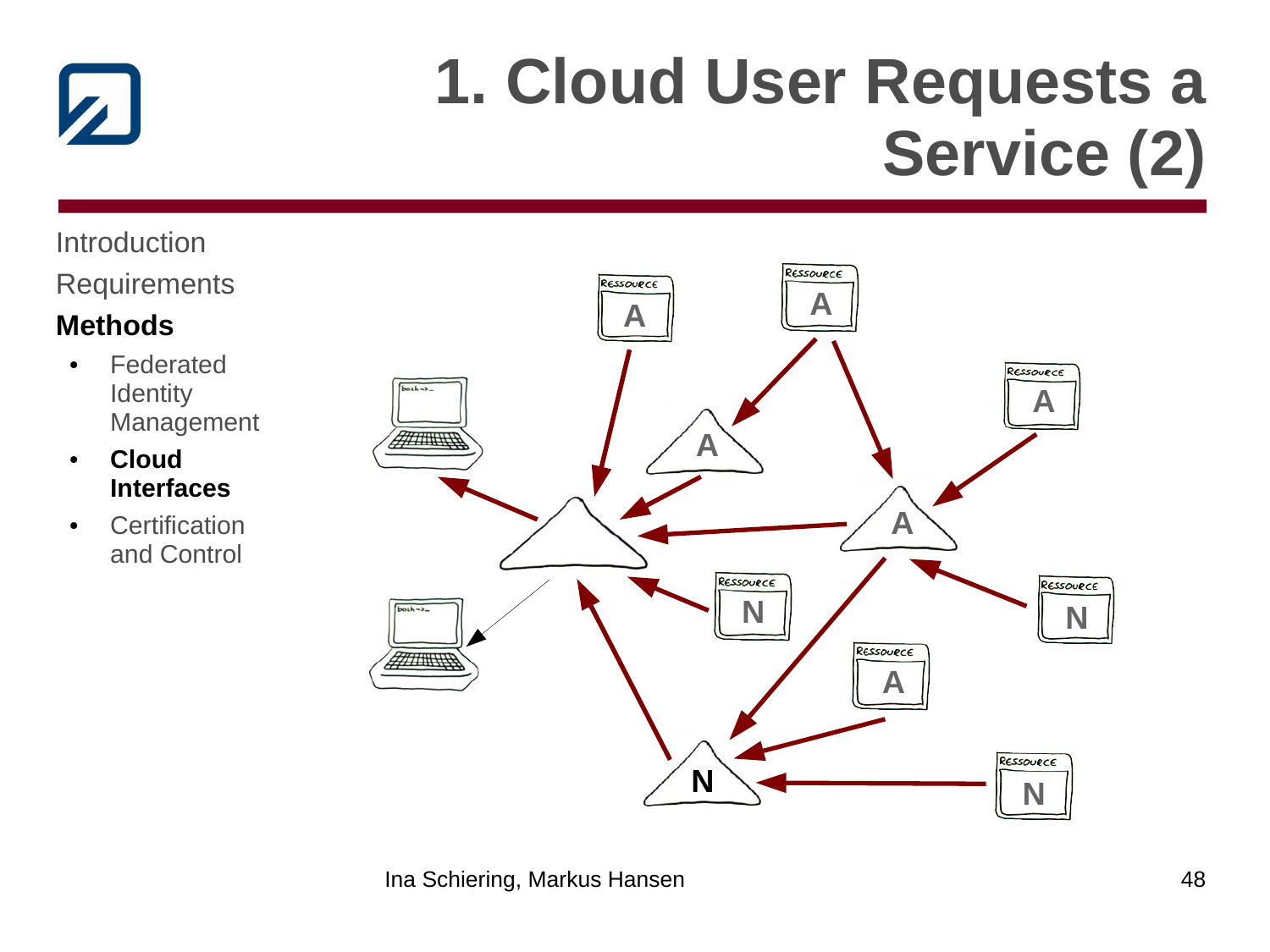#### Introduction

**Requirements** 

- Federated **Identity** Management
- **Cloud Interfaces**
- Certification and Control

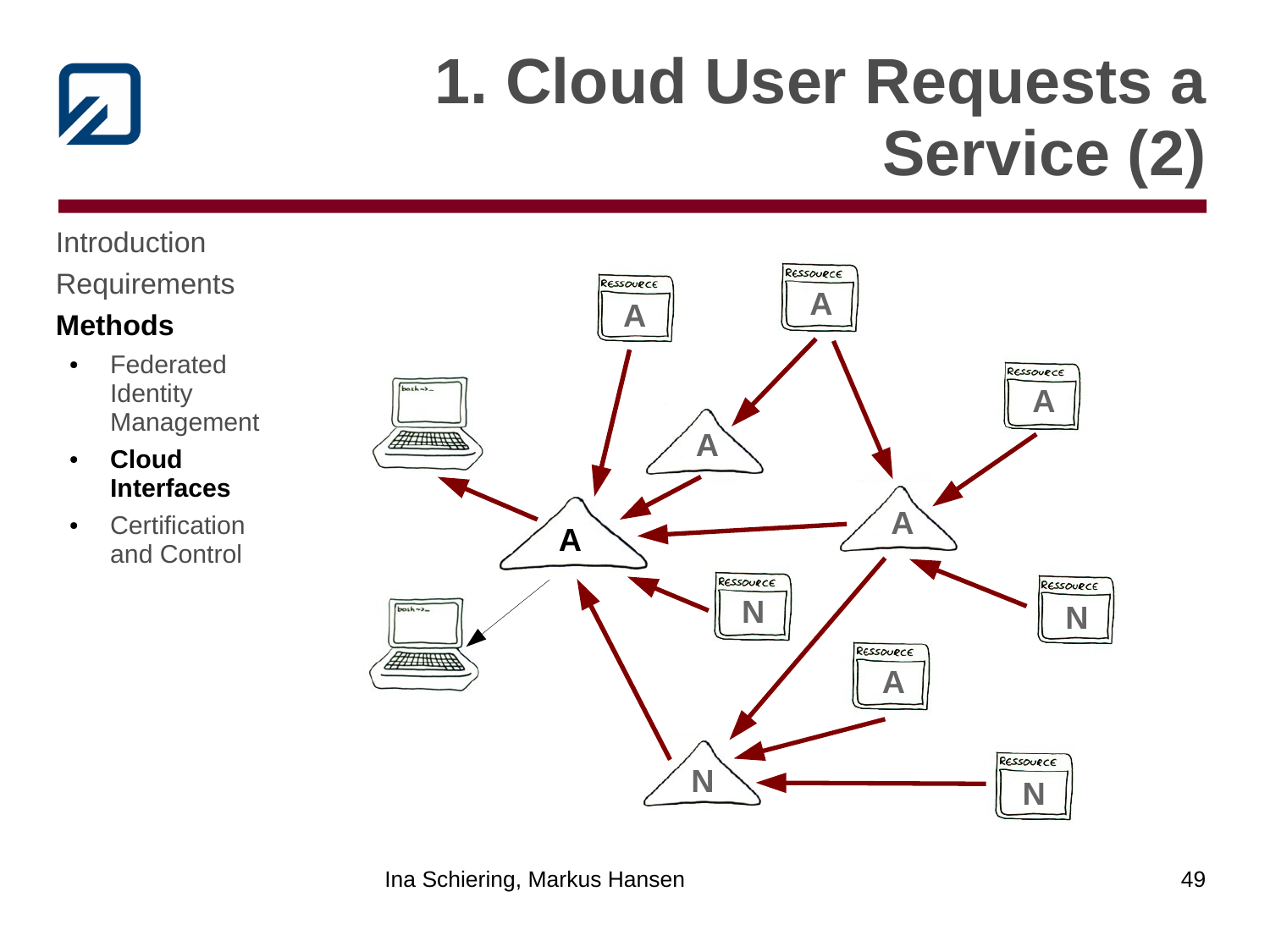

#### Introduction

**Requirements** 

- Federated **Identity** Management
- **Cloud Interfaces**
- Certification and Control

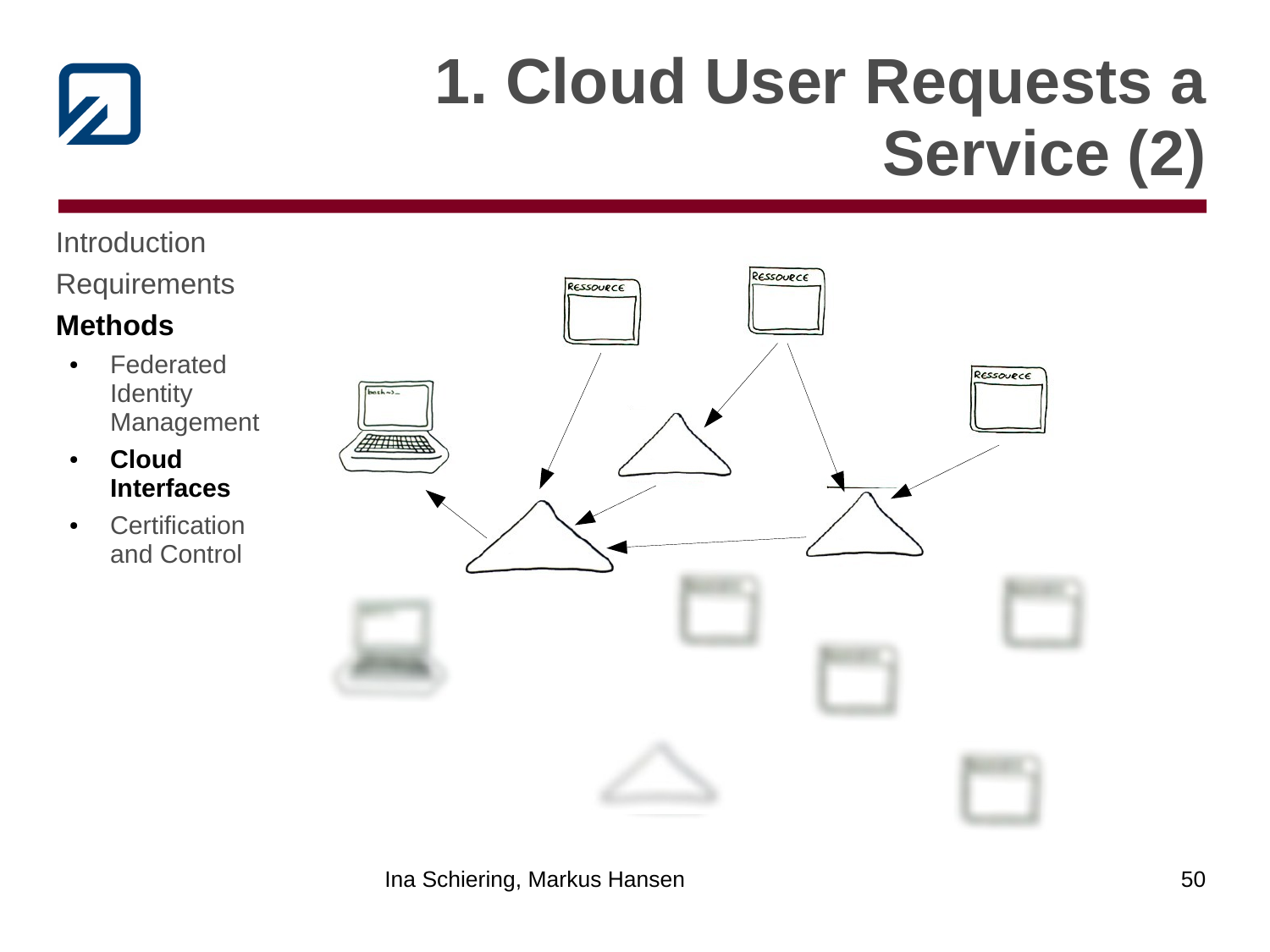

## **2. Standard Requirements**

Introduction **Requirements** 

- **Federated Identity** Management
- **Cloud Interfaces**
- **Certification** and Control
- For standard requirements e.g.
	- Data is only stored and processed in the EU
	- High availability
- Cloud Providers can offer special cloud services where this requirement is already met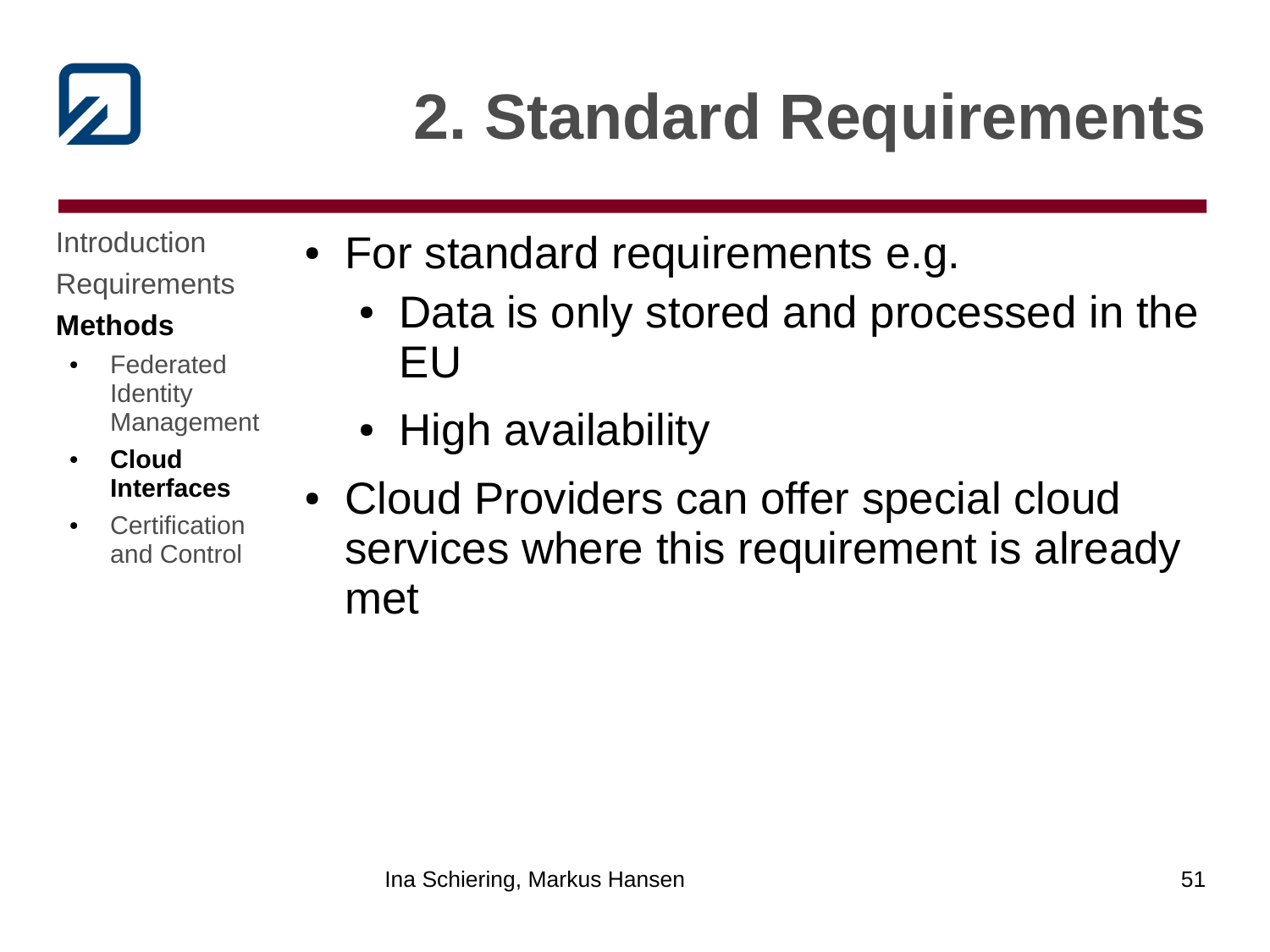

### **3. Cloud Provider, Resource Owner is Added**

**Introduction Requirements** 

- **Federated Identity** Management
- **Cloud Interfaces**
- **Certification** and Control
- Cloud provider, resource owner express the requirements they have when added to a cloud network
- These requirements are propagated through the cloud network as is done with user requirements before answering the request of the cloud user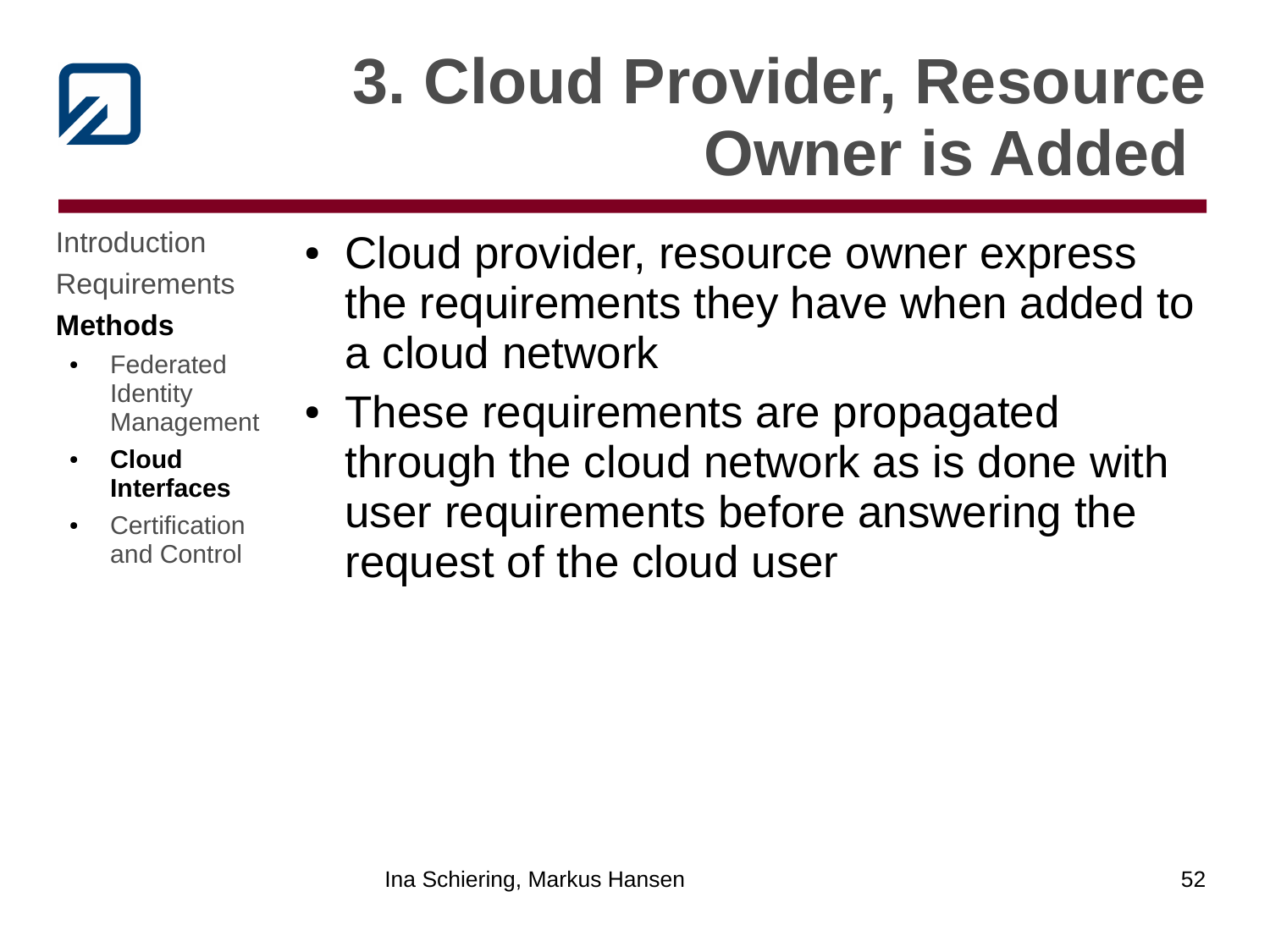

# **Certification and Control**

Introduction Requirements

- **Federated Identity** Management
- Cloud Interfaces
- **Certification and Control**
- Every interacting partner pretends to fulfil security and privacy requirements.
- **But how can cloud users be sure?**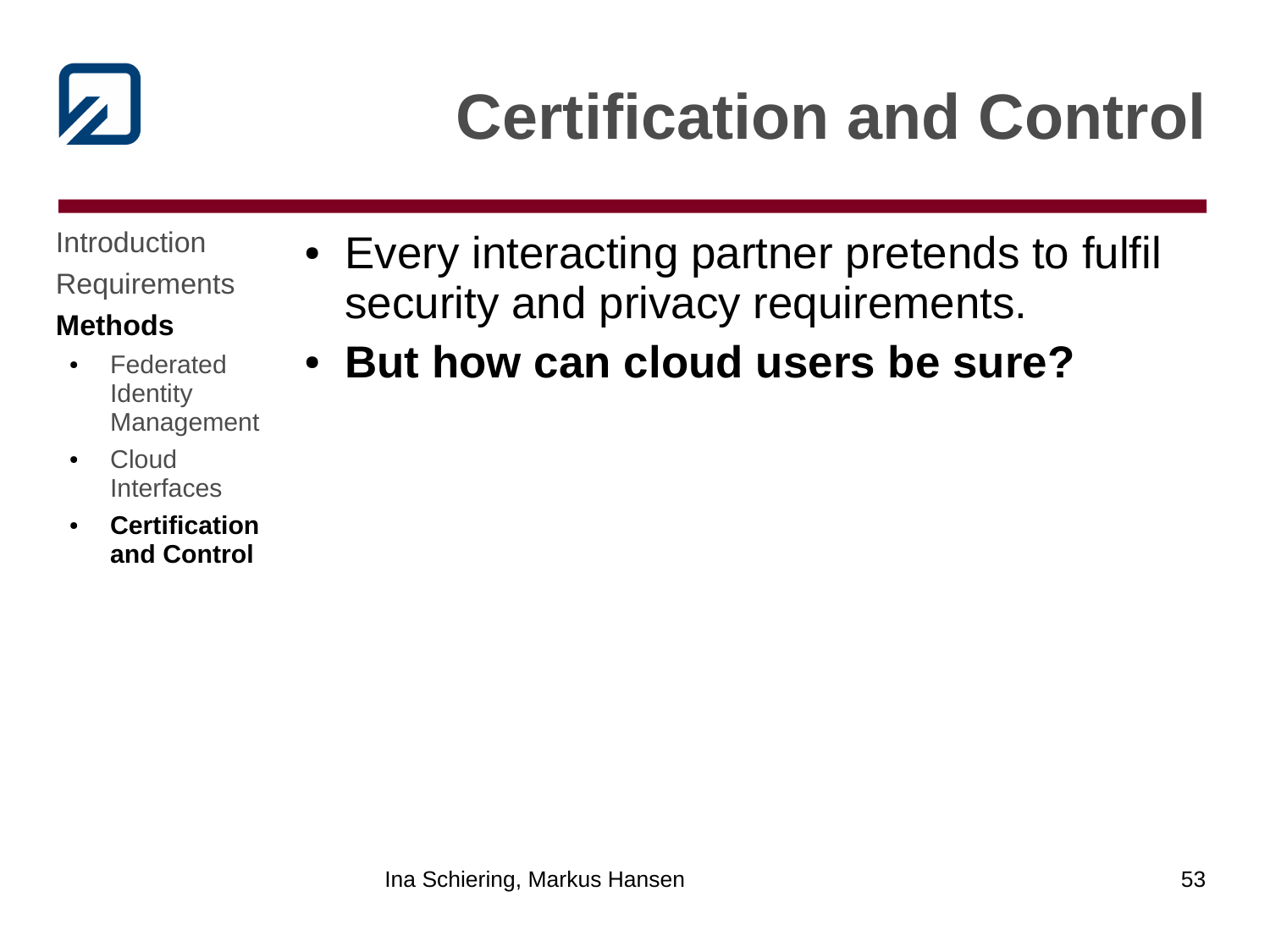

# **Certification and Control**

Introduction **Requirements** 

### **Methods**

- **Federated Identity** Management
- **Cloud** Interfaces
- **Certification and Control**

### **Traditional Approach:**

- Have a contract where requirements are stated (SLA)
- Control in a regular manner
- **Not feasible in a dynamic cloud environment**

### **Alternative: Certifications**

- Common Criteria
- ICPP Privacy Seal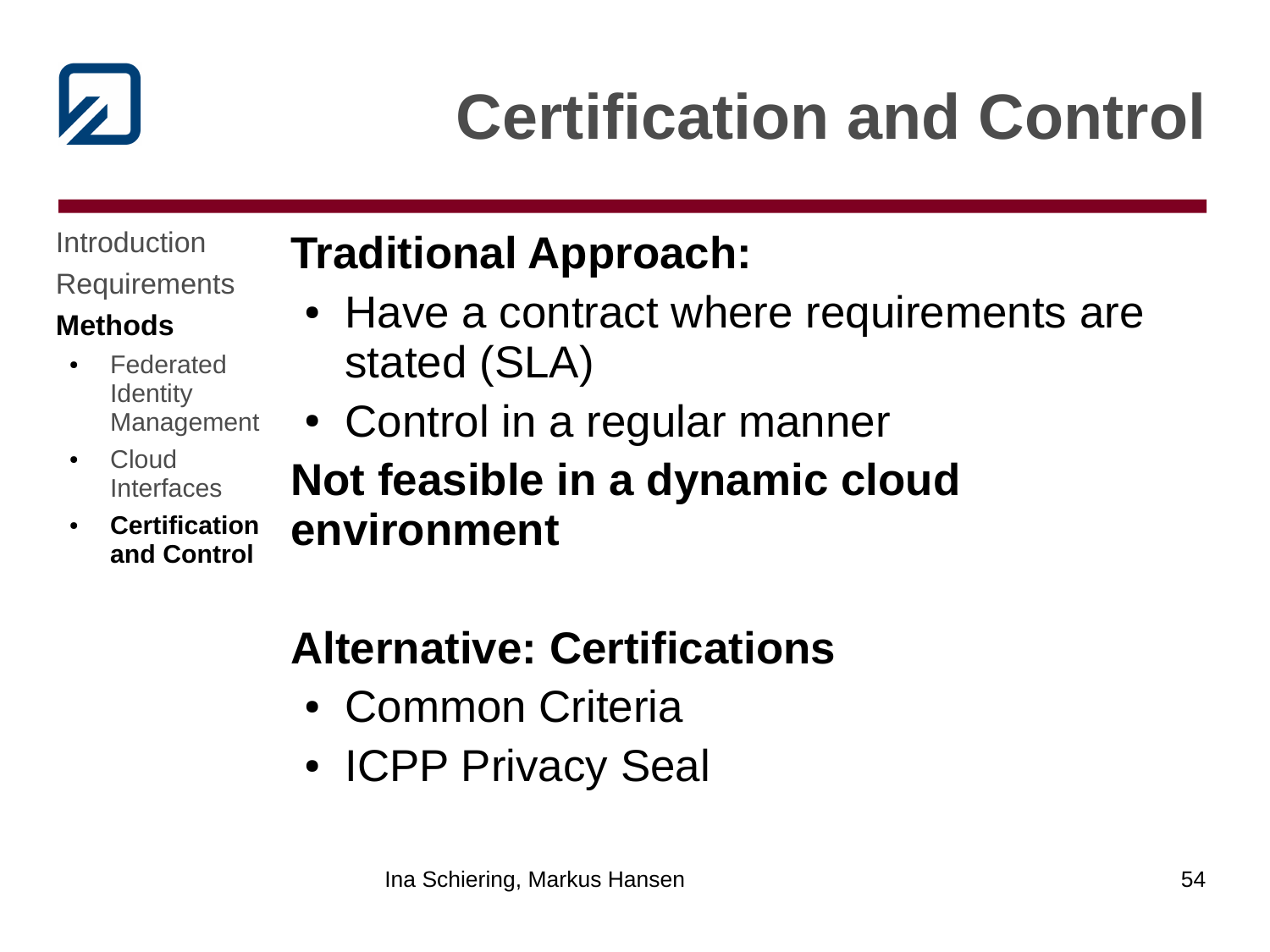

### **Certificates**

Introduction **Requirements** 

#### **Methods**

- **Federated Identity** Management
- **Cloud** Interfaces
- **Certification and Control**
- Certificates can be handed through from resource owner and cloud provider to the cloud user
- **Rely on trusted third parties instead of direct control**

*Open question: Can certification frameworks cope with dynamically interacting systems*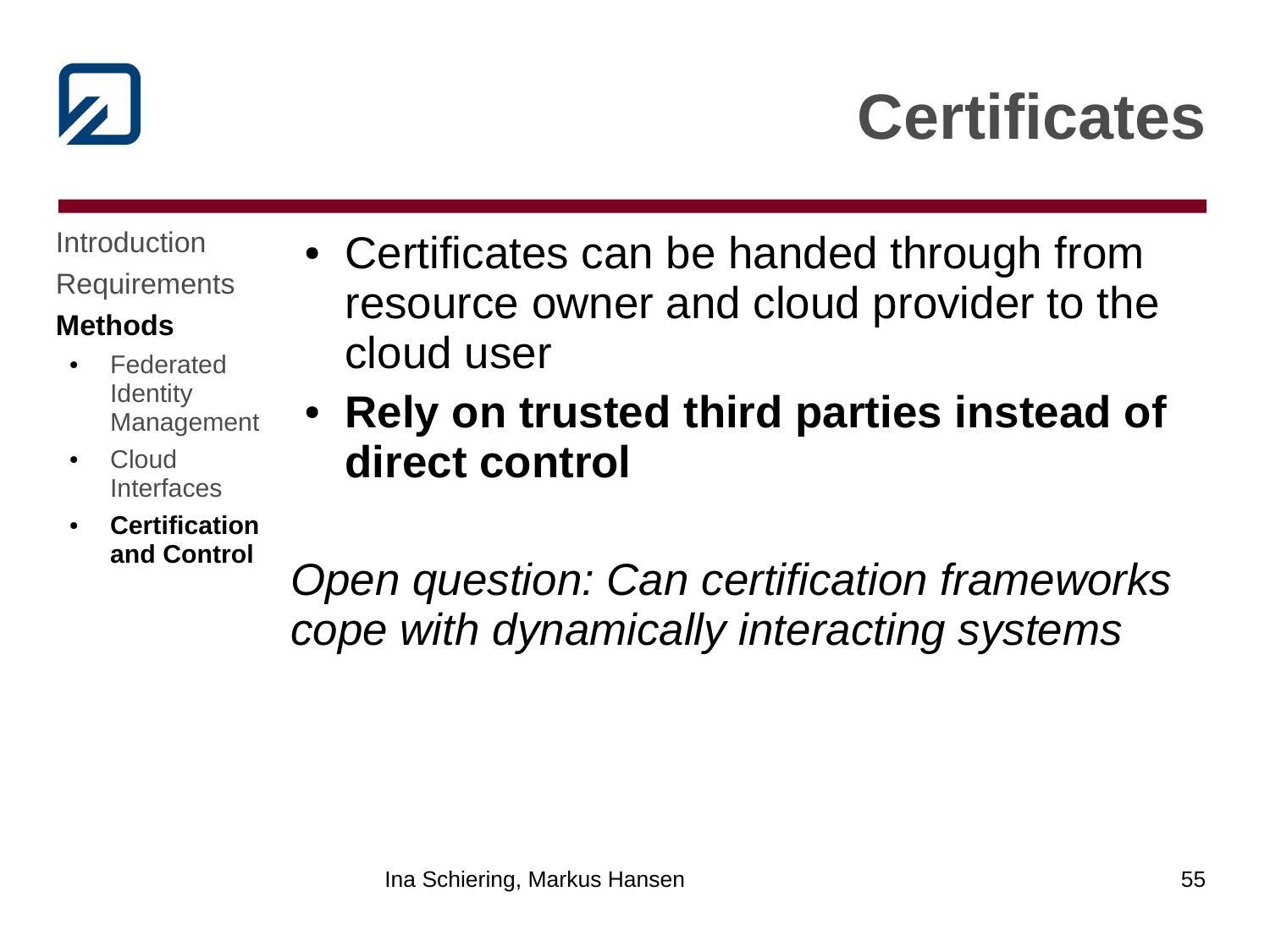

Introduction **Requirements Methods** 

Cloud services can be used for processing

- **person-related and**
- **business-critical data**

when appropriate

- **Cloud APIs**
- **Certification mechanisms**

are used.